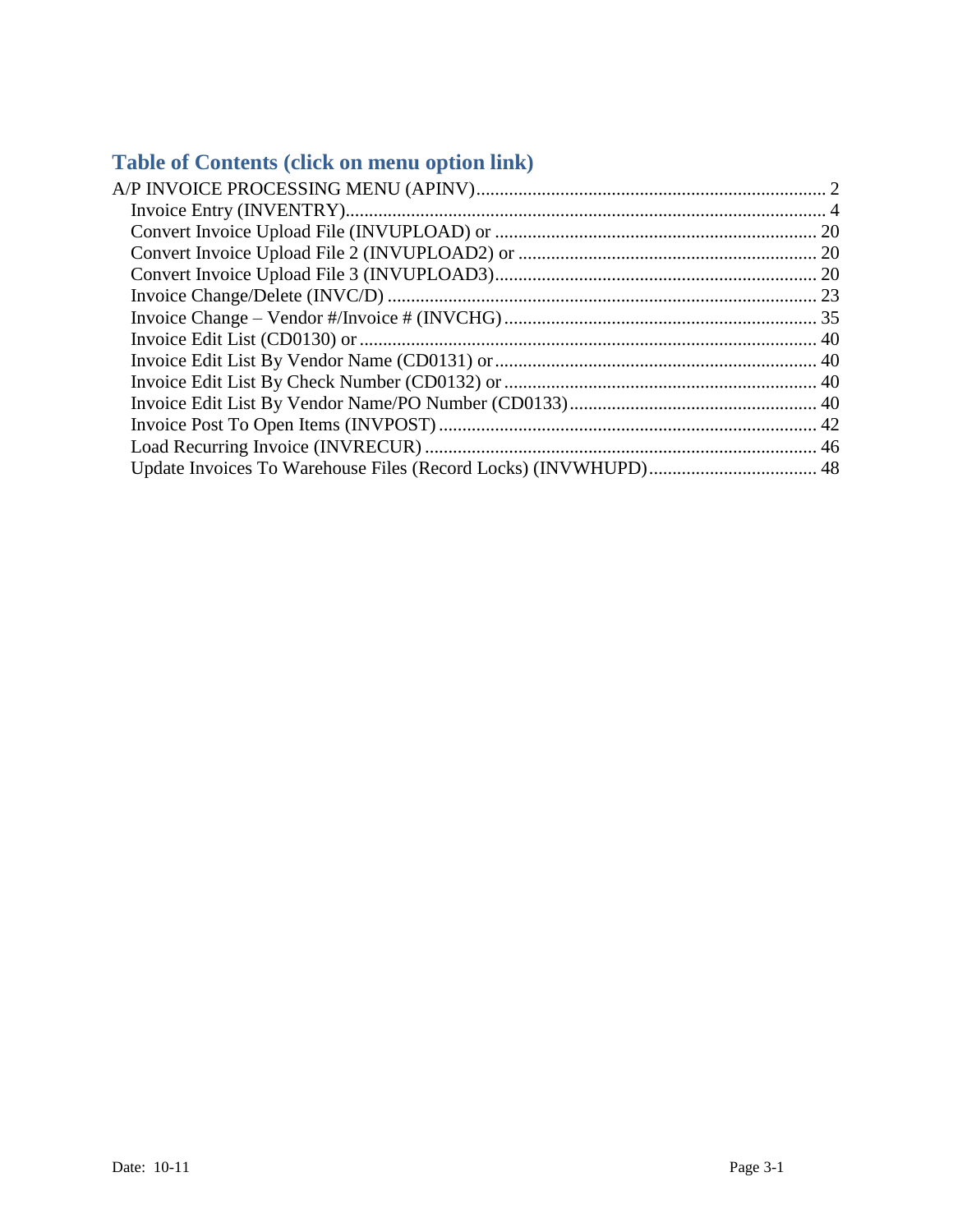## <span id="page-1-0"></span>**A/P INVOICE PROCESSING MENU (APINV)**

The A/P Invoice Processing Menu provides options for maintaining invoices and for the posting of the invoice batches to Open Items. Invoice batches allow multiple users to enter and process invoices separately. Invoices are available for A/P check processing when posted to Open Items (refer to Invoice Post To Open Items [INVPOST]).

Tip: Purchase orders line items attached to an invoice are unencumbered when the invoice is entered. If a PO line item is removed from the invoice, the invoice is deleted or the check is voided, the receivers can be restored to the PO for re-invoicing if the Restore Receivers flag on the A/P District Header (**APHDR**) is "yes" or "no." If receivers are *not* restored, refer to P.O. Receiver Transfer (**RECVTRA**) in the Purchase Order Manual to reset the receivers if the invoice has to be re-entered.

Tip: Invoice transaction (IT) journal entries are temporarily posted to the Finance Monthly file to account for the amount of the invoices until the batch is posted to Open Items. The line item ASN is debited; the A/P ASN is credited for computer checks, the Cash ASN is credited for manual checks. If the AP/Cash ASN From Bank File flag on the A/P District Header (**APHDR**) is "yes," the A/P and Cash ASNs are pulled from the Bank file. If "no," the ASNs are pulled from the Fund file (refer to Fund Maintenance [**FUNDMAINT**] in the Budget/Finance Manual). The journal number for these entries starts with "@" and is followed by the batch ID. These entries are replaced with the posting journal, using the batch ID as the journal number, when the batch is posted to Open Items.

Tip: Open Items Maintenance (**OPENMAINT**) allows for maintaining the invoices posted to Open Items.

Tip: Refer to Remove Invoice Batch (**RMVBATCH**) to delete an entire batch of invoices *without* posting the batch.

Tip: Purchase order line items marked as Fixed Assets are tracked through to Open Items and automatically loaded to the Fixed Assets PO Work file when the check run is updated. Invoice line items *not* attached to a PO are also loaded to the PO Work file if the line item is identified as a fixed asset. If a check is voided with fixed assets line items, the items are included on the Void Check Update – Fixed Asset Line Items (**CD0452**) report (refer to Void Check Update [**VOIDUPD**]). Refer to PO District Header (**POHDR**) in the Purchase Order Manual and refer to Send To Fixed Assets (**FASENDTO**) in the Fixed Assets Manual for setting the flags and threshold limits for capturing and identifying fixed asset items. Refer to the Fixed Assets Work File Menu (**FAWORK**) for processing the captured items.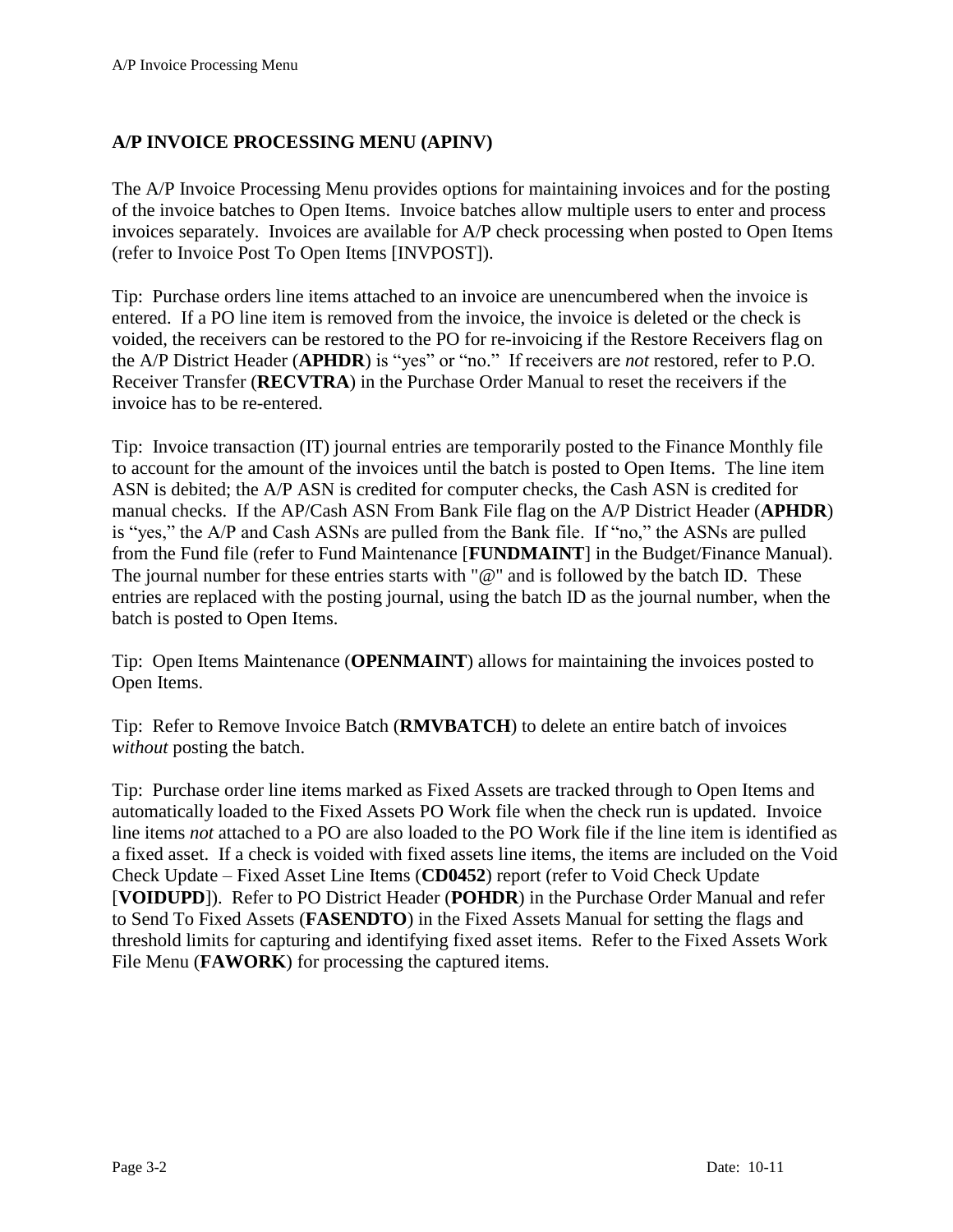## **A/P Invoice Processing Menu – continued**

| M0013                                                                      |                                            | Menu for Macomb ISD                   |        |                                  |              | 5/06/11                          |
|----------------------------------------------------------------------------|--------------------------------------------|---------------------------------------|--------|----------------------------------|--------------|----------------------------------|
| ISD <sub>5</sub>                                                           |                                            | Menu name A/P Invoice Processing Menu |        |                                  |              | 07:50:55                         |
|                                                                            |                                            |                                       |        |                                  |              |                                  |
| 1                                                                          | Invoice Entru                              |                                       |        |                                  |              | <b>INVENTRY</b>                  |
| $\overline{2}$                                                             |                                            | Convert Invoice Upload File           |        |                                  |              | INVUPLOAD                        |
| 3                                                                          |                                            | Convert Invoice Upload File 2         |        |                                  |              | INVUPLOAD2                       |
| 4                                                                          |                                            | Convert Invoice Upload File 3         |        |                                  |              | INVUPLOAD3                       |
| 5                                                                          |                                            | Invoice Change/Delete                 |        |                                  |              | TNVC/D                           |
| 6                                                                          |                                            | Invoice Change - Vendor #/Invoice #   |        |                                  |              | <b>INVCHG</b>                    |
| 7                                                                          | Invoice Edit List<br>CD0130                |                                       |        |                                  |              |                                  |
| 8                                                                          | Invoice Edit List By Vendor Name<br>CD0131 |                                       |        |                                  |              |                                  |
| 9<br>Invoice Edit List By Check Number<br>CD0132                           |                                            |                                       |        |                                  |              |                                  |
| 10<br>Invoice Edit List By Vendor Name/PO Number<br>CD0133                 |                                            |                                       |        |                                  |              |                                  |
| 11<br><b>INVPOST</b><br>Invoice Post To Open Items                         |                                            |                                       |        |                                  |              |                                  |
| Load Recurring Invoice<br>12<br><b>INVRECUR</b>                            |                                            |                                       |        |                                  |              |                                  |
| Update Invoices To Warehouse Files (Record Locks)<br>13<br><b>INVWHUPD</b> |                                            |                                       |        |                                  |              |                                  |
|                                                                            |                                            |                                       |        |                                  |              |                                  |
|                                                                            |                                            |                                       |        |                                  |              |                                  |
|                                                                            |                                            |                                       | Option |                                  |              |                                  |
| $F1 = He1p$                                                                | F9=Utilities                               | F5=Messages<br>$F12 = Return$         |        | F6=Menus<br>F13=P0 Auth F15=Home | F7=Prev Menu | F8=Next Menu<br>$F24 =$ Sign Off |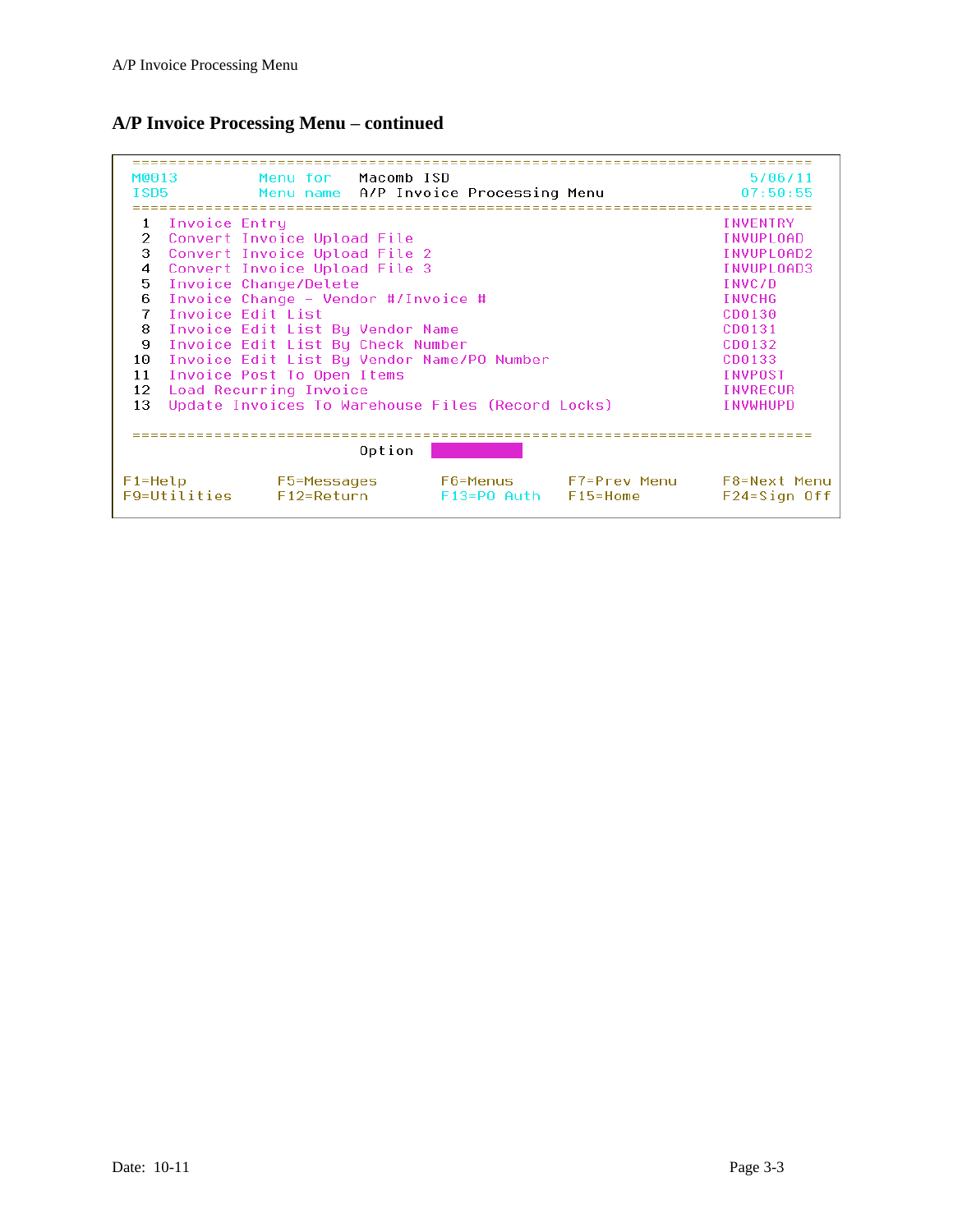## <span id="page-3-0"></span>**Invoice Entry (INVENTRY)**

This option provides for entering A/P invoices into a user-defined invoice batch.

Tip: Invoices entered can be maintained with Invoice Change/Delete (INVCD) until the invoice batch is posted to Open Items.

Tip: Refer to Load Recurring Invoice (INVRECUR) to load invoices from a recurring batch.

| BATCHCTL.S1     | <b>Batch Control Processing</b> | 1/12/05  |
|-----------------|---------------------------------|----------|
| MACOMB ISD DEMO |                                 | 14:03:27 |
|                 | <b>Invoice Entry</b>            |          |
|                 |                                 |          |
|                 | Batch ID:                       |          |
|                 | Default Due Date: _____         |          |
|                 | Default Bank:                   |          |
|                 |                                 |          |
|                 |                                 |          |
|                 |                                 |          |
|                 |                                 |          |
|                 |                                 |          |
|                 |                                 |          |
| $F3 - Cancel$   | $F4 - List$                     |          |

**Batch ID**: Batch ID or press **F4** to select from the alpha sorted Batch Header file. The batch ID *must* begin with a character (A-Z) and can *only* contain letters and numbers. Defaults to the previous batch ID selected in this session. (A "session" is the time period between signing on and signing off the AS/400.)

Tip: The batch ID could contain some of the following information: the user's name, the fund the invoices are for, the date the invoices are entered or the due date of the invoices.

Tip: The batch ID can be reused; if reused, the posting journals are created with the same journal number (the batch ID).

Tip: The following defaults are applied to each invoice; refer to the detail screen to override the defaults for an invoice.

**Default Due Date**: Invoice due date.

Tip: The due date is used for selecting invoices for payment.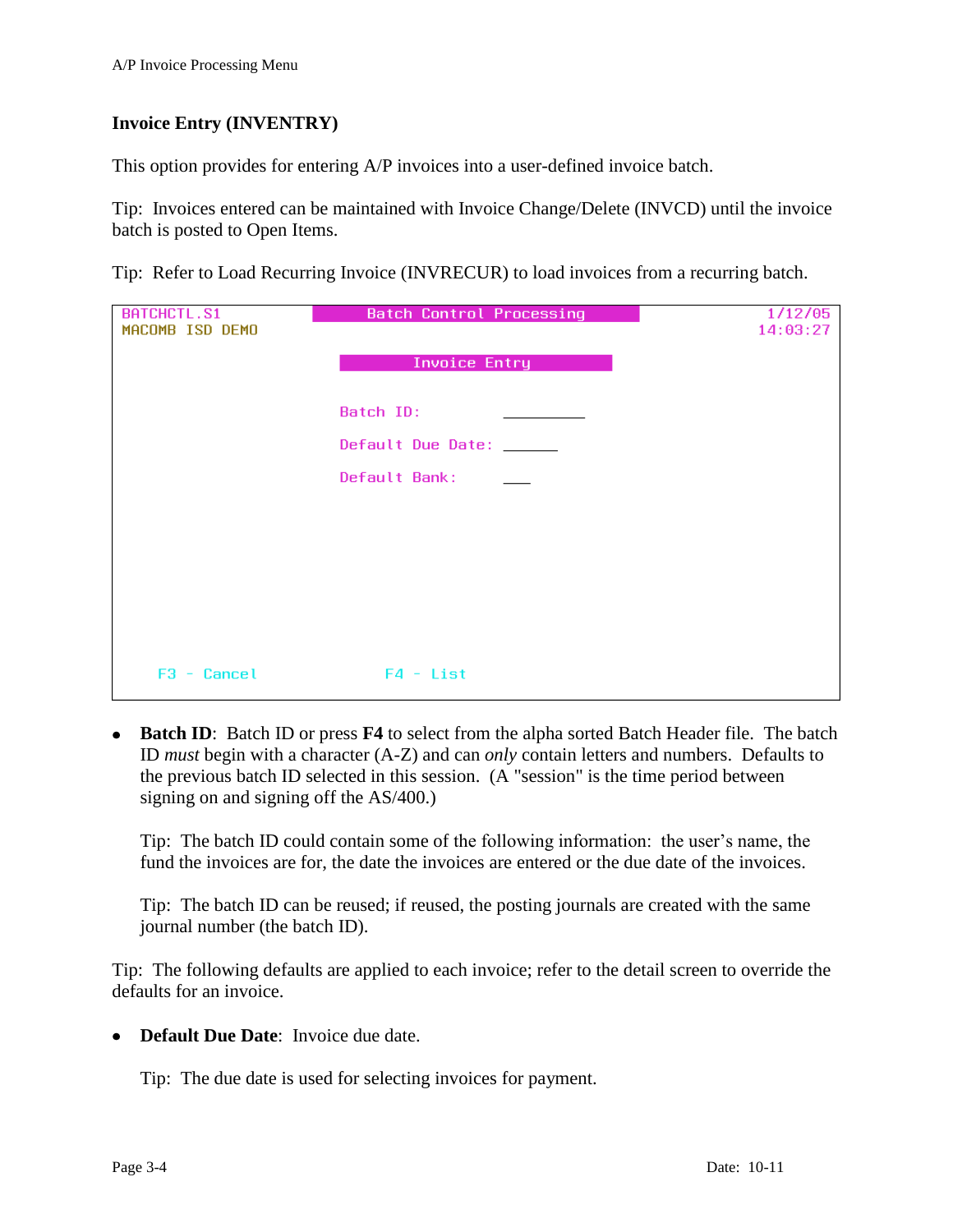Default Bank: Bank number for the invoice or press **F4** to select from the number sorted Bank file.

Tip: The bank is used as an optional selection for selecting invoices for payment and is used to create separate spooled files for each bank account when checks are printed.

| <b>Function Keys</b> |                                                                                                                                                                                                     |
|----------------------|-----------------------------------------------------------------------------------------------------------------------------------------------------------------------------------------------------|
| Enter                | Advances to the detail screen.                                                                                                                                                                      |
| F3 – Cancel          | Returns to the menu.                                                                                                                                                                                |
| $F4 - List$          | Displays a window listing valid entries for the field where the<br>cursor is located.                                                                                                               |
| $F10 - Add$          | Displayed after <b>Enter</b> is pressed and allows a batch to be added.<br>Advances to the Invoice Batch Header Maintenance<br><b>(BATCHMAINT)</b> detail screen and advances to the detail screen. |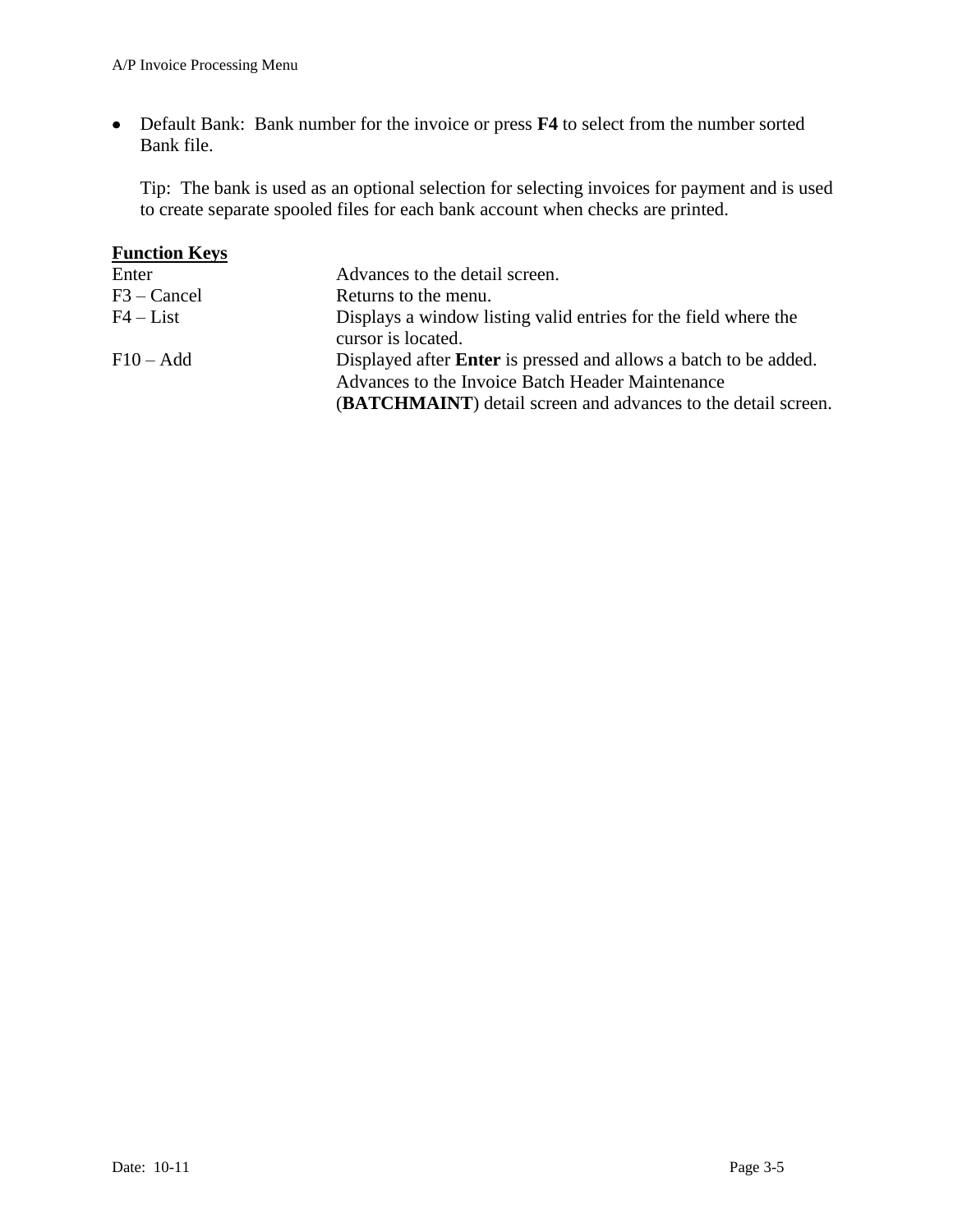## **Invoice Batch Header Maintenance – Detail**

Batch header information is provided.

Tip: This screen is also available from the Invoice Change/Delete (**INVCD**) and Invoice Post (**INVPOST**) selection screens.

| CD0136DF.S2<br>MACOMB ISD DEMO | Invoice Batch Header Maintenance   | 1/20/05<br>09:55:20 |
|--------------------------------|------------------------------------|---------------------|
|                                | Batch ID GF011805                  |                     |
|                                | (Required To Post)<br>Batch Total: |                     |
|                                | Month To Post: __ (Required)       |                     |
|                                | Recurring Batch: $N (Y/N)$         |                     |
|                                | Use Alternate Cash ASN: $N$ (Y/N)  |                     |
|                                |                                    |                     |
|                                |                                    |                     |
|                                |                                    |                     |
|                                |                                    |                     |
|                                | $F12 - Return$                     |                     |

- Batch ID: Batch ID *displayed*.
- Batch Total: Total net amount of all invoices in the batch; *required* for posting.

Tip: The batch total *must* match the actual invoice totals for the batch to post.

- Month To Post: Calendar post month for the invoice batch journal entries. If creating a new batch, the post month *must* be entered even if **F12** is pressed.
- **Recurring Batch**:  $Y/N$  ( $Y Yes$ ,  $N No$ ) A "yes" indicates that the batch is a recurring batch. The temporary invoice transaction journal entries are *not* created for a recurring batch. A "no," the default, indicates that the batch is to be posted to Open Items and the temporary invoice transaction journal entries are automatically created.

Tip: The recurring batch is protected after the batch is created.

Tip: Refer to Load Recurring Invoice (**INVRECUR**) for loading recurring batches for processing.

• Use Alternate Cash ASN:  $Y/N$  (Y – Yes, N – No) A "yes" uses the Alternate Cash ASN when posting the invoice batch journal entries; defaults to "no." This flag is *only* displayed if an Alternate Cash ASN is entered on the Fund file or Bank file.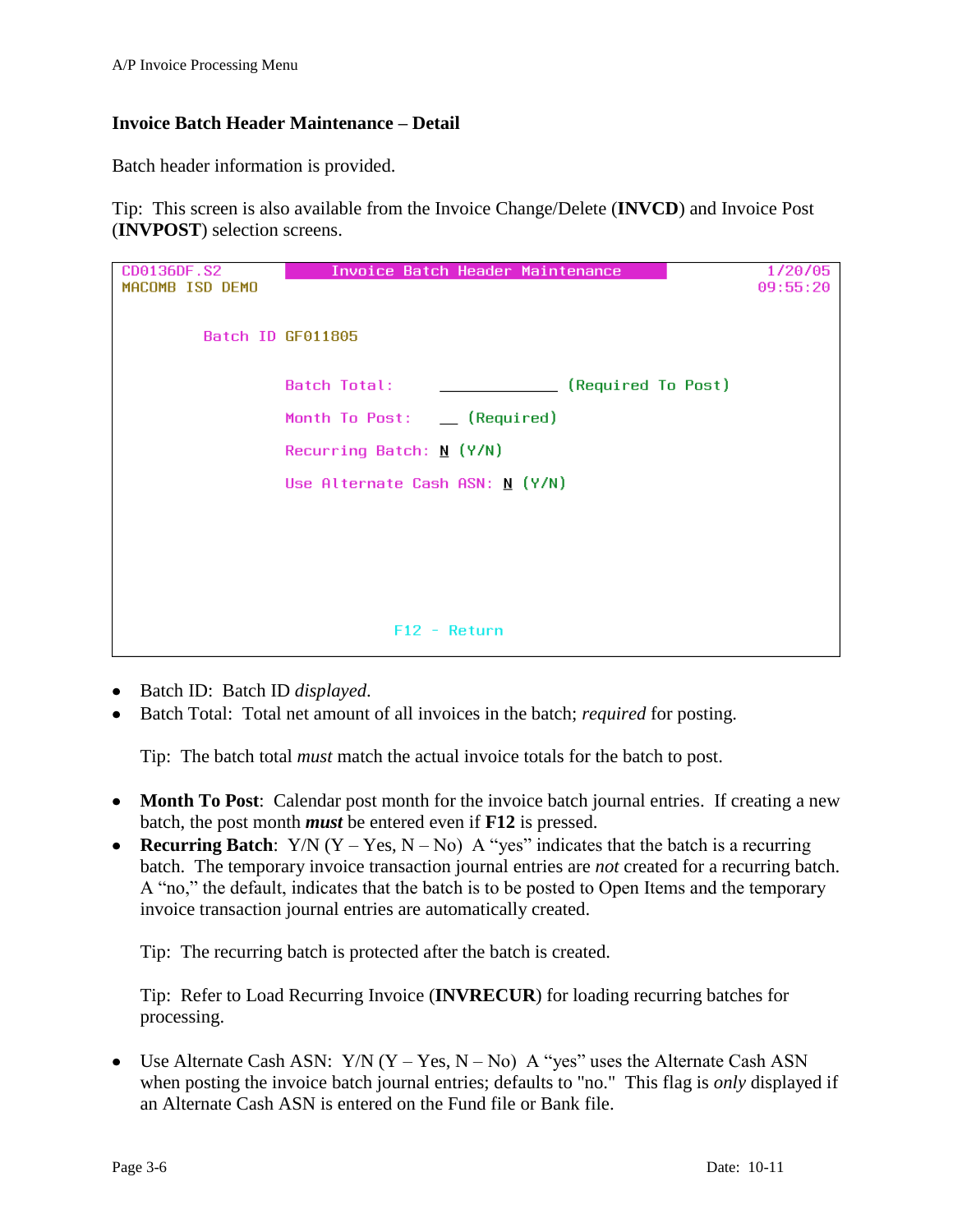Tip: If the AP/Cash ASN From Bank File flag on the A/P District Header (**APHDR**) is "yes," the A/P and Cash ASNs are pulled from the Bank file. If "no," the ASNs are pulled from the Fund file (refer to Fund Maintenance [**FUNDMAINT**] in the Budget/Finance Manual).

| Enter        | Updates and advances to the detail screen. |
|--------------|--------------------------------------------|
| F12 – Return | Updates and advances to the detail screen. |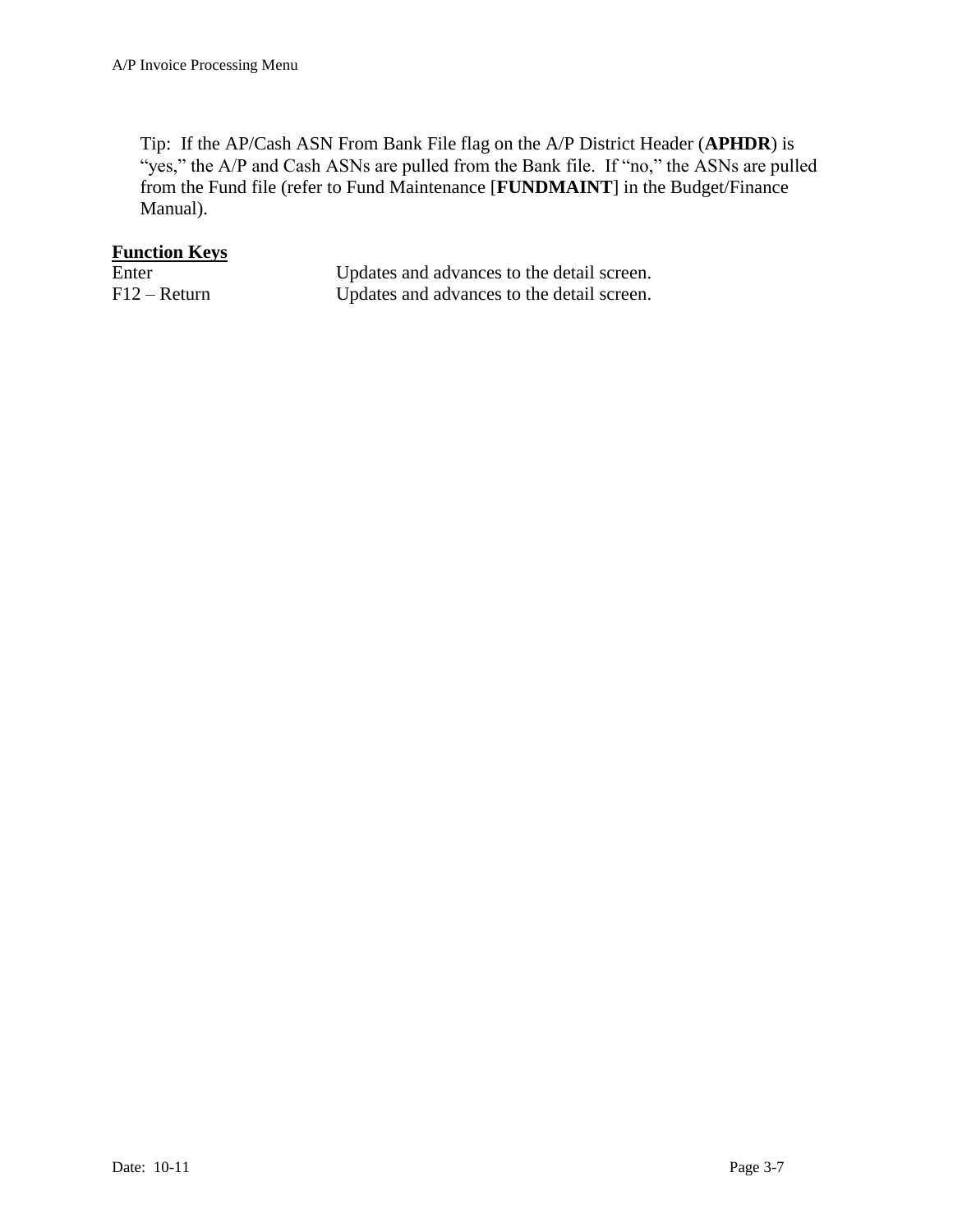## **Invoice Entry – Detail**

Invoice header and detail information is provided.

| CD0110DF.S2<br>MACOMB ISD DEMO                                                    | Invoice Entry                                                             |                                                                                                             | GF011805 1/18/05<br>07:56:27 |
|-----------------------------------------------------------------------------------|---------------------------------------------------------------------------|-------------------------------------------------------------------------------------------------------------|------------------------------|
|                                                                                   |                                                                           |                                                                                                             |                              |
| PO Number: ______ PO Flag: _ (C/P/X) PO %: ____    Bank #: __1<br>Vendor #: _____ | <b>Example 2018</b> Invoice Number: <b>Constitution</b>                   |                                                                                                             |                              |
|                                                                                   | Gross Amt:                                                                | Invoice Date: Due Date: 12105                                                                               |                              |
|                                                                                   |                                                                           | Separate Check: $\underline{N}$ (Y/N) Combine PO: $\underline{N}$ (Y)<br>Discount Amt: _________ Dsc %: ___ |                              |
|                                                                                   | Net Amount:                                                               |                                                                                                             |                              |
| * If No Check Is To Be Printed, Please Enter: Check Number: ______ Date: ______   |                                                                           |                                                                                                             |                              |
|                                                                                   | ----------------    Invoice Detail    ----------------------------    Shp |                                                                                                             |                              |
|                                                                                   | <u> ASN Amount Description (Or *=Obj Desc)</u>                            |                                                                                                             | 1099 Dsc                     |
|                                                                                   |                                                                           |                                                                                                             |                              |
|                                                                                   |                                                                           |                                                                                                             |                              |
|                                                                                   |                                                                           |                                                                                                             |                              |
|                                                                                   |                                                                           |                                                                                                             |                              |
|                                                                                   |                                                                           |                                                                                                             |                              |
|                                                                                   |                                                                           |                                                                                                             |                              |
|                                                                                   |                                                                           |                                                                                                             | More                         |
|                                                                                   | F3 - Cancel F4 - List F5 - Prev ASN/Desc F6 - Prev P0                     |                                                                                                             |                              |
| F7 - Prev Vendor F9 - Chg Due Date <b>F10 - Chg Bank F12 - Return</b>             |                                                                           |                                                                                                             |                              |

- Batch ID *displayed*.
- Previous Vendor: Previous vendor number and name entered in this session *displayed*.
- Amount: Previous invoice amount *displayed*.
- PO: Purchase order number of the previous invoice *displayed*.
- Difference between the Gross Amount and all line item amounts is *displayed* after **Enter** is pressed if there is a difference.
- Last due date *displayed* after **Enter** is pressed if the invoice number (even if blank) was previously used for the vendor.
- PO Number: Purchase order number.

Tip: The line item received quantity (or amount) (see below) is unencumbered from the purchase order when the invoice is updated.

Tip: The PO number is *protected* after the invoice detail line items are loaded from the purchase order; press **F12** to select a different PO number.

• PO Flag: Purchase order processing flag.

| Flag                | <b>Description</b>                                                      |
|---------------------|-------------------------------------------------------------------------|
| <b>Blank</b>        | Loads the unpaid receivers of <i>all</i> open PO line items.            |
| $C$ – Complete $\&$ | Loads the outstanding amount (original order minus paid receivers)      |
| Close PO            | of <i>all</i> open PO line items and closes the PO after the invoice is |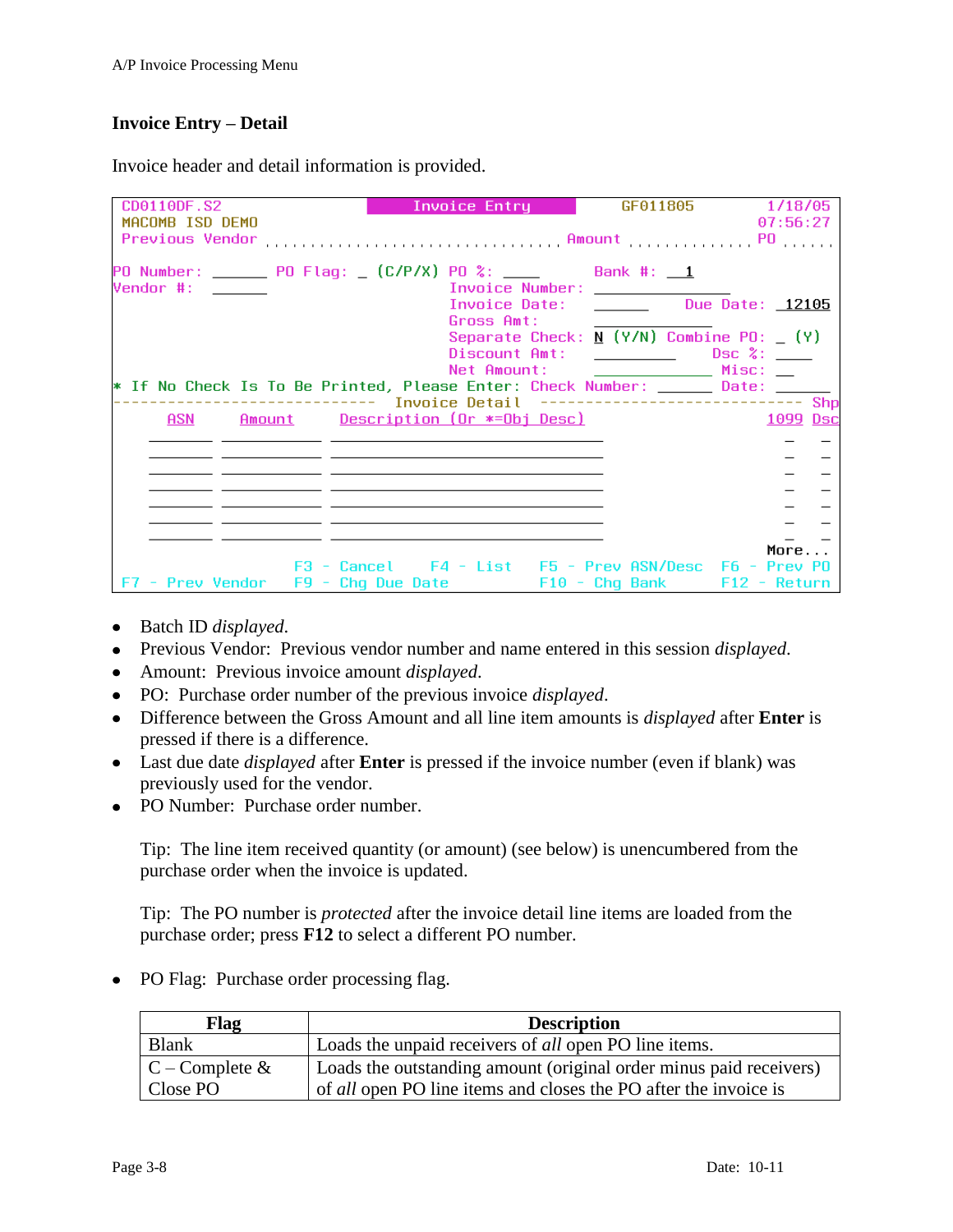|                      | updated.                                                                   |
|----------------------|----------------------------------------------------------------------------|
| P – Partial Payment  | Advances to the PO Receiver screen and allows entry of receivers.          |
| Of PO                |                                                                            |
|                      | Tip: Receivers entered are <i>only</i> updated to the PO after the invoice |
|                      | is updated.                                                                |
| $X - PO$ Not On File | Closed PO: Advances to the PO Receiver screen for line item                |
| Or Closed            | selection and allows attaching a closed PO to the invoice.                 |
|                      |                                                                            |
|                      | PO Not On File: Allows attaching a PO that is <i>not</i> on file to the    |
|                      | invoice. The PO is created with an "XXXX" location and closed              |
|                      | status after the invoice is updated.                                       |
|                      |                                                                            |
|                      | Tip: This option is <i>only</i> available if the Allow Use Of PO Flag X    |
|                      | flag is "yes" on the A/P District Header (APHDR).                          |

Tip: Defaults to "C" if the received quantity (or amount) on *all* open line items is equal to or greater then the ordered quantity (or amount).

Tip: If the flag defaults to "C" and *only* a portion of the line item receivers loaded are to be spread among multiple invoices, remove the "C" and press **Enter**. The screen redisplays allowing the line item received quantity (or amount) to be adjusted for the invoice.

• PO %:  $(.10 = 10%)$  Percent of purchase order to pay. If receivers exist, the percent is applied to the received amount. If there are no receivers, the percent is applied to the outstanding amount.

Tip: The percent *only* applies to PO line items entered as a dollar amount.

Tip: If the PO was entered with quantity line items, the P.O. Convert To Amount (**POCONV**) (refer to the Purchase Order Manual) option can be used to convert the quantity and unit price to an amount.

Tip: If a PO number is associated with the invoice, press **Enter** after entering the above information to perform the selected PO processing flag option. The detail screen is redisplayed with the gross, discount and net amounts calculated and the detail line items loaded.

• **Bank** #: Bank number for the invoice; defaults to the bank entered on the Batch ID selection screen. Press **F4** to select from the number sorted Bank file

Tip: The bank number is protected until **F10** is pressed; **F10** positions the cursor on the bank number field and allows the bank to be changed.

Tip: The bank is used as an optional selection for selecting invoices for payment and is used to create separate spooled files for each bank account when checks are printed.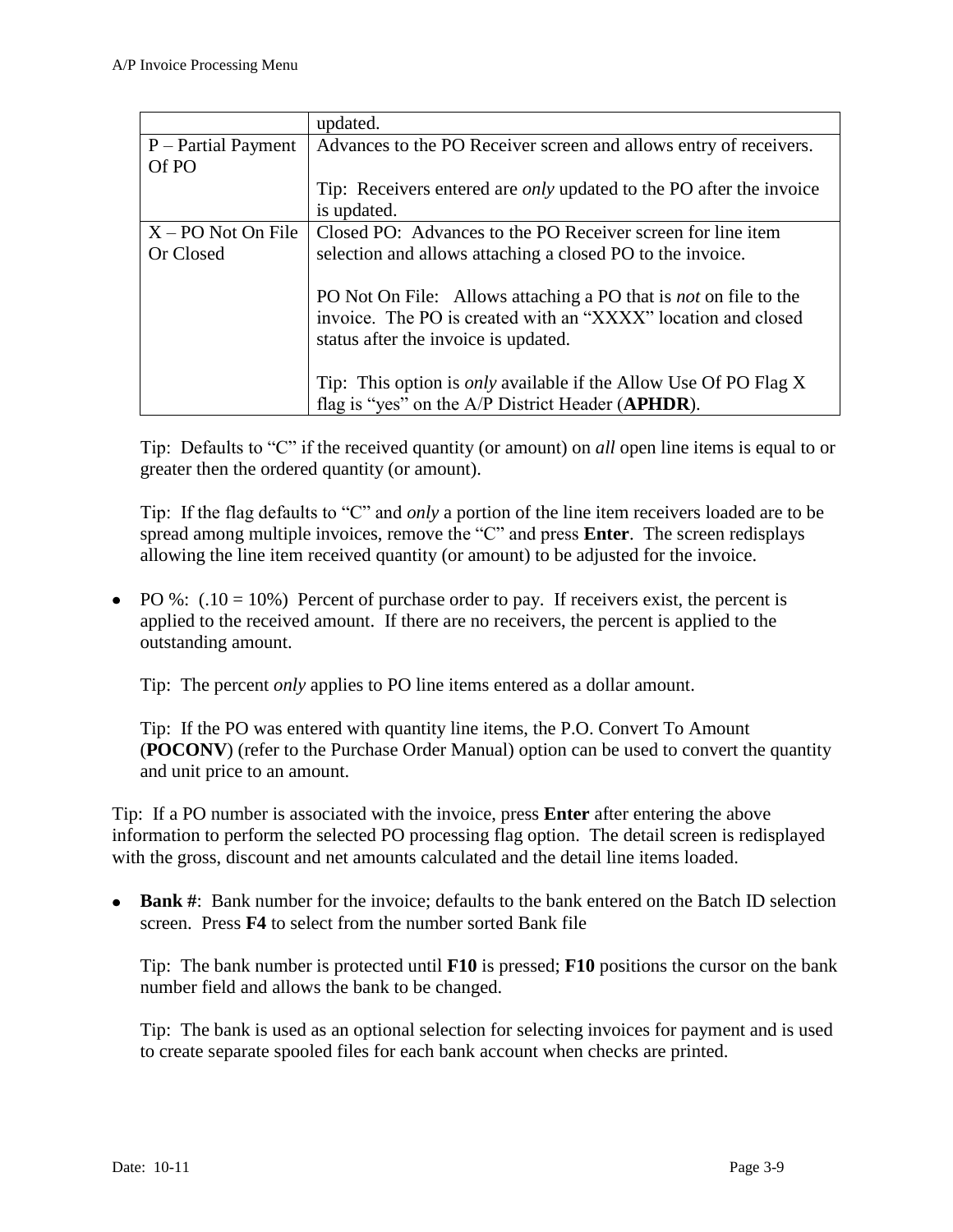**Vendor #**: Vendor number or press **F4** to select from the alpha sorted Vendor file. Advances to the Address Selection window if the Multiple Vendor Addresses flag on the A/P District Header (**APHDR**) is "yes." The vendor name and address are *displayed* below the number.

Tip: If a PO number is entered, the vendor number defaults to the PO's vendor number and may be changed for invoicing if necessary.

Tip: If the Multiple Vendor Addresses flag is "yes," press **F4** to advance to the Address Selection window to select a different address or remove the vendor number to select a different vendor.

Tip: If **F4 – List** was *not* used, press **Field Exit** after entering the vendor number to display the vendor name and address or to advance to the Address Selection window if the Multiple Vendor Addresses flag is "yes."

Tip: "1099 Vendor" is displayed next to the number if the vendor is flagged as a 1099 vendor.

• Invoice Number: Invoice number being paid.

Tip: If the invoice number is already on file for the vendor (even if the invoice number is blank), the last due date of the invoice number is displayed at the top of the screen when **Enter** is pressed. **F8** *must* then be pressed to update the invoice.

- **Invoice Date**: Invoice date.
- **Due Date**: Invoice due date; defaults to the due date entered on the Batch ID selection screen.

Tip: The due date is protected until **F9** is pressed; **F9** positions the cursor on the due date field and allows the date to be changed.

Tip: The due date is used for selecting invoices for payment.

**Gross Amt**: The gross amount of *all* invoice detail line items. The gross amount *must* match the total of *all* line items if the discount amount is *not* used.

Tip: Line items on "hold" are *excluded* from the gross amount.

- Separate Check:  $Y/N$  (Y Yes, N No) A "yes" produces a separate check for the invoice; defaults to "no."
- Combine PO:  $Y (Y Yes, Blank No) A "yes" advances to the Combine PO screen before$ updating the invoice. This option combines line items with the same ASN and 1099 flag to one line item on the invoice with a new description.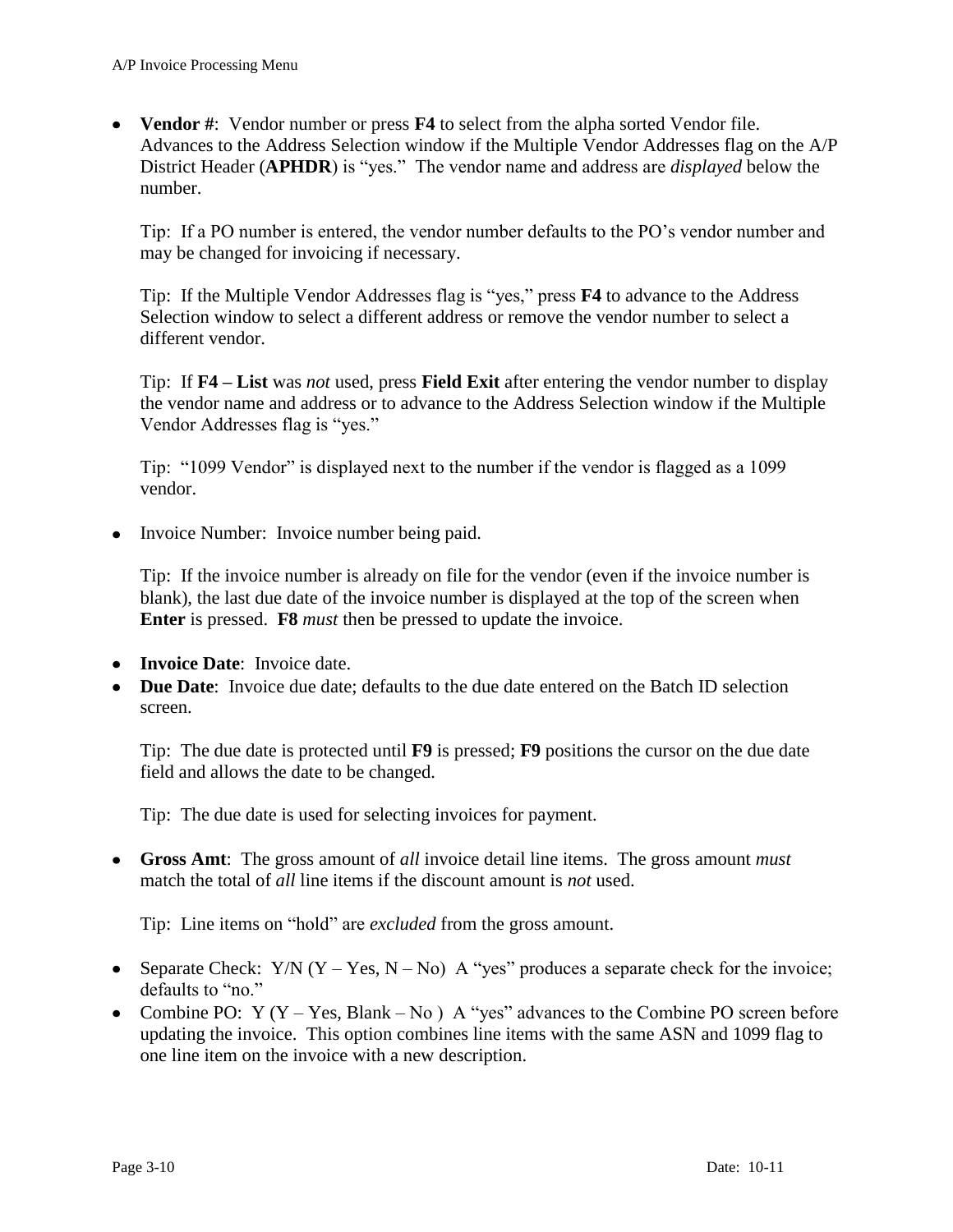Tip: The combining option is *not* allowed on a Warehouse PO or on a PO that contains Fixed Asset line items.

• Discount Amt: Discount amount for the invoice.

Tip: The discount amount is automatically calculated if the PO entered has a discount percent or if the following discount percent is used.

Tip: The PO discount percent is *only* applied to line items entered with a quantity. For amount line items, the discounted amount is entered as the receiver.

 $\bullet$  Dsc %: (.10 = 10%) Discount percent to be applied to *all* detail line items flagged for a discount (see Shp Dsc below).

Tip: The discount percent can be used to calculate the above discount amount.

Tip: The discount percent is *not* applied to the received quantity (or amount); *only* the invoice line item amount is discounted.

- Net Amount: Calculated net amount (gross amount minus discount amount) of the invoice *displayed*.
- Misc: Miscellaneous code or press **F4** to select from the code sorted Miscellaneous Code file. The code can be used to further track or identify the invoice.

Tip: The miscellaneous code can also be used to *exclude* invoices from the Payments To Vendors (Web Reporting) (**CD0512**) check register.

Tip: Multiple invoices can be added to the same manual check number if the vendor number and due dates are the same.

Tip: The check number or check date *cannot* be removed from, or added to, an invoice once the invoice batch is posted to Open Items. To add or remove a check number and date after posting, the invoice *must* be deleted in Open Items Maintenance (**OPENMAINT**) and re-entered.

- Check Number: Check number if the invoice is on a manual check. *Required* if check date is entered.
- Date: Check date for a manual check; *required* if check number is entered.

Invoice Detail Line Items

• Hld:  $(Y - Yes, N - No, Blank - No)$  A "yes" holds the line item from being attached to the invoice. If the PO receiver option was used, the receivers are updated to the PO when the invoice is updated and are available to be paid on another invoice.

Tip: The hold option is *only* available for purchase order line items and if the PO flag is blank or "P."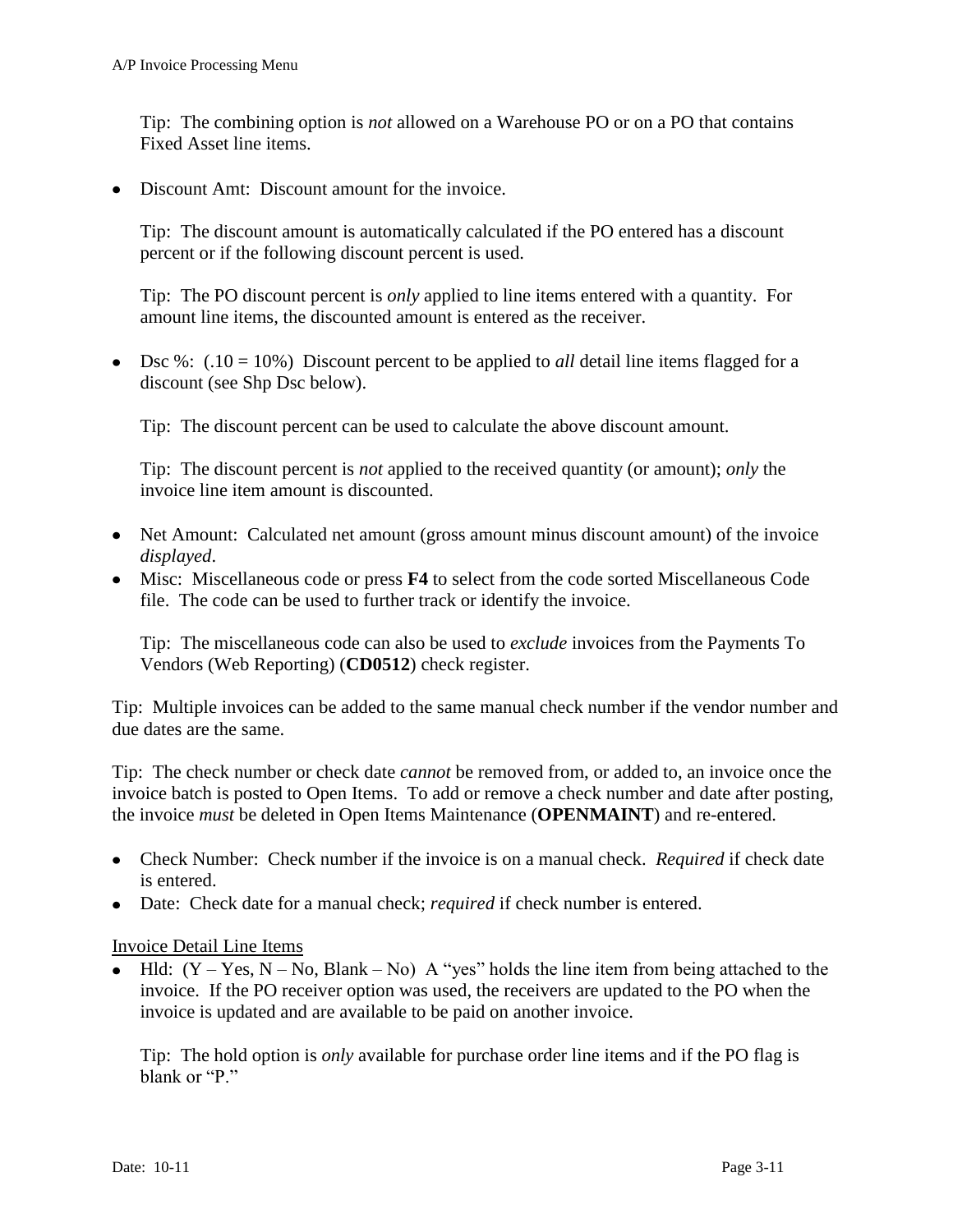- **ASN**: Line item ASN.
- Amount: Dollar amount of the line item.
- Description: Line item description. If blank, defaults to the prior line item description when the invoice is updated.

Tip: If the Invoice Description flag on the A/P District Header (**APHDR**) is "1" or "2," an asterisk (\*) can be entered to retrieve the ASNs Object code description (flag "1") or a combination of Object and Location code descriptions (flag "2").

Tip: If *only* a portion of the received quantity (or amount) is to be applied to the invoice, reduce the received quantity (or amount) to the quantity (or amount) to be paid. The line item amount and the gross amount *must* also be reduced to match the received quantity (or amount). The received quantity (or amount) difference is available to be paid on another invoice number.

Tip: The received quantity (or amount) is transferred from received unpaid to received paid (unencumbered) on the PO when the invoice is updated. Refer to the Invoice Processing Menu (**APINV**) for restoring the receivers for re-invoicing if the line item is removed, the invoice is deleted or the check is voided.

- Rcv Qty: PO quantity received *not* yet invoiced. Displayed *only* if a purchase order with partial receivers is used, the PO flag is blank or "P" and the line item was entered with a quantity.
- Rcv Amt: PO amount received *not* yet invoiced. Displayed *only* if a purchase order with partial receivers is used, the PO flag is blank or "P" and the line item was entered with an amount.
- 1099: Line item 1099 flag; defaults to the 1099 flag on the Vendor file for a 1099 vendor. The line item can be overridden from the Vendor file 1099 flag. Press **F4** to select from the flag sorted 1099 Description file.

| Flag         | <b>Description</b>            |
|--------------|-------------------------------|
| N(No)        | Non 1099 Line Item            |
| <b>Blank</b> | Matches Vendor file 1099 flag |
| $Y$ (Yes)    | Non-Employee (Box 7)          |
|              | Rents (Box 1)                 |
| 3            | Other Income (Box 3)          |
| 6            | Medical $&$ Health (Box 6)    |
|              | Non-Employee (Box 7)          |

Tip: Refer to 1099 File Maintenance (**MAINT1099**) to change a 1099 line item flag on invoices in the A/P History file.

• Shp Dsc:  $(D - Discount, S - Shipping Cost)$  A "D" applies the above discount percent to the line item amount. An "S" advances to the Shipping Cost window when **Enter** is pressed to allow for the shipping cost of a warehouse PO to be spread among the selected line items. Press **F4** to select from the flag sorted Shipping/Discount Description file.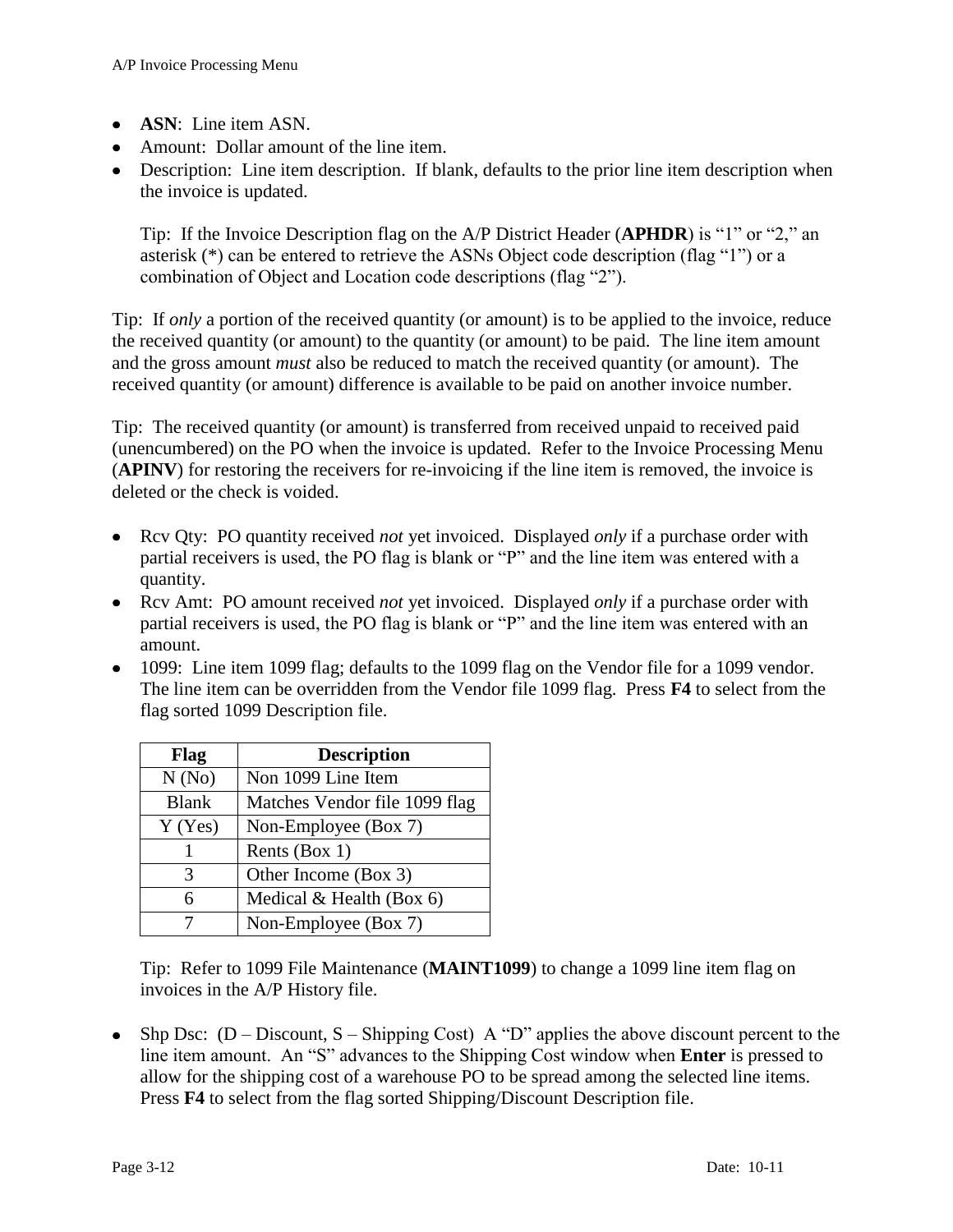Tip: The "shipping cost" option is *only* available on warehouse line items.

Tip: If the discount is entered on a PO line item, do *not* select the line item for the invoice discount.

Tip: To remove an invoice detail line, clear all invoice detail line item fields.

| <b>Function Keys</b>         |                                                                                                                                                                                                                                                                                                                                                                                                                                                                                                                                                     |
|------------------------------|-----------------------------------------------------------------------------------------------------------------------------------------------------------------------------------------------------------------------------------------------------------------------------------------------------------------------------------------------------------------------------------------------------------------------------------------------------------------------------------------------------------------------------------------------------|
| Enter                        | If a PO number is entered and <b>Enter</b> has <i>not</i> yet been pressed, the<br>selected PO processing flag option is performed and the screen<br>redisplayed. If the invoice number is already on file for the<br>vendor, press $F8$ to add the invoice. If the shipping cost option is<br>selected, advances to the Shipping Cost window then redisplays<br>the screen. If the combine PO option is selected, advances to the<br>Combine PO window. Clears and redisplays the screen after<br>updating (default bank and due date are loaded). |
|                              | Report: PO0125 - P.O. Receiver Update Report*                                                                                                                                                                                                                                                                                                                                                                                                                                                                                                       |
| F <sub>2</sub> – PO Comments | Advances to the P.O. Comments screen. This function key is <i>only</i><br>displayed if a PO number is used and comments exist for the PO.                                                                                                                                                                                                                                                                                                                                                                                                           |
| $F3 - C$ ancel               | Returns to the menu <i>without</i> updating. If line items exist, press <b>F3</b><br>again to confirm the cancel.                                                                                                                                                                                                                                                                                                                                                                                                                                   |
| $F4 - List$                  | Displays a window listing valid entries for the field where the<br>cursor is located.                                                                                                                                                                                                                                                                                                                                                                                                                                                               |
| F5 - Prev ASN/Desc           | Loads the previous ASN and description to the first line item and<br>redisplays the screen.                                                                                                                                                                                                                                                                                                                                                                                                                                                         |
| $F6 - Prev PO$               | Loads the previous PO number entered, including the vendor, and<br>redisplays the screen. If the Multiple Vendor Addresses flag is<br>"yes," the Address Selection window is displayed.                                                                                                                                                                                                                                                                                                                                                             |
| F7 – Prev Vendor             | Loads the previous vendor number and redisplays the screen. If<br>the Multiple Vendor Addresses flag is "yes," the Address Selection<br>window is displayed.                                                                                                                                                                                                                                                                                                                                                                                        |
| $F9 - Chg$ Due Date          | Positions the cursor on the Due Date field and allows the date to be<br>changed for the invoice.                                                                                                                                                                                                                                                                                                                                                                                                                                                    |
| $F10 - Chg Bank$             | Positions the cursor on the Bank # field and allows the bank to be<br>changed for the invoice.                                                                                                                                                                                                                                                                                                                                                                                                                                                      |
| $F12 - Return$               | Redisplays the screen after clearing <i>without</i> updating. If line items<br>exist, press F12 again to confirm the return.                                                                                                                                                                                                                                                                                                                                                                                                                        |
| Page Down/Page Up            | Down one screen/Up one screen.                                                                                                                                                                                                                                                                                                                                                                                                                                                                                                                      |

## **Output**

Sort: N/A Header: N/A Detail: PO Number, Vendor Number, Item Number, ASN, Quantity/Amount Received Totals: Count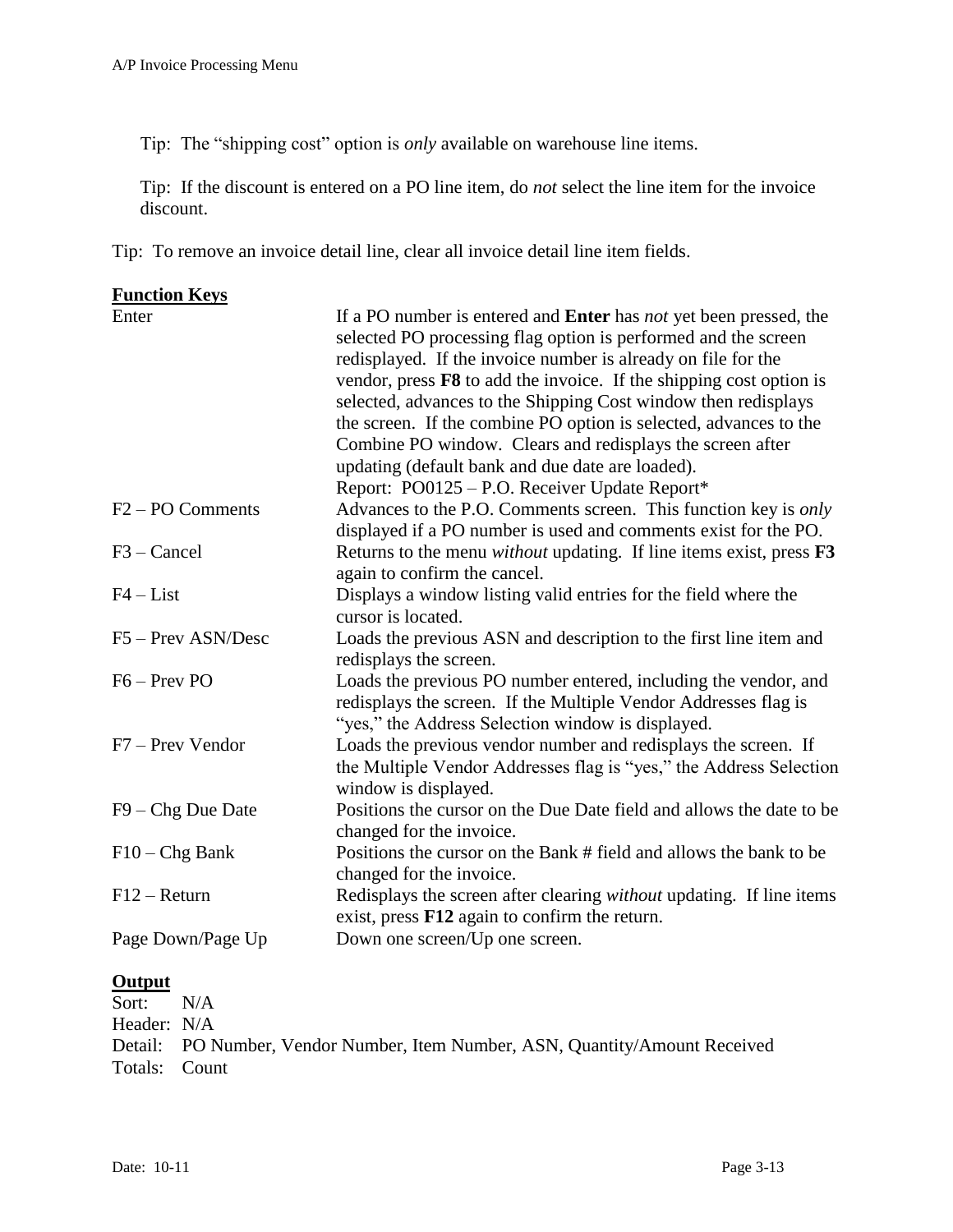## **Invoice Entry – Address Selection**

This window allows for the selection of an accounts payable or purchase order address for the invoice.

Tip: This option is *only* available if the Multiple Vendor Addresses flag on the A/P District Header (**APHDR**) is "yes."

Tip: If the vendor has *only one* address on file, that address is automatically selected and this window is bypassed.



- Vendor: Vendor number and name *displayed*.  $\bullet$
- **X**: Select address.
- AP (or PO) Address: Accounts Payable (or Purchasing) addresses.  $\bullet$
- City/State/Zip: City, state and  $ZIP + 4$  code.  $\bullet$

Tip: If no AP addresses are on file, the PO addresses are displayed.

| Enter                     | Returns the selected address to the detail screen.       |
|---------------------------|----------------------------------------------------------|
| $F7 - PO$ (or AP) Address | Displays the Purchasing (or Accounts Payable) addresses. |
| $F12 - Return$            | Returns to the detail screen <i>without</i> selecting.   |
| Page Down/Page Up         | Down one screen/Up one screen.                           |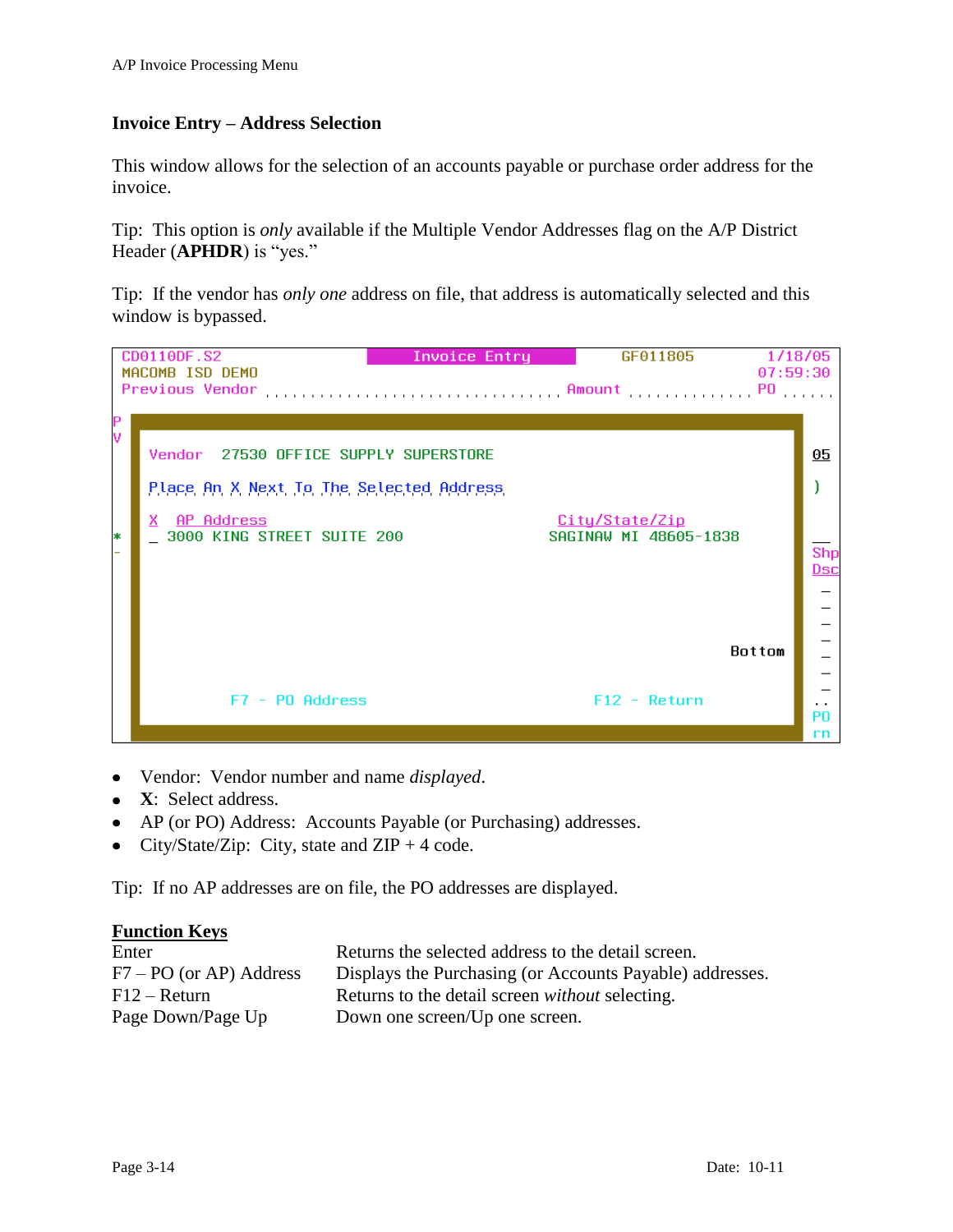## **Invoice Entry – PO Receiver**

The receiver screen allows for entering PO receivers for the PO number of the invoice.

Tip: The receivers are *only* updated to the PO if the invoice is updated from the detail screen. Press **F3** or use **F12** on the detail screen to *not* update the receivers or invoice.

Tip: If the purchase order is closed, receivers *cannot* be entered for the line items. The select option *only* returns the line items ASN and description to the detail screen.

Tip: Refer to the P.O. Receiver Menu (**PORECV**) in the Purchase Order Manual for an alternative option for processing receivers.

| CD0110DF.S3<br>MACOMB ISD DEMO                                                                                | Invoice Entry     |                  | GF011805                   | 5/02/05<br>11:17:03      |
|---------------------------------------------------------------------------------------------------------------|-------------------|------------------|----------------------------|--------------------------|
| P.O. # 32573 OFFICE SUPPLY SUPERSTORE<br>Place An X Next To All Detail Lines To Be Included On The Invoice    | ------- PO Detail |                  | Spread Amount: ________.00 | $* = Includes$<br>Unpaid |
| $\Box$<br>X Description                                                                                       | Current           | Received Ordered | Received                   | Net                      |
| <b>POSTURE CHAIR</b><br><b>ASN</b><br>1113240 Disc.000<br>Unit $\texttt{S}$ 525.3600 Item<br>$\_$ PHOTO PAPER |                   | $\mathbf{1}$     | A.                         |                          |
| 1115110 Disc 000<br>ASN<br>Unit S<br>25.3600 Item                                                             |                   | 5                | Θ                          | 5.                       |
| MISCELLANEOUS SUPPLIES<br>Disc .000<br>ASN 1115110<br>Unit $\sin 9000$ Item                                   |                   | 250.00           | .00.                       | 250.00                   |
| F6 - PO Ing F7 - PO C/D C=Complete F8 - Spread F9 - Receive All F12 - Return                                  |                   |                  |                            | <b>Bottom</b>            |

- P.O. #: PO number and vendor name *displayed*.
- Spread Amount: Received amount to be spread among the selected line items based on the line items percent of the total of *all* selected line items.

Tip: The spread amount is protected until **F8** is pressed; **F8** positions the cursor on the spread amount field and allows the amount to be entered.

Tip: The spread amount is *only* applied to amount line items.

### PO Detail Line Items

- **X**: Select line item(s) to receive.
- Description: Line item description *displayed*.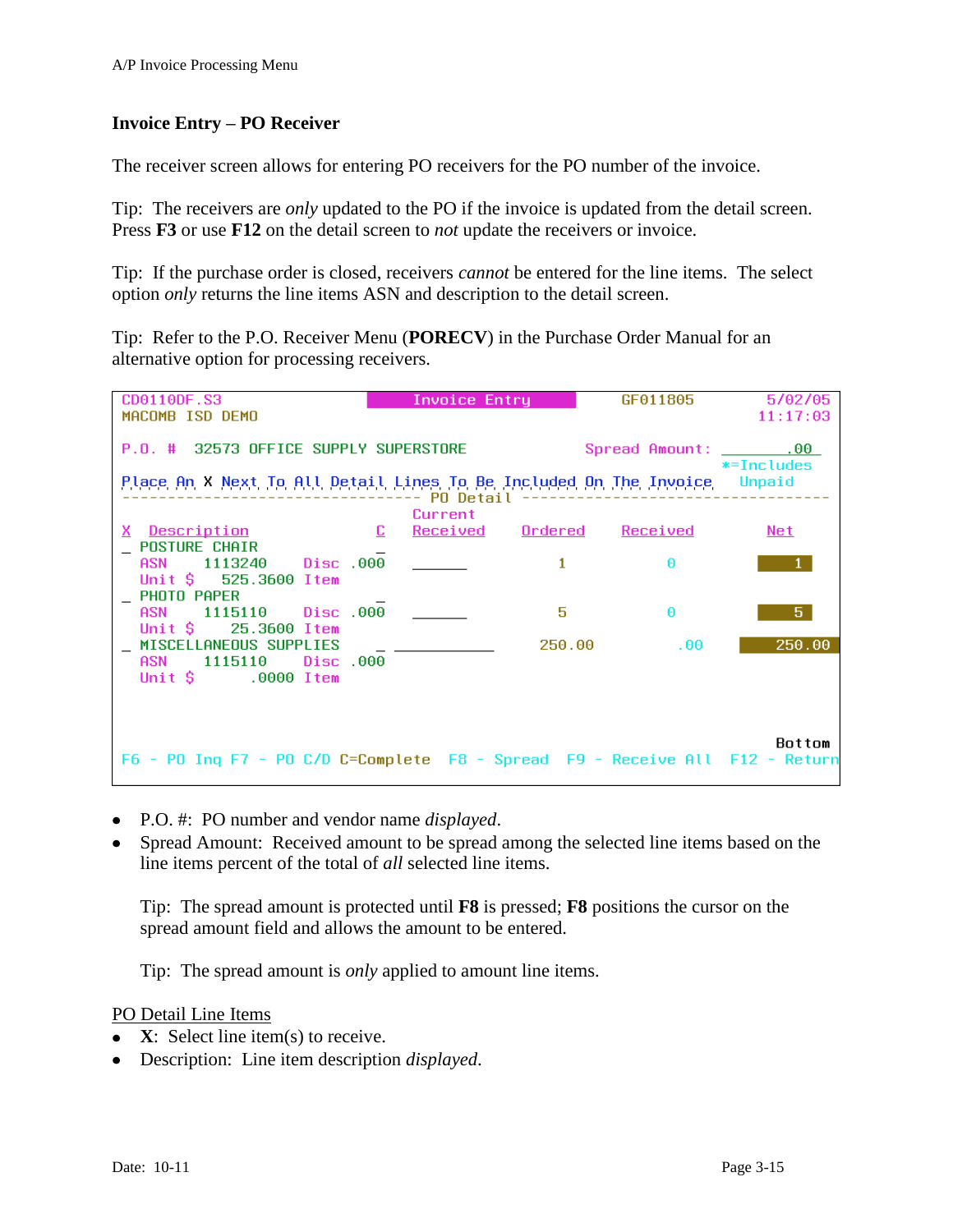Tip: If the purchase order is closed, the complete, current received, ordered, received and net are *not* displayed.

- C: (C Complete) A "C" closes the PO line item after updating the invoice *regardless* of the quantity (or amount) received.
- Current Received: Quantity (or amount) received; *required* if the line item is selected.

Tip: Quantity (or amount) received can exceed the ordered quantity (or amount) or can be negative to adjust receivers already updated to the PO.

- Ordered: Quantity (or amount) ordered *displayed*.
- Received: Quantity (or amount) previously received *displayed*.

Tip: The received quantity (or amount) includes receivers paid and unpaid. An asterisk (\*) indicates that unpaid receivers are included.

- Net: Net quantity (or amount) remaining on order based on the receivers.
- ASN: Line item ASN *displayed*.
- Disc: Discount percent *displayed*.
- Unit \$: Line item unit price *displayed*.
- Item: Vendor item or catalog number *displayed*.  $\bullet$

| Enter             | If a spread amount is entered and <b>Enter</b> has not yet been pressed,<br>the amount is spread among the selected line items and the screen<br>redisplayed. Returns the receivers, or the selected line items for a<br>closed PO, to the detail screen after confirming by pressing <b>Enter</b> . |
|-------------------|------------------------------------------------------------------------------------------------------------------------------------------------------------------------------------------------------------------------------------------------------------------------------------------------------|
| $F6 - PO$ Inq     | Advances to the PO Inquiry (POINQ) detail screen (refer to the                                                                                                                                                                                                                                       |
|                   | Purchase Order Manual).                                                                                                                                                                                                                                                                              |
| $F7 - PO C/D$     | Advances to the PO Change/Delete (POC/D) detail screen for                                                                                                                                                                                                                                           |
|                   | PO's that are <i>not</i> closed (refer to the Purchase Order Manual).                                                                                                                                                                                                                                |
|                   | Tip: The PO authorization levels are <i>bypassed</i> with this option<br>(refer to P.O. Authorization Override Maintenance)<br>[POAUTHOVER]).                                                                                                                                                        |
| $F8 - S$ pread    | Positions the cursor on the Spread Amount field and allows the<br>amount to be entered.                                                                                                                                                                                                              |
| F9 – Receive All  | Loads the remaining quantity (or amount) of all line items not<br>closed and redisplays the screen.                                                                                                                                                                                                  |
| $F12 - Return$    | Returns to the detail screen with <i>no</i> receivers or line items.                                                                                                                                                                                                                                 |
| Page Down/Page Up | Down one screen/Up one screen.                                                                                                                                                                                                                                                                       |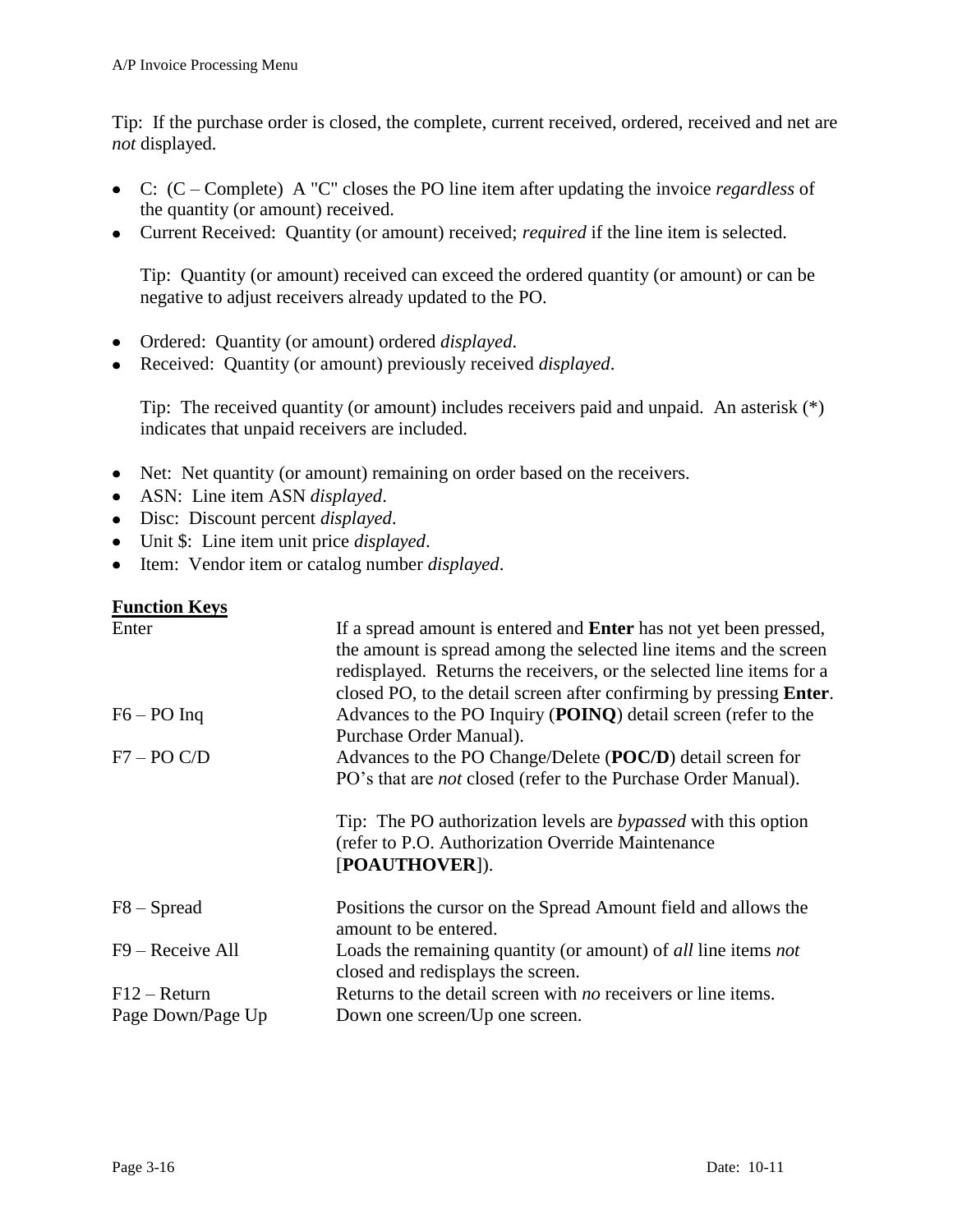## **Invoice Entry – Combine PO**

This option allows for combining line items with the same ASN and 1099 flag to one line item on the invoice with a new description.

| CD0110DF.S2              |                                 | <b>Invoice Entry</b>                   |                  | GF011805 1/18/05       |
|--------------------------|---------------------------------|----------------------------------------|------------------|------------------------|
| MACOMB ISD DEMO          |                                 |                                        |                  | 08:01:57               |
| <b>Previous Vendor</b>   |                                 |                                        |                  |                        |
|                          |                                 |                                        |                  |                        |
|                          |                                 |                                        |                  |                        |
| Vendor #: 27530          |                                 | Invoice Number: <u>1125478A</u>        |                  |                        |
| OFFICE SUPPLY SUPERSTORE |                                 | Invoice Date:     11805                |                  | Due Date: 12105        |
|                          |                                 |                                        |                  | <u>4</u>               |
| 3000 KING STR            |                                 | Combine PO Invoice To One Line Per ASN |                  | bine $P0: Y(Y)$        |
| SHITF 200                |                                 |                                        |                  | $\mathsf{Dsc}$ %:      |
| SAGINAW, MI              | ASN                             | Description (Or *=Object Desc)         |                  | <u> 4 Misc: _</u>      |
| * If No Check            | 1113240                         |                                        |                  | __ Date: _____         |
|                          | 1115110                         |                                        |                  | $--$ Shp               |
| Hld –<br>ASN             |                                 |                                        |                  | <u>cv Amt 1099 Dsc</u> |
| 1113240                  |                                 |                                        |                  |                        |
| <u>1115110</u>           |                                 |                                        |                  |                        |
| <u> 1115110</u>          |                                 |                                        |                  | <u> 175.00</u>         |
|                          |                                 |                                        |                  |                        |
|                          |                                 |                                        | Bottom           |                        |
|                          |                                 | $F12 - Return$                         |                  |                        |
|                          |                                 |                                        |                  |                        |
| F2 - PO Comm             |                                 |                                        |                  | More<br>C.             |
|                          | - Prev Vendor F9 - Chq Due Date |                                        | $F10 - Chq$ Bank | - F6 - Prev PO         |
|                          |                                 |                                        |                  | $F12 - Return$         |

- ASN: Line item ASN *displayed*.
- **Description**: New line item description.

Tip: If the Invoice Description flag on the A/P District Header (**APHDR**) is "1" or "2," an asterisk (\*) can be entered to retrieve the ASNs Object code description (flag "1") or a combination of Object and Location code descriptions (flag "2").

### **Function Keys**

Enter Updates the invoice after confirming by pressing **Enter**, clears and redisplays the detail screen (default bank and due date are loaded). F12 – Return Returns to the detail screen *without* updating. Page Down/Page Up Down one screen/Up one screen.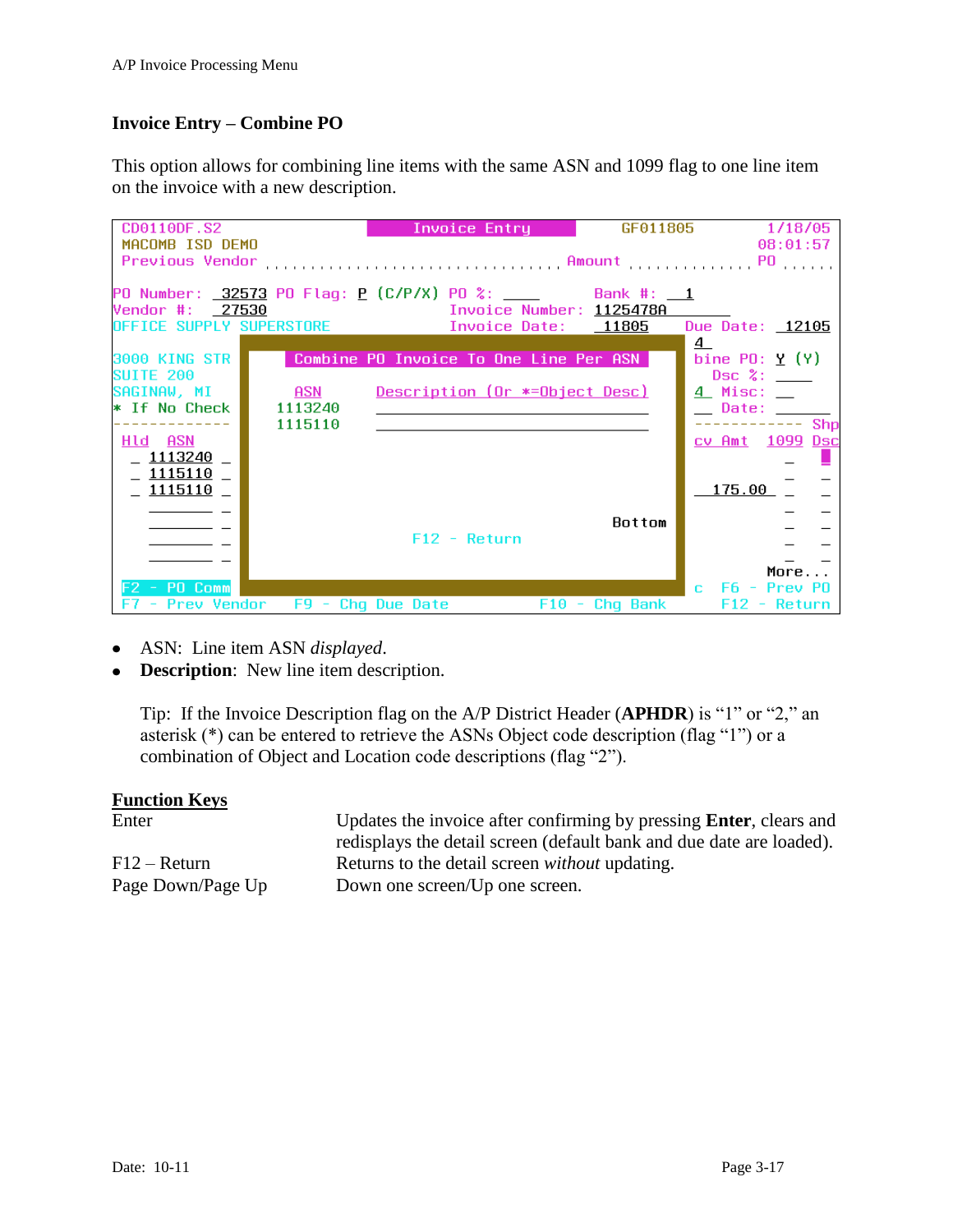## **Invoice Entry – Shipping Cost**

The option allows for spreading the cost of shipping among the selected line items. The shipping cost portion is rolled into the warehouse item's unit cost.

| CD0110DF.S2<br>MACOMB ISD DEMO                                                                                                                                  | Invoice Entry                                           | GF011805 | 1/18/05<br>08:04:46                       |
|-----------------------------------------------------------------------------------------------------------------------------------------------------------------|---------------------------------------------------------|----------|-------------------------------------------|
| Previous Vendor                                                                                                                                                 |                                                         |          |                                           |
| PO Number: _32573 PO Flag: <u>P</u> (C/P/X) PO %: _____       Bank #: __ <u>1</u>                                                                               |                                                         |          |                                           |
| Vendor #: 27530<br>Vendor #: 27530<br>OFFICE SUPPLY SUPERSTORE              Invoice Date: 011805                                                                |                                                         |          | 44.                                       |
| 3000 KING STREET<br><b>SUITE 200</b>                                                                                                                            | Shipping Cost                                           | Q=By Qty | mbine $P0: (Y)$                           |
| SAGINAW, MI 48605-1838<br>* If No Check Is To Be Pr                                                                                                             | <u>ын</u><br><u>Shipping Cost</u> P=By Pct<br><b>WH</b> | Ū        | <u>44</u> Misc: __<br>_____ Date: _______ |
| Hld ASN Amount                                                                                                                                                  |                                                         |          | $\overline{-}$ Shp<br>Rcv Amt 1099 Dsc    |
| <u>_ 1113240   525.36 P</u><br>1115110 76.08 P                                                                                                                  |                                                         |          | $\overline{z}$<br>$\overline{2}$          |
| 1115110 175.00 M                                                                                                                                                |                                                         |          | 175.00                                    |
|                                                                                                                                                                 | $F12 - Return$                                          |          |                                           |
|                                                                                                                                                                 |                                                         |          | More                                      |
| F2 - PO Comments F3 - Cancel F4 - List F5 - Prev ASN/Desc F6 - Prev PO<br>F7 - Prev Vendor   F9 - Chq Due Date               F10 - Chq Bank        F12 - Return |                                                         |          |                                           |

- WH: Warehouse code(s) of the selected line items d*isplayed*.
- **Shipping Cost**: The shipping cost to be spread among the items being paid within the warehouse.
- **By Qty or By Pct**:  $Q/P$  ( $Q -$ Quantity, P Percent) A "Q," the default, spreads the shipping cost based on the quantity received. A "P" spreads the shipping cost based on the line items percent of the gross amount.

| Enter             | Updates the shipping cost to the line item, gross and net amounts |
|-------------------|-------------------------------------------------------------------|
|                   | and returns to the detail screen.                                 |
| $F12 - Return$    | Returns to the detail screen <i>without</i> updating.             |
| Page Down/Page Up | Down one screen/Up one screen.                                    |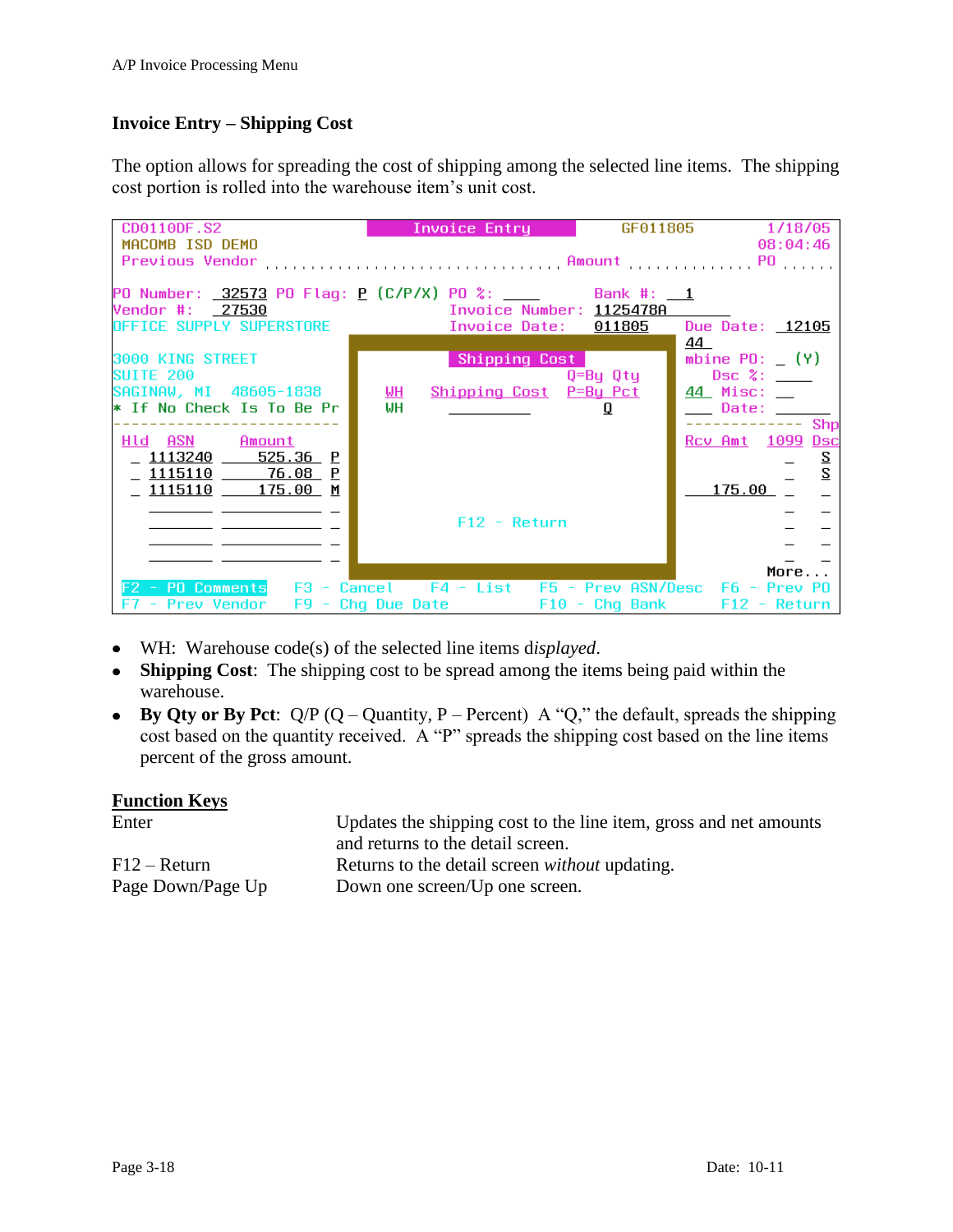## **Invoice Entry – P.O. Comments**

The PO Comments screen displays the comments attached to the PO.



- P.O. Number: PO number, vendor number and name.  $\bullet$
- Comments: PO (or internal) comments.  $\bullet$

| Enter                  | Returns to the detail screen.                                 |  |  |
|------------------------|---------------------------------------------------------------|--|--|
| F7 – Internal Comments | Advances to the Internal (or P.O.) Comments screen. This      |  |  |
|                        | (or P.O. Comments) function key is highlighted when there are |  |  |
|                        | internal (or PO) comments.                                    |  |  |
| $F12 - Return$         | Returns to the detail screen.                                 |  |  |
| Page Down/Page Up      | Down one screen/Up one screen.                                |  |  |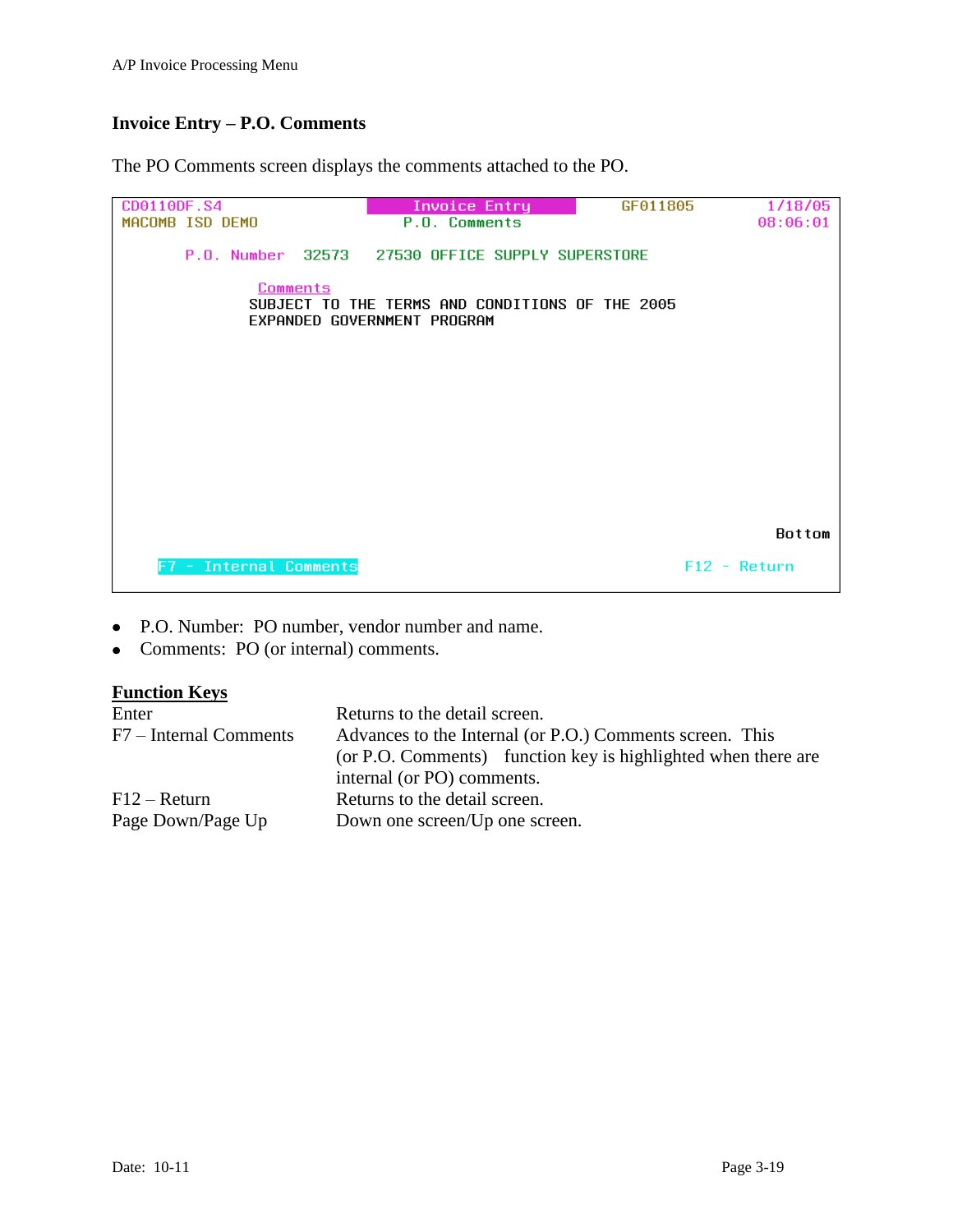## <span id="page-19-1"></span><span id="page-19-0"></span>**Convert Invoice Upload File (INVUPLOAD) or Convert Invoice Upload File 2 (INVUPLOAD2) or Convert Invoice Upload File 3 (INVUPLOAD3)**

<span id="page-19-2"></span>Convert Invoice Upload File provides for creating invoices that have been uploaded into one of the three invoice upload files. Refer to the following file layouts to determine which file and menu option to use. The uploaded invoices can be maintained through Invoice Change/Delete (**INVCD**).

Spreadsheet type files *cannot* be uploaded. To create the upload file, select File then Save As then select "Text (Tab delimited)" or "Formatted Text (Space delimited)." Tab delimited is the preferred type (column widths do *not* have to be set); space delimited *requires* the column widths to be set before saving, refer to the following file layouts.

The file name to upload into is "CDUAPINV" and the *required* PC File Description File (FDF file) is "CDUAPINV tab.fdf" (or "CDUAPINV txt.fdf" if uploading a space delimited file). (Replace CDUAPINV with CDUAPINV2 or CDUAPINV3 if necessary.) Refer to appendix A for the upload procedures. If the FDF file is *not* available from your PC or network, download it from the MISD web site [http://www.misd.net/MT/accountspayable.html.](http://www.misd.net/MT/accountspayable.html)

Tip: If the amount is negative, the negative sign (-) can be before or after the invoice amount.

| <b>Field Description</b> | Length | <b>Example</b>  | <b>Notes</b>                                 |
|--------------------------|--------|-----------------|----------------------------------------------|
| <b>Vendor</b>            | h      | 521458          | Right justify.                               |
| <b>ASN</b>               |        | 0855125         | Left justify.                                |
| <b>Description</b>       | 30     | <b>Books</b>    | Left justify.                                |
| <b>Invoice Date</b>      | 6      | 053011          | Valid date.                                  |
| <b>Amount</b>            | 12     | 1253.00 or 1253 | Right justify, decimal point <i>required</i> |
|                          |        |                 | <i>only</i> if cents are uploaded.           |

The uploaded file layout for **CDUAPINV** is as follows:

The uploaded file layout for **CDUAPINV2** is the same as CDUAPINV with the following fields added to the end of the file:

| <b>Field Description</b> | Length | Ð<br>Example | <b>Notes</b>     |
|--------------------------|--------|--------------|------------------|
| Invoice $#$              |        | $\Delta$ -   | Lett<br>1ustif v |

The uploaded file layout for **CDUAPINV3** is the same as CDUAPINV2 with the following fields added to the end of the file:

Tip: The address type and records number are only applicable if the Multiple Vendor Addresses flag on the A/P District Header (**APHDR**) is "yes." If left blank, the first AP address is automatically used.

| <b>Field Description</b><br>Length<br>Example | √otes |
|-----------------------------------------------|-------|
|-----------------------------------------------|-------|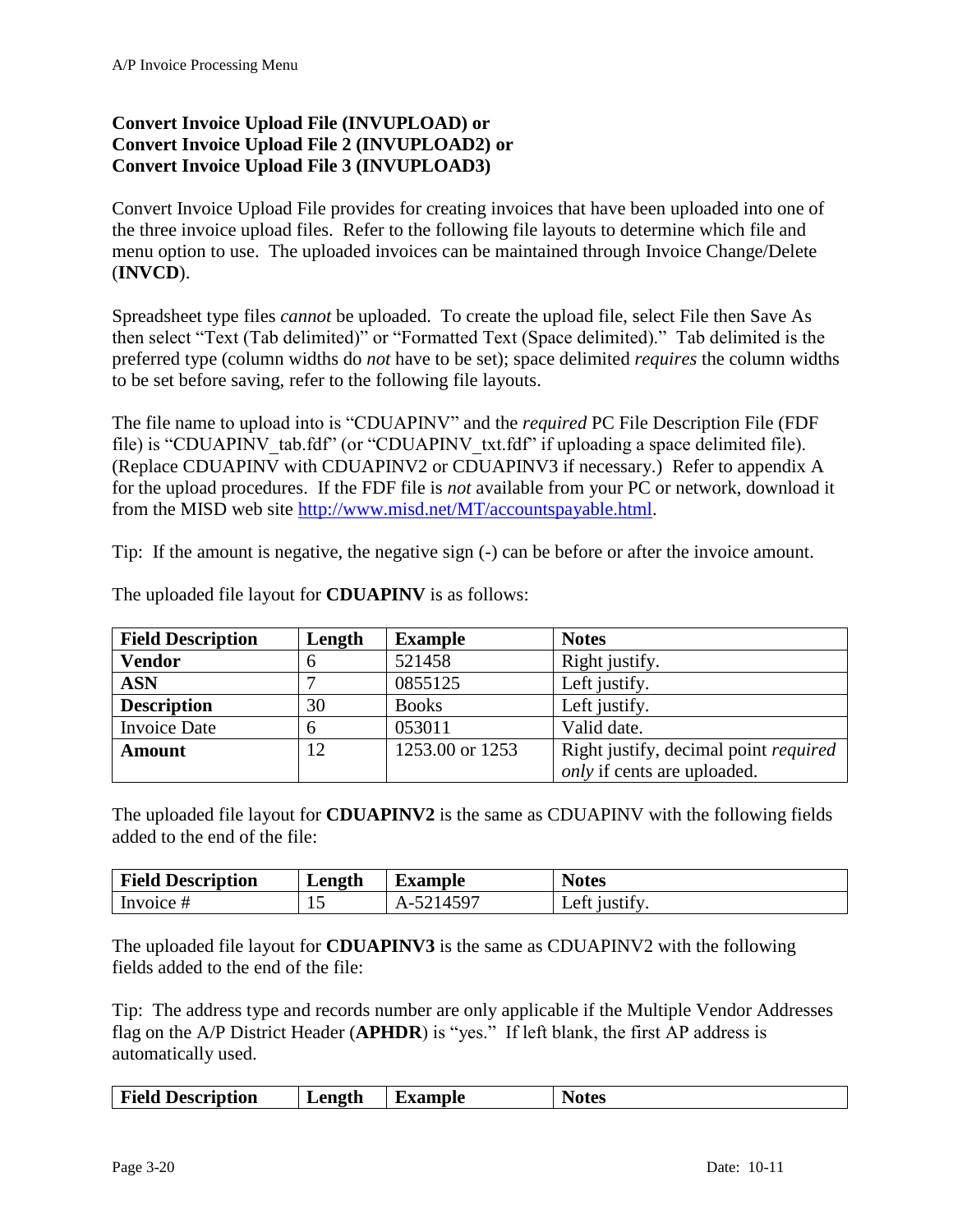| <b>Check Number</b> | 625478 | Right justify.         |
|---------------------|--------|------------------------|
| <b>Check Date</b>   | 053011 | Valid date.            |
| Address Type        | АP     | Address type AP or PO. |
| Address Record #    | 002    | Address record #.      |

| CD0117DF.S1<br>MACOMB ISD DEMO | Convert Invoice Batch Upload<br>Upload file CDUAPINV3 | 5/06/11<br>09:05:26 |
|--------------------------------|-------------------------------------------------------|---------------------|
|                                | Batch Id:<br>Invoice Date: ______                     |                     |
|                                | Due Date:                                             |                     |
|                                | Bank Number:                                          |                     |
|                                |                                                       |                     |
|                                |                                                       |                     |
|                                | $F3 - Cancel$                                         |                     |

Tip: The upload file is *displayed* based on the selected menu option.

**Batch ID**: Batch ID or press **F4** to select from the alpha sorted Batch Header file. The batch ID *must* begin with a character (A-Z) and can *only* contain letters and numbers.

Tip: The batch ID could contain some of the following information: the user's name, the fund the invoices are for, the date the invoices are entered or the due date of the invoices.

Tip: The batch ID can be reused; if reused, the posting journals are created with the same journal number (the batch ID).

- **Invoice Date**: Invoice date applied to *all* uploaded invoices *without* an invoice date.
- **Due Date**: Invoice due date applied to *all* uploaded invoices.

Tip: The due date is used for selecting invoices for payment.

• Bank Number: Bank number applied to *all* uploaded invoices.

Tip: The bank is used as an optional selection for selecting invoices for payment and is used to create separate spooled files for each bank account when checks are printed.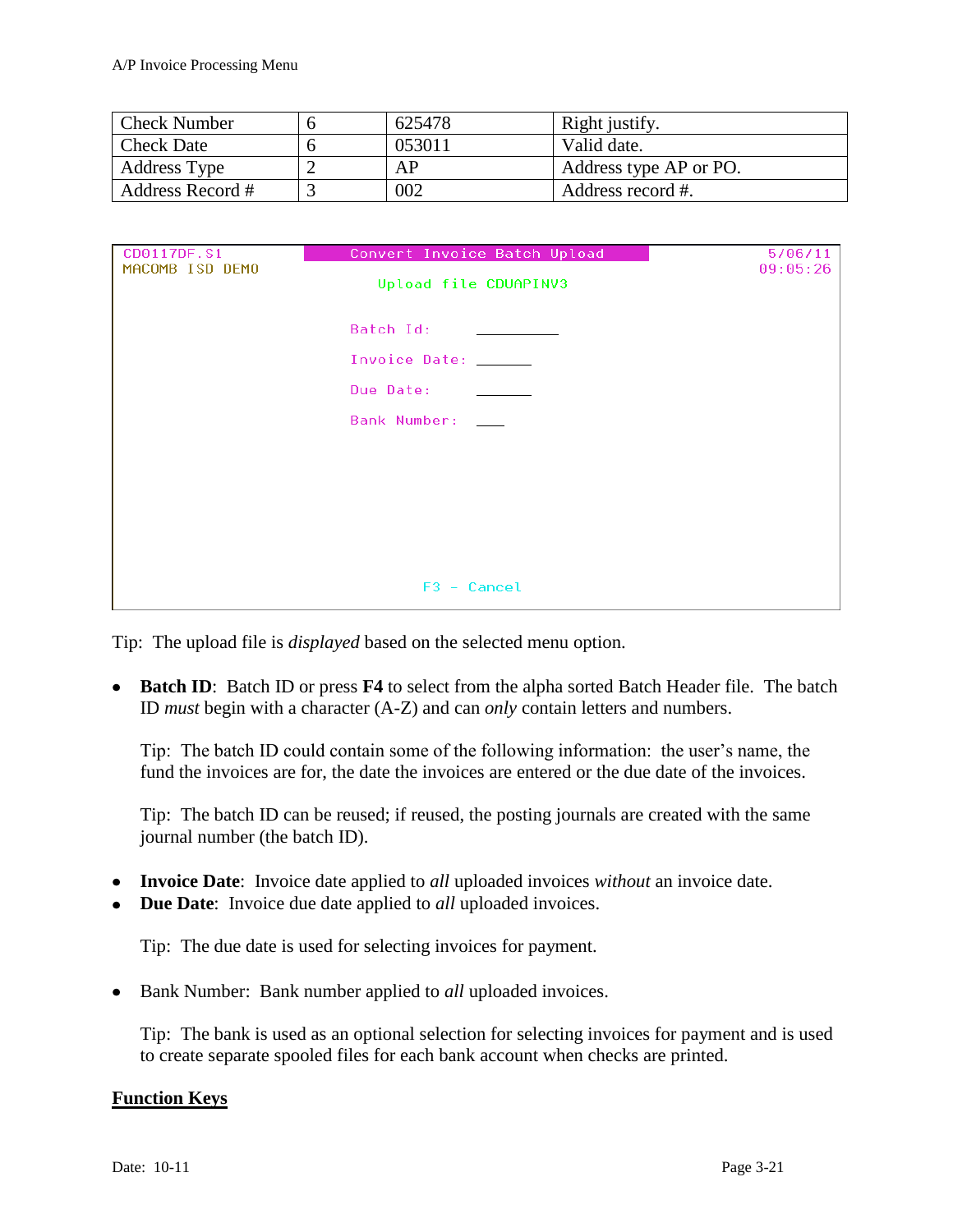| Redisplays the screen with the option to process the upload.          |  |  |  |  |
|-----------------------------------------------------------------------|--|--|--|--|
| Returns to the menu <i>without</i> processing the upload.             |  |  |  |  |
| Displayed after <b>Enter</b> is pressed. Submits the upload for batch |  |  |  |  |
| processing and returns to the menu.                                   |  |  |  |  |
| Report: CD00117 – Invoice Upload Report (CDUAPINV) or                 |  |  |  |  |
| Report: CD00117B – Invoice Upload Report (CDUAPINV2) or               |  |  |  |  |
| Report: CD00117C – Invoice Upload Report (CDUAPINV3)                  |  |  |  |  |
|                                                                       |  |  |  |  |

## **Output**

## **CD00117 – Invoice Upload Report or**

## **CD00117B – Invoice Upload Report**

Sort: Uploaded Sequence

Header: N/A

Detail: Vendor #, Vendor Name, ASN, Description, Invoice Date, Amount

Totals: Count

## **CD00117C – Invoice Upload Report**

- Sort: Uploaded Sequence
- Header: N/A
- Detail: Vendor #, Vendor Name, ASN, Description, Invoice Date, Check Date, Check #, Amount
- Totals: Count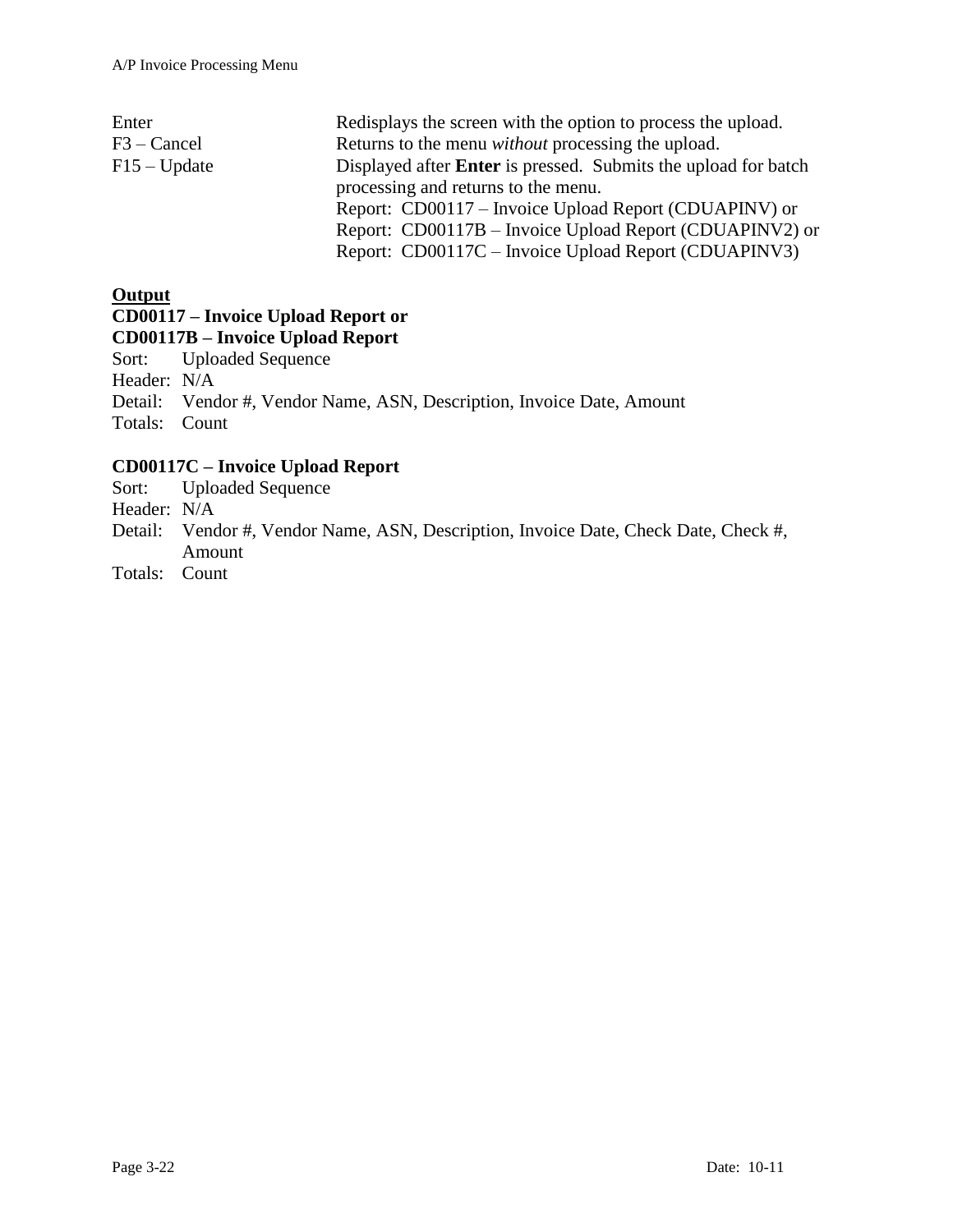## <span id="page-22-0"></span>**Invoice Change/Delete (INVC/D)**

The Invoice Change/Delete option allows for maintaining invoices entered into a batch before posting to Open Items.

Tip: Refer to Invoice Change – Vendor #/Invoice # (**INVCHG**) to change the vendor or invoice number.

Tip: Refer to Open Items Maintenance (**OPENMAINT**) to maintain invoices posted to Open Items.

| <b>BATCHCTL.S1</b> | <b>Batch Control Processing</b> |          | 1/19/05  |
|--------------------|---------------------------------|----------|----------|
| MACOMB ISD DEMO    |                                 |          | 14:51:16 |
|                    |                                 |          |          |
|                    | <b>Invoice Change/Delete</b>    |          |          |
|                    |                                 |          |          |
|                    | Batch ID:                       | GF011805 |          |
|                    |                                 |          |          |
|                    |                                 |          |          |
|                    |                                 |          |          |
|                    |                                 |          |          |
|                    |                                 |          |          |
|                    |                                 |          |          |
|                    |                                 |          |          |
|                    |                                 |          |          |
|                    |                                 |          |          |
|                    |                                 |          |          |
|                    |                                 |          |          |
|                    |                                 |          |          |
| $F3 - Cancel$      | $F4 - List$                     |          |          |

**Batch ID**: Batch ID or press **F4** to select from the alpha sorted Batch Header file. Defaults to the previous batch ID selected in this session. (A "session" is the time period between signing on and signing off the AS/400.)

| <b>Function Keys</b> |                                                                 |
|----------------------|-----------------------------------------------------------------|
| Enter                | Advances to the selection screen.                               |
| F3 – Cancel          | Returns to the menu.                                            |
| $F4 - List$          | Displays a window listing valid entries for the field where the |
|                      | cursor is located.                                              |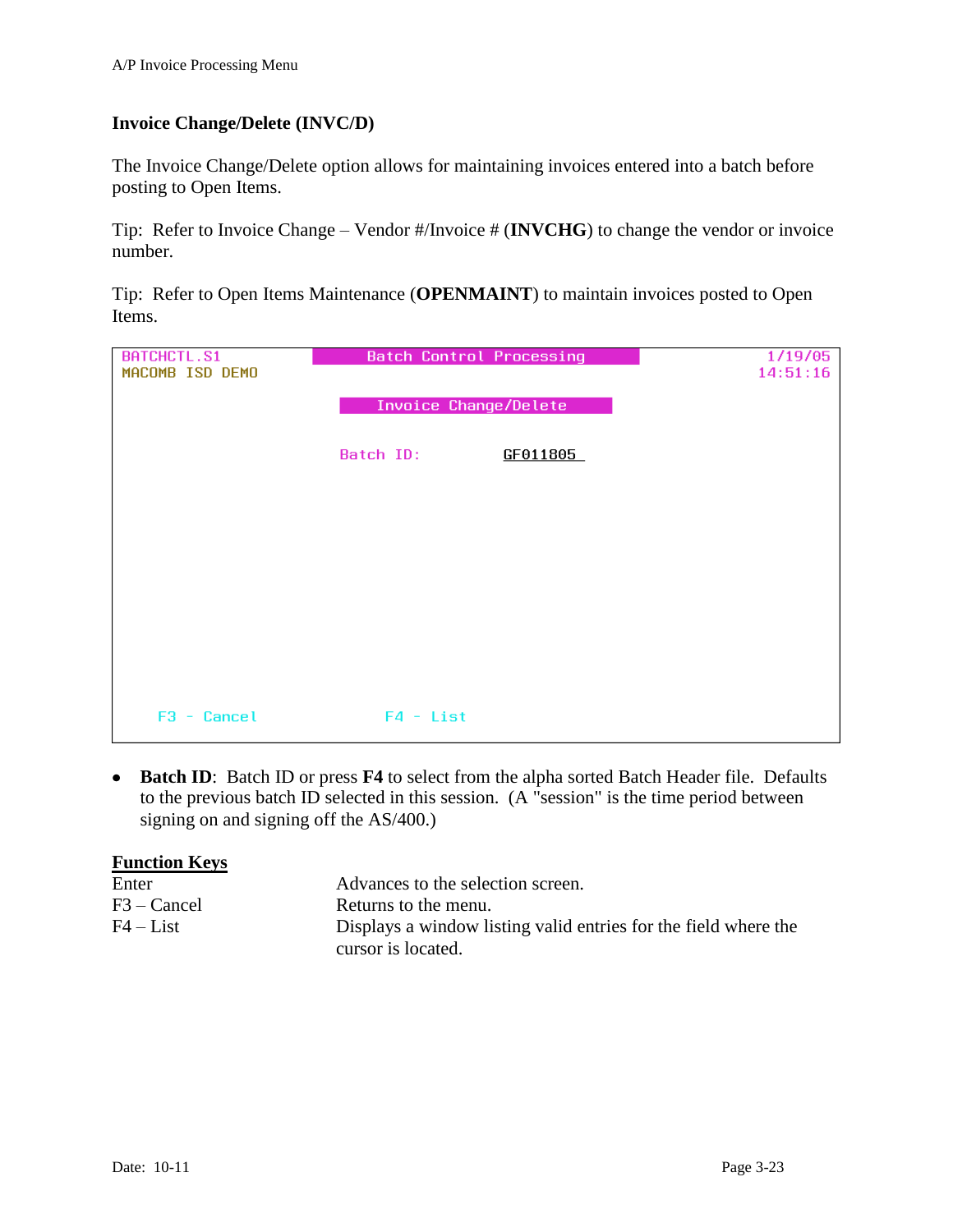| CD0120DF.S1<br>MACOMB ISD DEMO | Invoice Change/Delete | GF011805<br>1/19/05<br>14:56:29 |
|--------------------------------|-----------------------|---------------------------------|
|                                | Vendor Number: _____  |                                 |
|                                | *Or*<br>P.O. Number:  |                                 |
|                                |                       |                                 |
|                                |                       |                                 |
| F3 - Cancel                    | $F4 - List$           | F18 - Batch Header              |

## **Invoice Change/Delete – Selection**

Batch: Batch ID *displayed*.

Tip: Select either the vendor number or PO number.

- Vendor Number: Vendor number or press **F4** to select from the alpha sorted Vendor file; *required* if the PO number is blank.
- P.O. Number: PO number.

| Enter              | Advances to the Invoice Selection window for the vendor number<br>or PO number entered. |
|--------------------|-----------------------------------------------------------------------------------------|
| $F3 - C$ ancel     | Returns to the menu.                                                                    |
| $F4 - List$        | Displays a window listing valid entries for the field where the<br>cursor is located.   |
| F18 – Batch Header | Advances to the Batch Header Maintenance (BATCHMAINT)<br>detail screen.                 |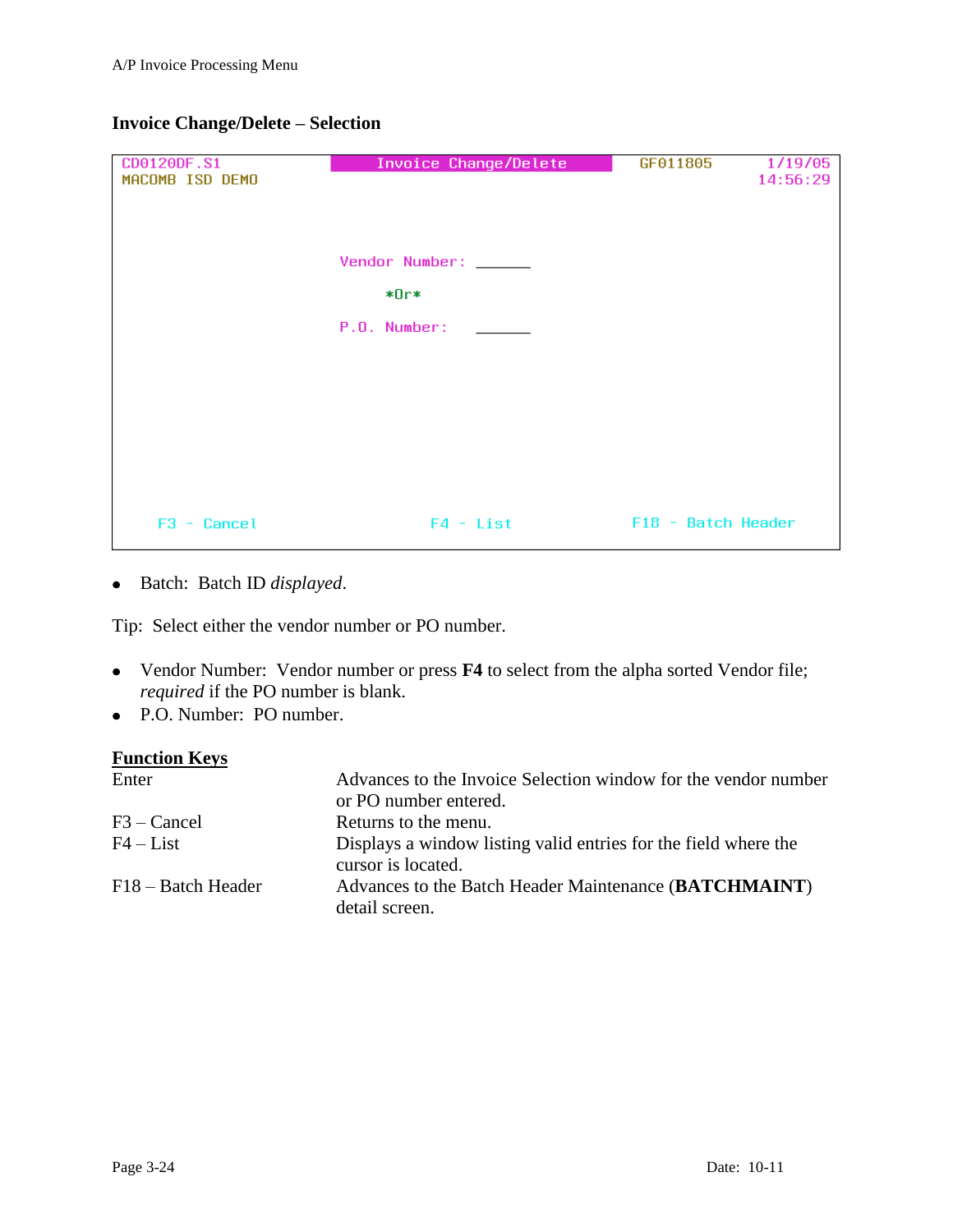## **Invoice Change/Delete – Invoice Selection**

The window displays all invoices for the vendor or PO number in the selected batch.

| CD0120DF.S1<br>MACOMB ISD DEMO | Invoice Change/Delete                                                                              | GF011805            | 1/19/05<br>14:56:50 |
|--------------------------------|----------------------------------------------------------------------------------------------------|---------------------|---------------------|
|                                | Vendor Number: 27530                                                                               |                     |                     |
| x<br>Invoice #<br>1125478A     | Place An X Next To The Selected Invoice(s)<br>Gross Amount<br><u>Inv Date</u><br>1/18/05<br>776.44 | Due Date<br>1/18/05 |                     |
| F <sub>3</sub>                 | $F12 - Return$                                                                                     |                     |                     |

- **X**: Select invoice number(s).
- Invoice #: Invoice number being paid.
- Inv Date: Invoice date.
- Gross Amount: Gross amount of *all* invoice detail line items.
- Due Date: Invoice due date.

#### **Function Keys**

Enter Advances to the detail screen for the selected invoice(s). F12 – Return Returns to the selection screen. Page Down/Page Up Down one screen/Up one screen.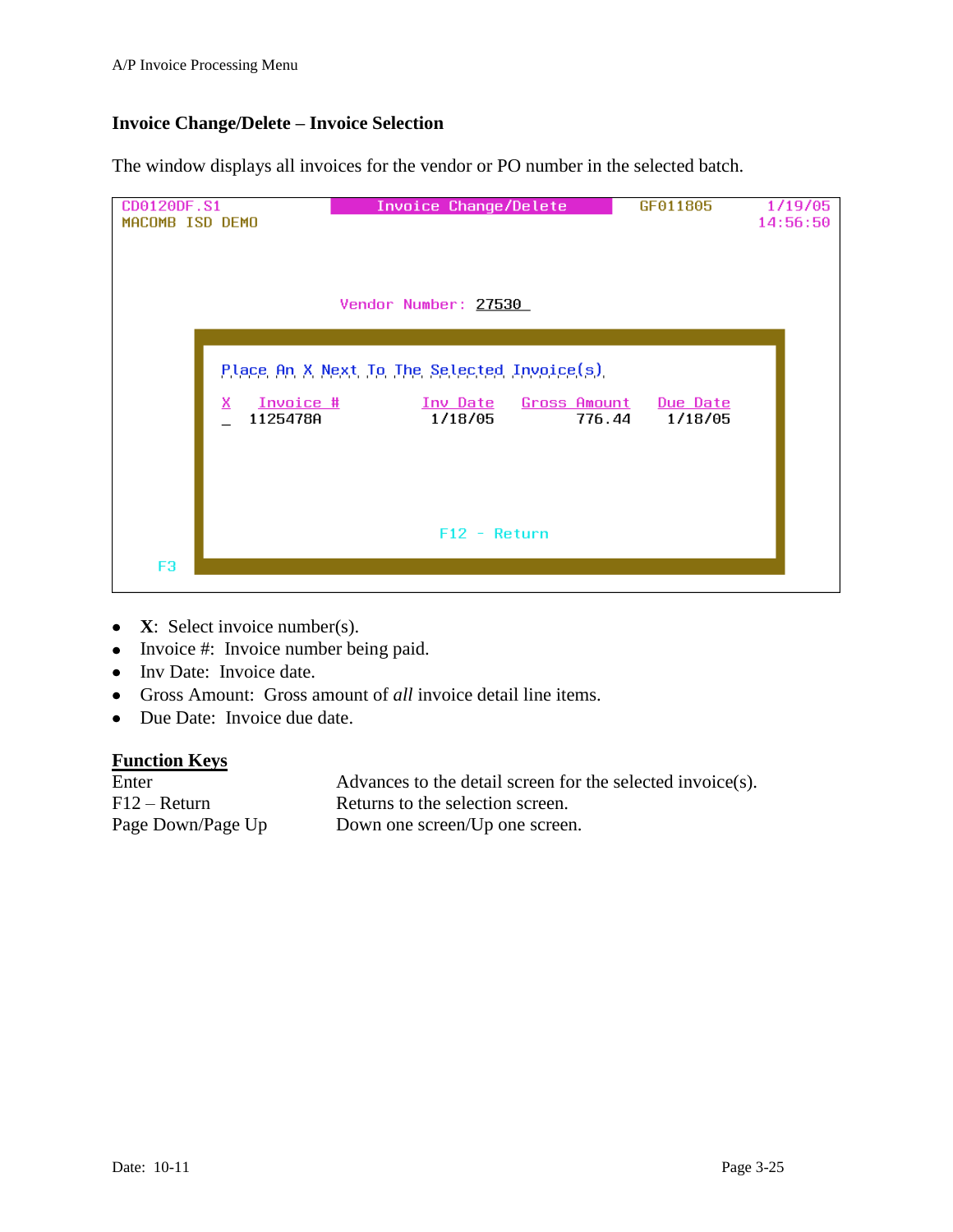### **Invoice Change/Delete – Detail**

Invoice header and detail information is provided.

| CD0120DF.S2                                                                                                                                               |             | Invoice Change/Delete                                                                                                                                                                                        |                         | GF011805                                                                                                                                                                                                                       | 1/19/05  |     |
|-----------------------------------------------------------------------------------------------------------------------------------------------------------|-------------|--------------------------------------------------------------------------------------------------------------------------------------------------------------------------------------------------------------|-------------------------|--------------------------------------------------------------------------------------------------------------------------------------------------------------------------------------------------------------------------------|----------|-----|
| MACOMB ISD DEMO                                                                                                                                           |             |                                                                                                                                                                                                              |                         |                                                                                                                                                                                                                                | 14:58:37 |     |
| Vendor # 27530 P.O. Number 32573    Invoice Number 1125478A<br>OFFICE SUPPLY SUPERSTORE<br>3000 KING STREET<br><b>SUITE 200</b><br>SAGINAW, MI 48605-1838 |             | Bank Number:<br>Invoice Date: 11805 Due Date: 11805<br>Gross Amt: 2776.44<br>Separate Check: $\underline{N}$ (Y/N) Combine PO: $(Y)$<br>Discount Amt:<br>Net Amount: 776.44 Misc: __<br>Check Number: ______ | $\overline{\mathbf{1}}$ | Date: the control of the control of the control of the control of the control of the control of the control of the control of the control of the control of the control of the control of the control of the control of the co |          | Shp |
| Hid ASN Amount Description                                                                                                                                |             |                                                                                                                                                                                                              |                         | Rov Oty Rov Amt 1099 Cst                                                                                                                                                                                                       |          |     |
| <u>1113240 525.36 POSTURE CHAIR</u>                                                                                                                       |             |                                                                                                                                                                                                              |                         |                                                                                                                                                                                                                                |          |     |
| 1115110 76.08                                                                                                                                             | PHOTO PAPER |                                                                                                                                                                                                              | з                       |                                                                                                                                                                                                                                |          |     |
| $1115110$ 175.00                                                                                                                                          |             | MISCELLANEOUS SUPPLIES                                                                                                                                                                                       |                         | 175.00                                                                                                                                                                                                                         |          |     |
|                                                                                                                                                           |             |                                                                                                                                                                                                              |                         |                                                                                                                                                                                                                                |          |     |
|                                                                                                                                                           |             |                                                                                                                                                                                                              |                         |                                                                                                                                                                                                                                |          |     |
|                                                                                                                                                           |             |                                                                                                                                                                                                              |                         |                                                                                                                                                                                                                                |          |     |
|                                                                                                                                                           |             |                                                                                                                                                                                                              |                         |                                                                                                                                                                                                                                | More     |     |
| Chg Address F4 - List F7 - Shipping Cost F12 - Return F23 - Delete<br>$F2 -$                                                                              |             |                                                                                                                                                                                                              |                         |                                                                                                                                                                                                                                |          |     |

- Batch ID *displayed*.
- Difference between the Gross Amount and all line item amounts is *displayed* after **Enter** is pressed if there is a difference.
- Vendor #: Vendor number *displayed*. The vendor name and address are *displayed* below the number.

Tip: "1099 Vendor" is displayed below the address if the vendor is flagged as a 1099 vendor.

- P.O. Number: PO number *displayed*.
- Invoice Number: Invoice number *displayed*.
- **Bank Number**: Bank number for the invoice or press **F4** to select from the number sorted Bank file.

Tip: The bank is used as an optional selection for selecting invoices for payment and is used to create separate spooled files for each bank account when checks are printed.

- **Invoice Date**: Invoice date.
- **Due Date:** Invoice due date.

Tip: The due date is used for selecting invoices for payment.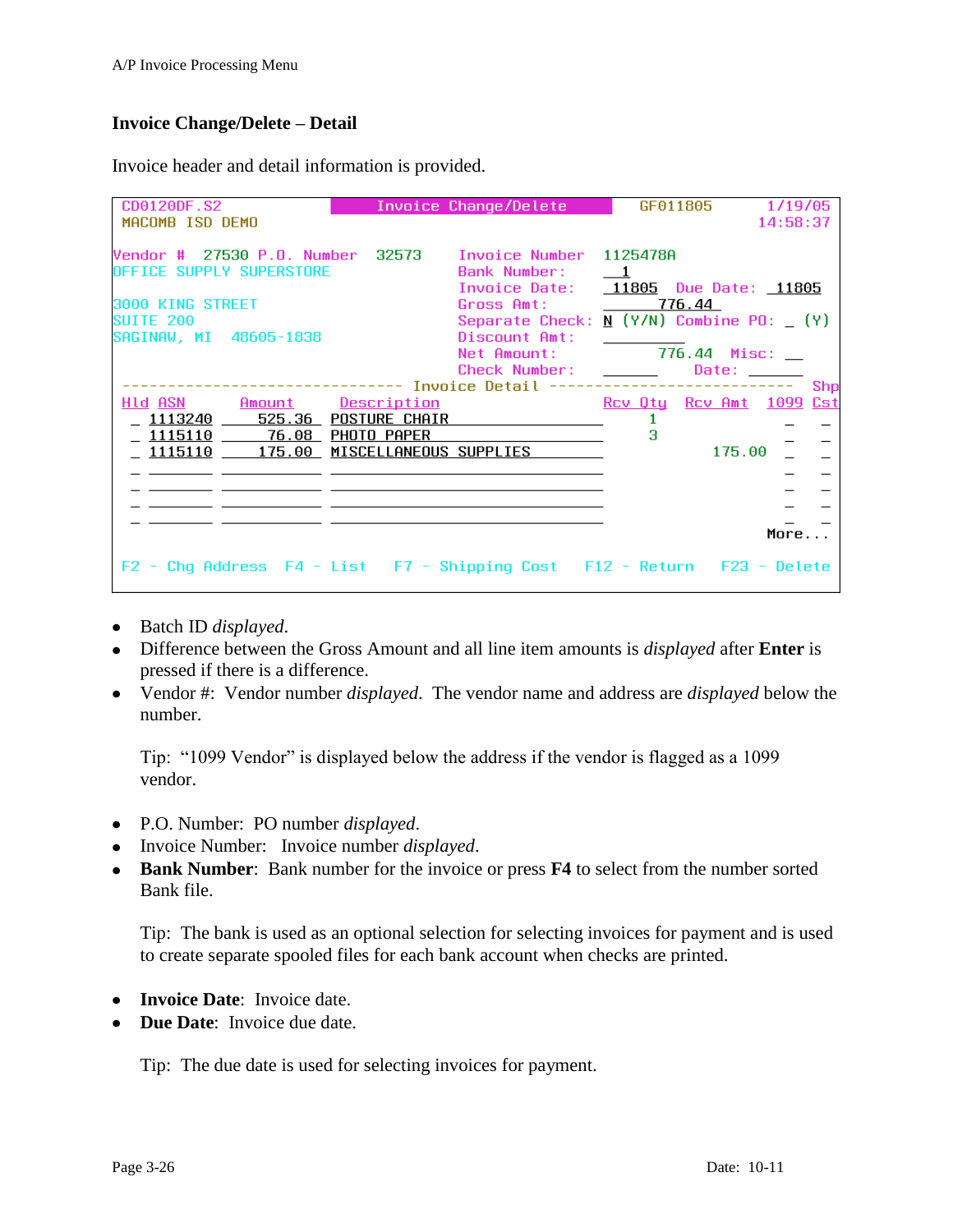- **Gross Amt**: The gross amount of *all* invoice detail line items. The gross amount *must* match the total of *all* line items if the discount amount is *not* used.
- **Separate Check**:  $Y/N$  ( $Y Yes$ ,  $N No$ ) A "yes" produces a separate check for this invoice.
- Combine PO:  $Y (Y Yes, Blank No) A "yes" advances to the Combine PO screen before$ updating the invoice. This option combines line items with the same ASN and 1099 flag to one line item on the invoice with a new description.

Tip: The combining option is *not* allowed on a Warehouse PO or on a PO that contains Fixed Asset line items.

- Discount Amt: Discount amount for the invoice.
- Net Amount: Calculated net amount (gross amount minus discount amount) of the invoice *displayed*.
- Misc: Miscellaneous code or press **F4** to select from the code sorted Miscellaneous Code file. The code can be used to further track or identify the invoice.

Tip: The miscellaneous code can also be used to *exclude* invoices from the Payments To Vendors (Web Reporting) (**CD0512**) check register.

Tip: Multiple invoices can be added to the same manual check number if the vendor number and due dates are the same.

Tip: The check number or check date *cannot* be removed from, or added to, an invoice once the invoice batch is posted to Open Items. To add or remove a check number and date after posting, the invoice *must* be deleted in Open Items Maintenance (**OPENMAINT**) and re-entered.

- Check Number: Check number if this invoice is on a manual check. *Required* if check date is entered.
- Date: Check date for a manual check; *required* if check number is entered.

### Invoice Detail Line Items

• Hld:  $(Y - Yes, N - No, Blank - No)$  A "yes" holds the line item from payment when selecting invoices for payment.

Tip: Refer to Open Items Maintenance (**OPENMAINT**) to release a held line item.

- **ASN**: Line item ASN.
- Amount: Dollar amount of the line item.
- Description: Line item description. If blank, defaults to the prior line item description when the invoice is updated.
- Rcv Qty: PO quantity received for the line item *displayed*. Displayed *only* if a purchase order with receivers is associated with the invoice and the line item was entered with a quantity.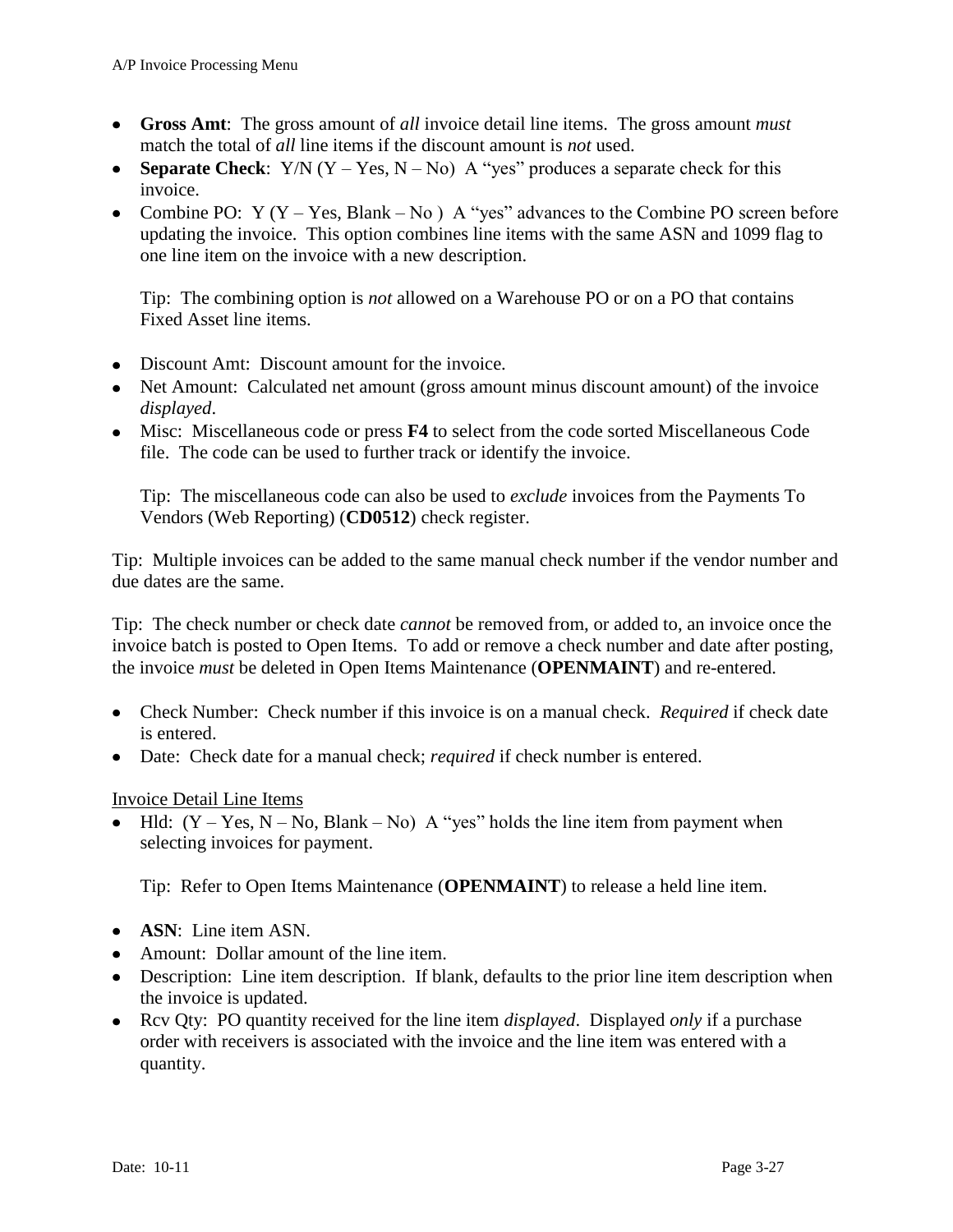- Rcv Amt: PO amount received for the line item *displayed*. Displayed *only* if a purchase order with receivers is associated with the invoice and the line item was entered with an amount.
- 1099: Line item 1099 flag; defaults to the 1099 flag on the Vendor file for a 1099 vendor. The line item can be overridden from the Vendor file 1099 flag. Press **F4** to select from the flag sorted 1099 Description file.

| Flag         | <b>Description</b>            |
|--------------|-------------------------------|
| N(No)        | Non 1099 Line Item            |
| <b>Blank</b> | Matches Vendor file 1099 flag |
| Y(Yes)       | Non-Employee (Box 7)          |
|              | Rents (Box 1)                 |
| 3            | Other Income (Box 3)          |
| 6            | Medical $&$ Health (Box 6)    |
|              | Non-Employee (Box 7)          |

Tip: Refer to 1099 File Maintenance (**MAINT1099**) to change a 1099 line item flag on invoices in the A/P History file.

• Shp Cst:  $(S - Shipping Cost)$  An "S" indicates that the line item was used to spread the shipping cost of a warehouse PO. To remove the portion of the shipping cost from the line item, remove the "S." To add a line item for the spreading of the shipping cost, enter an "S" to advance to the Shipping Cost window when **Enter** is pressed.

Tip: The "shipping cost" option is *only* available on warehouse line items.

Tip: To remove an invoice detail line, clear all invoice detail line item fields.

| <b>Function Keys</b> |                                                                                                                                                                                                                                                                                                                                                                                            |
|----------------------|--------------------------------------------------------------------------------------------------------------------------------------------------------------------------------------------------------------------------------------------------------------------------------------------------------------------------------------------------------------------------------------------|
| Enter                | Advances to the Shipping Cost window if a shipping cost flag was<br>added or removed and redisplays the screen. Advances to the<br>Restore Receivers window if PO receivers exist for any line item<br>removed and the Restore Receivers To PO flag on the A/P District<br>Header (APHDR) is "yes" or "no." Updates and returns to the<br>selection screen.                                |
|                      | Tip: If PO receivers exist for any line item removed and the<br>Restore Receivers To PO flag on the A/P District Header<br>(APHDR) is "9" (not allowed) or if the receivers are <i>not</i> restored<br>from the Restore Receivers window, refer to P.O. Receiver<br>Transfer (RECVTRA) in the Purchase Order Manual to transfer<br>the paid receivers to unpaid to allow for re-invoicing. |
| $F2 - Chg$ Address   | Advances to the Address Selection window if the Multiple Vendor<br>Addresses flag on the A/P District Header ( <b>APHDR</b> ) is "yes."                                                                                                                                                                                                                                                    |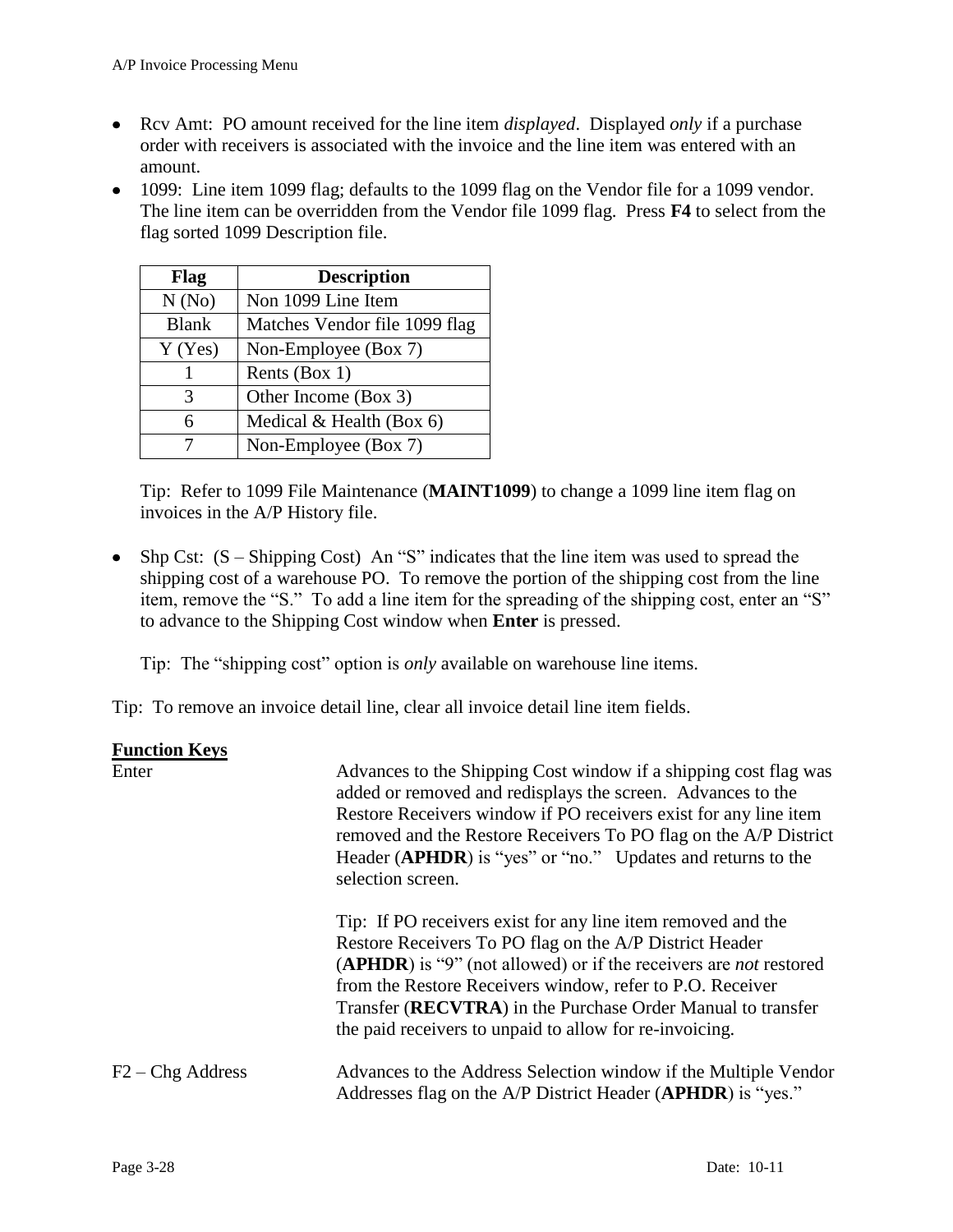| $F4 - List$                                              | Displays a window listing valid entries for the field where the<br>cursor is located.                                                                                                                                                                                                                                                                                                                                           |
|----------------------------------------------------------|---------------------------------------------------------------------------------------------------------------------------------------------------------------------------------------------------------------------------------------------------------------------------------------------------------------------------------------------------------------------------------------------------------------------------------|
| $F7 -$ Shipping Cost<br>$F12 - Return$<br>$F23 - Delete$ | Advances to the Shipping Cost window for a warehouse PO.<br>Returns to the selection screen <i>without</i> updating.<br>Advances to the Restore Receivers window if PO receivers exist<br>for any line item and the Restore Receivers To PO flag on the A/P<br>District Header ( <b>APHDR</b> ) is "yes" or "no." Deletes the displayed<br>invoice after confirming by using <b>F23</b> and returns to the selection<br>screen. |
|                                                          | Tip: If PO receivers exist for any line item and the Restore<br>Receivers To PO flag on the A/P District Header (APHDR) is "9"<br>(not allowed) or if the receivers are <i>not</i> restored from the Restore<br>Receivers window, refer to P.O. Receiver Transfer (RECVTRA)<br>in the Purchase Order Manual to transfer the paid receivers to<br>unpaid to allow for re-invoicing.                                              |
| Page Down/Page Up                                        | Down one screen/Up one screen.                                                                                                                                                                                                                                                                                                                                                                                                  |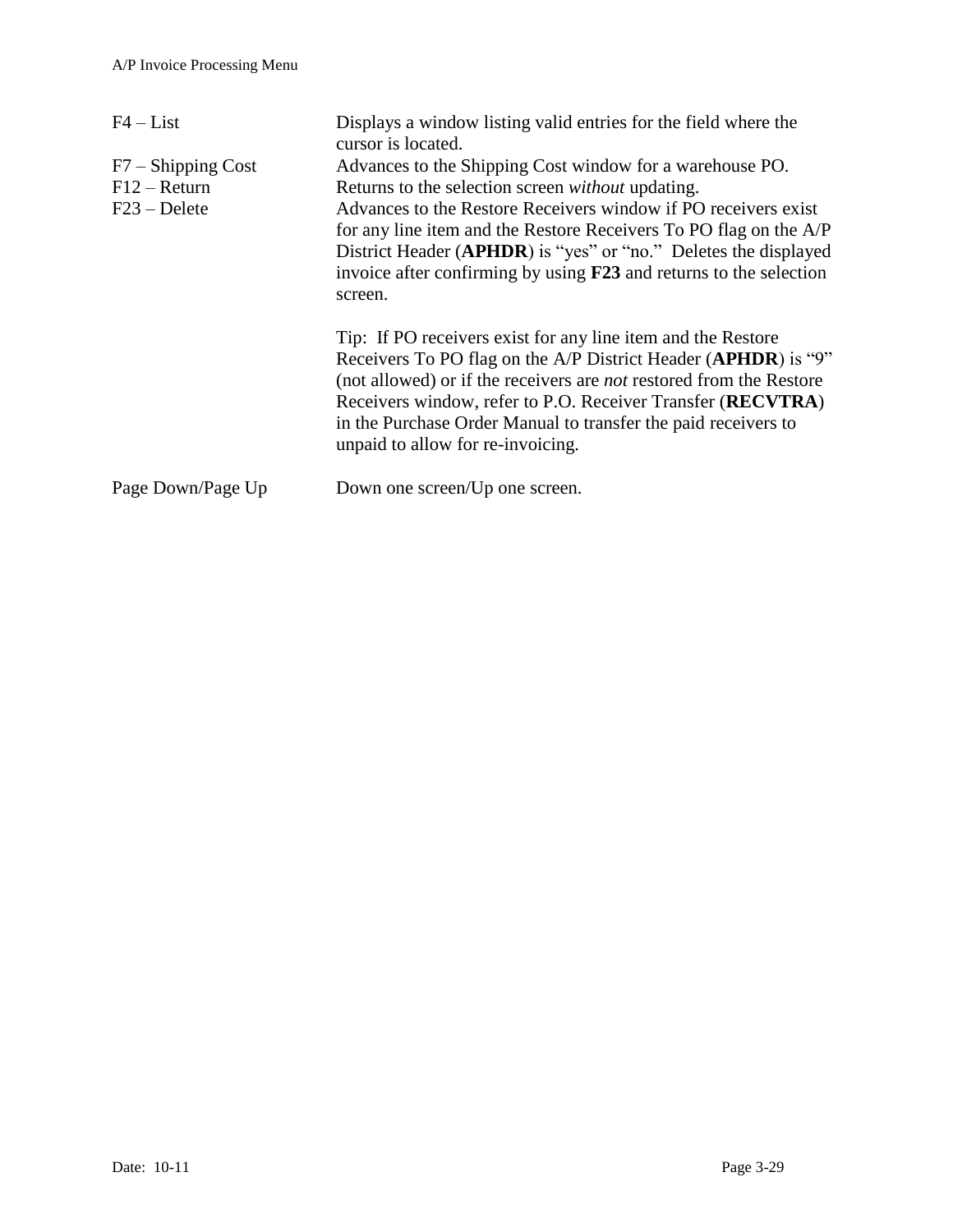## **Invoice Change/Delete – Address Selection**

This window allows for the selection of an accounts payable or purchase order address for the invoice.

Tip: This option is *only* available if the Multiple Vendor Addresses flag on the A/P District Header (**APHDR**) is "yes."

Tip: If the vendor has *only one* address on file, that address is automatically selected and this window is bypassed.



- Vendor: Vendor number and name *displayed*.  $\bullet$
- **X**: Select address.
- AP (or PO) Address: Accounts Payable (or Purchasing) addresses.
- City/State/Zip: City, state and  $ZIP + 4$  code.  $\bullet$

Tip: If no AP addresses are on file, the PO addresses are displayed.

| Enter                     | Returns the selected address to the detail screen.       |
|---------------------------|----------------------------------------------------------|
| $F7 - PO$ (or AP) Address | Displays the Purchasing (or Accounts Payable) addresses. |
| $F12 - Return$            | Returns to the detail screen <i>without</i> selecting.   |
| Page Down/Page Up         | Down one screen/Up one screen.                           |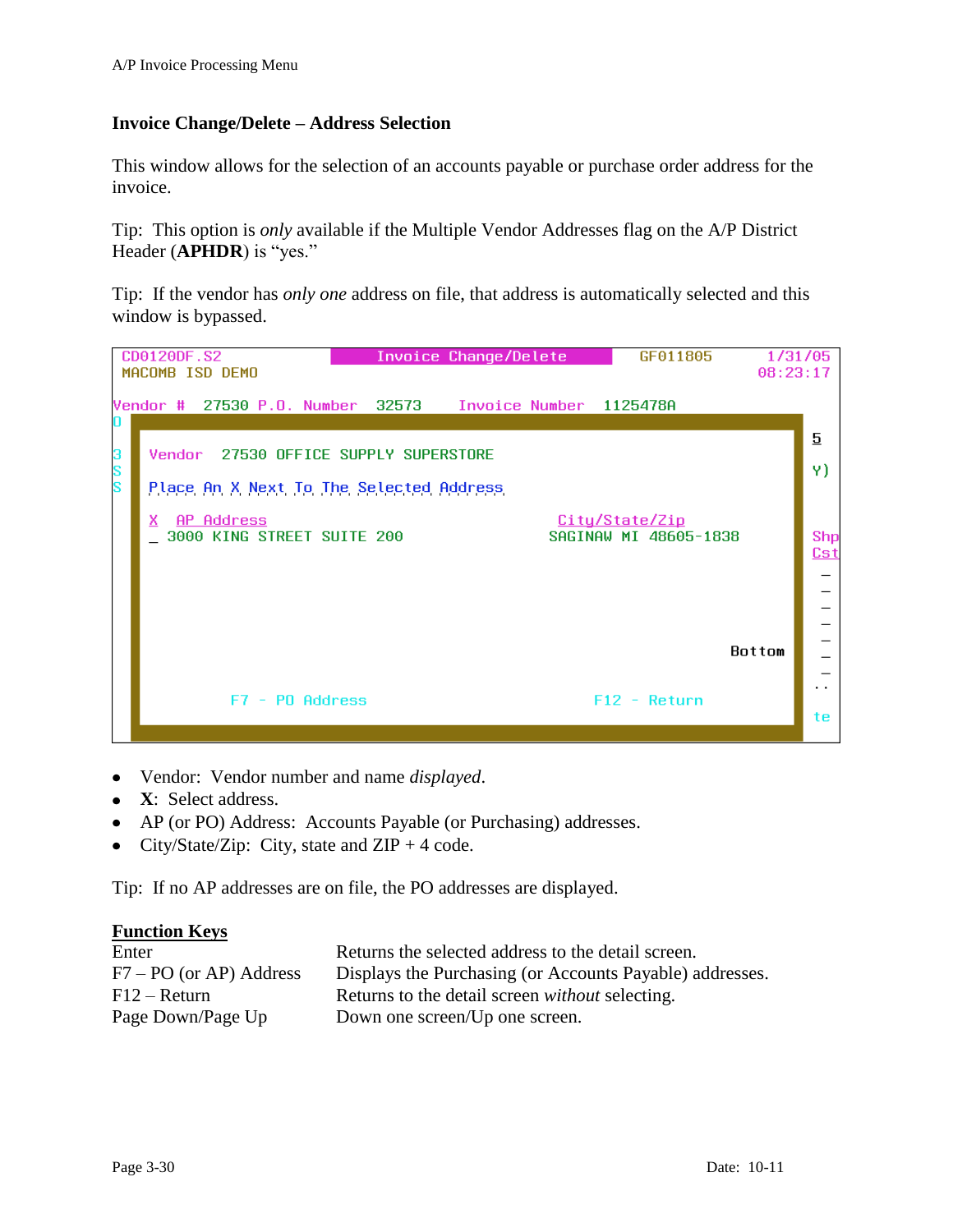## **Invoice Change/Delete – Combine PO**

This option allows for combining line items with the same ASN and 1099 flag to one line item on the invoice with a new description.

| CD0120DF.S2                              |                           | Invoice Change/Delete                                                    | GF011805                             | 1/19/05                                                                                                                                                                                                                                                                                          |
|------------------------------------------|---------------------------|--------------------------------------------------------------------------|--------------------------------------|--------------------------------------------------------------------------------------------------------------------------------------------------------------------------------------------------------------------------------------------------------------------------------------------------|
| MACOMB ISD DEMO                          |                           |                                                                          |                                      | 14:58:37                                                                                                                                                                                                                                                                                         |
| OFFICE SUPPLY SUPERSTORE                 |                           | Vendor # 27530 P.O. Number 32573 – Invoice Number<br><b>Bank Number:</b> | 1125478A<br>$\overline{\phantom{0}}$ | Invoice Date: 11805 Due Date: 11805                                                                                                                                                                                                                                                              |
| 3000 KING STREET                         |                           | Gross Amt:                                                               |                                      | 776.44                                                                                                                                                                                                                                                                                           |
| SUITE 200<br>SAGINAW, MI                 |                           | Combine PO Invoice To One Line Per ASN                                   |                                      | mbine $PO: Y(Y)$                                                                                                                                                                                                                                                                                 |
| HID ASN<br>1113240<br>1115110<br>1115110 | ASN<br>1113240<br>1115110 | Description (Or *=Object Desc)<br>$F12 - Return$                         | Bottom                               | 44 Misc:<br>Date: the contract of the contract of the contract of the contract of the contract of the contract of the contract of the contract of the contract of the contract of the contract of the contract of the contract of the cont<br>Shp<br>Cst<br><u>cv Amt 1099</u><br>175.00<br>More |
| Chg Add<br>$F2 -$                        |                           |                                                                          |                                      | $F23 - Delete$                                                                                                                                                                                                                                                                                   |
|                                          |                           |                                                                          |                                      |                                                                                                                                                                                                                                                                                                  |

- ASN: Line item ASN *displayed*.
- **Description**: New line item description.

Tip: If the Invoice Description flag on the A/P District Header (**APHDR**) is "1" or "2," an asterisk (\*) can be entered to retrieve the ASNs Object code description (flag "1") or a combination of Object and Location code descriptions (flag "2").

| Enter             | Updates after confirming by pressing <b>Enter</b> and returns to the |
|-------------------|----------------------------------------------------------------------|
|                   | selection screen.                                                    |
| $F12 - Return$    | Returns to the detail screen <i>without</i> updating.                |
| Page Down/Page Up | Down one screen/Up one screen.                                       |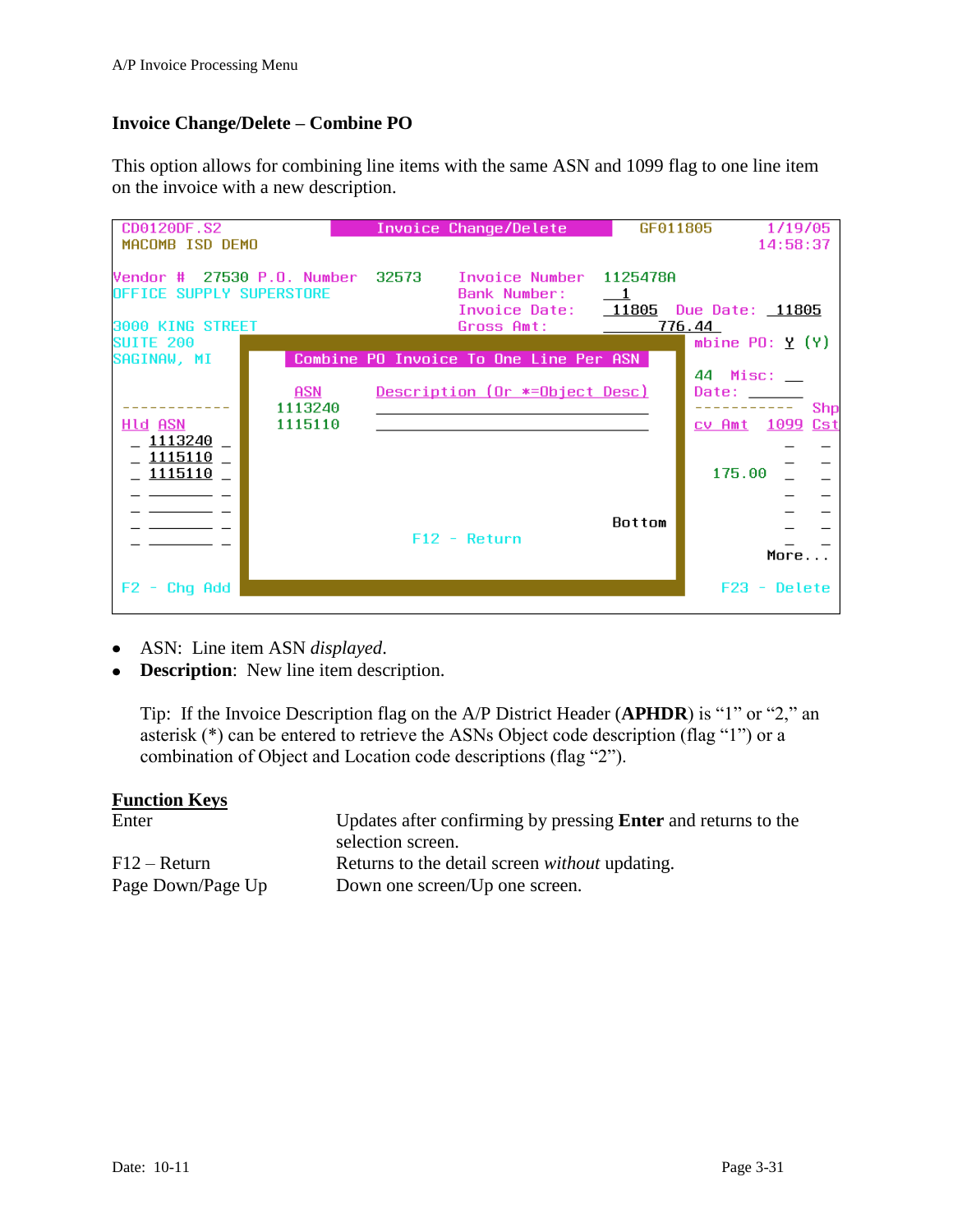## **Invoice Change/Delete – Shipping Cost**

The option allows for spreading the cost of shipping among the selected line items. The shipping cost portion is rolled into the warehouse item's unit cost.

| CD0120DF.S2                                                                                                                                           |                        | Invoice Change/Delete                   | GF011805      | 1/19/05                                                                                                                                                                                                                                                                                                            |
|-------------------------------------------------------------------------------------------------------------------------------------------------------|------------------------|-----------------------------------------|---------------|--------------------------------------------------------------------------------------------------------------------------------------------------------------------------------------------------------------------------------------------------------------------------------------------------------------------|
| MACOMB ISD DEMO                                                                                                                                       |                        |                                         |               | 14:58:37                                                                                                                                                                                                                                                                                                           |
| Vendor # 27530 P.O. Number 32573 - Invoice Number 1125478A<br>OFFICE SUPPLY SUPERSTORE<br>3000 KING STREET                                            |                        | Bank Number:<br>Gross Amt:              | $\mathbf{1}$  | Invoice Date: 11805 Due Date: 11805<br>776.44                                                                                                                                                                                                                                                                      |
| <b>SUITE 200</b>                                                                                                                                      |                        |                                         |               | $b$ mbine PO: $(Y)$                                                                                                                                                                                                                                                                                                |
| SAGINAW, MI 48605-1838<br>Hld ASN <b>Album</b><br>Amount<br><u>De</u><br>POS<br>1113240<br>525.36<br>1115110 76.08<br>PHO<br>MIS<br>1115110<br>175.00 | <u>ын</u><br><b>WH</b> | Shipping Cost<br>Shipping Cost P=By Pct | Q=By Qty<br>Q | $.44$ Misc: $\_\_$<br>Date: the control of the control of the control of the control of the control of the control of the control of the control of the control of the control of the control of the control of the control of the control of the co<br>Shp<br><u>Rov Amt 1099</u><br>Cst<br>$rac{S}{S}$<br>175.00 |
|                                                                                                                                                       |                        | $F12 - Return$                          |               | More                                                                                                                                                                                                                                                                                                               |
| F2 - Chq Address F4 - List F7 - Shipping Cost F12 - Return                                                                                            |                        |                                         |               | F23 - Delete                                                                                                                                                                                                                                                                                                       |

- WH: Warehouse code(s) of the selected line items d*isplayed*.
- **Shipping Cost**: The shipping cost to be spread among the items being paid within the warehouse.
- **By Qty or By Pct**:  $Q/P$  ( $Q -$ Quantity, P Percent) A "Q," the default, spreads the shipping cost based on the quantity received. A "P" spreads the shipping cost based on the line items percent of the gross amount.

| <b>Function Keys</b> |                                                                    |
|----------------------|--------------------------------------------------------------------|
| Enter                | Updates the shipping costs to the line item, gross and net amounts |
|                      | and returns to the detail screen.                                  |
| $F12 - Return$       | Returns to the detail screen <i>without</i> updating.              |
| Page Down/Page Up    | Down one screen/Up one screen.                                     |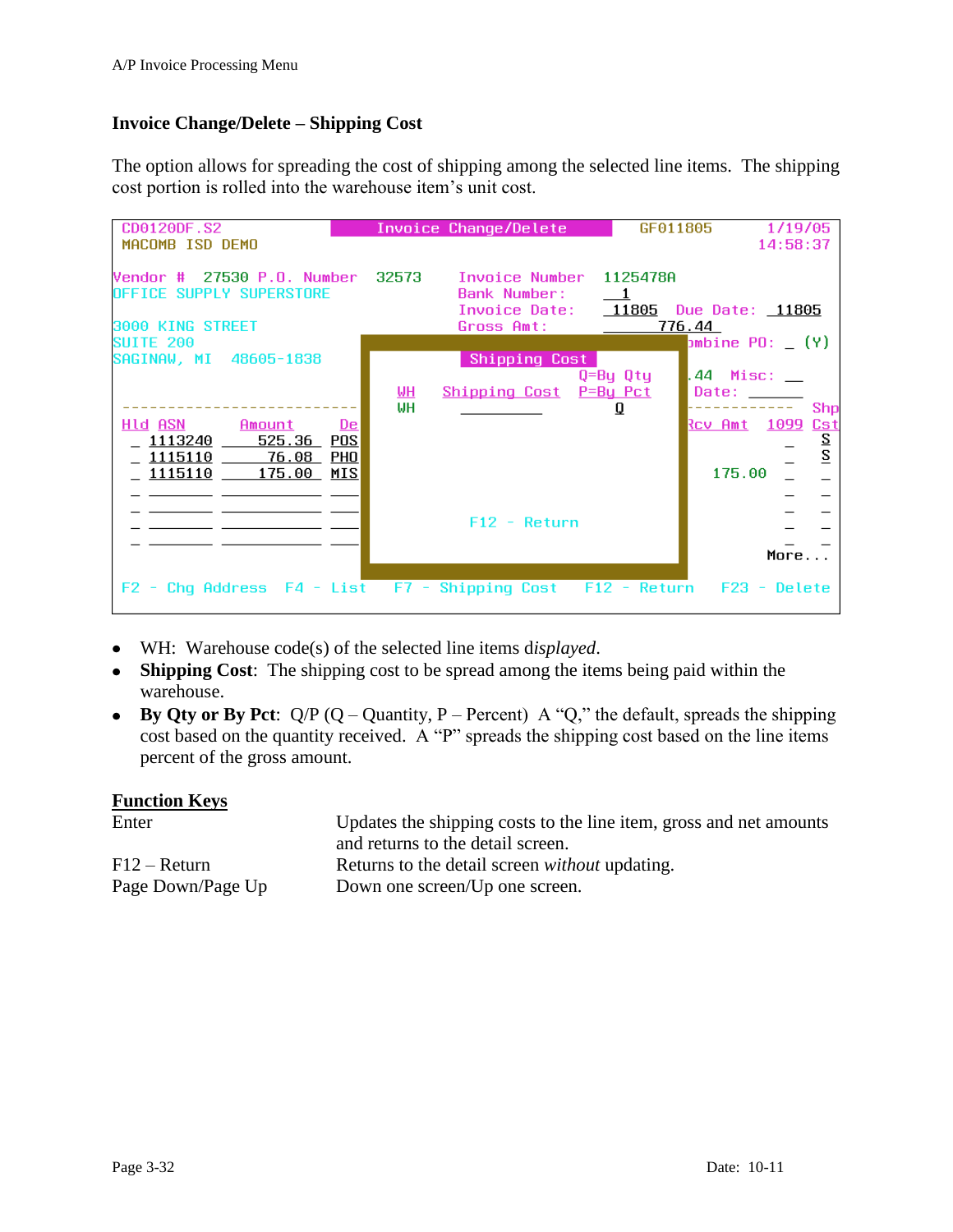#### **Invoice Change/Delete – Restore Receivers**

This window provides for restoring receivers to the PO detail line item(s) when a line item is removed from an invoice or when an invoice is deleted. The restored receivers are available for re-invoicing.

| CD0120DF.S2                                         |                                   | Invoice Change/Delete                                                                                                         |                            | GF011805                   | 1/19/05  |     |
|-----------------------------------------------------|-----------------------------------|-------------------------------------------------------------------------------------------------------------------------------|----------------------------|----------------------------|----------|-----|
| MACOMB ISD DEMO                                     |                                   |                                                                                                                               |                            |                            | 14:58:37 |     |
| <b>OFFICE SUPPLY SUPERSTORE</b><br>3000 KING STREET |                                   | Vendor # 27530 P.O. Number 32573 Invoice Number 1125478A<br>Bank Number:<br>Invoice Date: 11805 Due Date: 11805<br>Gross Amt: | $\overline{\phantom{0}}$ 1 | 776.44                     |          |     |
| SUITE 200                                           |                                   |                                                                                                                               |                            | Combine $PO: (Y)$          |          |     |
| SAGINAW, MI                                         |                                   | <b>Restore Receivers</b><br>PO Receivers Exist For Line Item(s) Deleted.                                                      |                            | 76.44 Misc: __<br>Date:    |          | Shp |
| HID ASN<br>1113240<br>1115110<br>1115110            | Restore Receivers To PO: $Y(Y/N)$ | $F12 - Return$                                                                                                                |                            | Rcy Amt 1099 Cst<br>175.00 |          |     |
|                                                     |                                   |                                                                                                                               |                            |                            | More     |     |
|                                                     |                                   | F2 - Chq Address F4 - List F7 - Shipping Cost F12 - Return F23 - Delete                                                       |                            |                            |          |     |

**• Restore Receivers To PO:**  $Y/N$  ( $Y - Yes$ ,  $N - No$ ) A "yes" restores the receivers to the PO line item(s) for re-invoicing. Defaults to the Restore Receivers To PO flag on the A/P District Header (**APHDR**).

Tip: Closed PO line items are automatically reopened when restoring the receivers.

Tip: If the receivers are *not* restored ("N"), refer to P.O. Receiver Transfer (**RECVTRA**) in the Purchase Order Manual to transfer the paid receivers to unpaid to allow for re-invoicing.

| <b>Function Keys</b>                            |                                                                                                                                                                                 |
|-------------------------------------------------|---------------------------------------------------------------------------------------------------------------------------------------------------------------------------------|
| Enter                                           | Restores the receivers if applicable, updates the invoice and returns<br>to the selection screen.<br>Report: PO0700 [CD0120] – PO Restore Receivers – Invoice<br>Change/Delete* |
|                                                 | Tip: The report ID within brackets is displayed on the Work With<br>Spooled File (SP) option.                                                                                   |
| $F12 - Return$<br><b>Output</b><br>N/A<br>Sort: | Returns to the detail screen <i>without</i> updating.                                                                                                                           |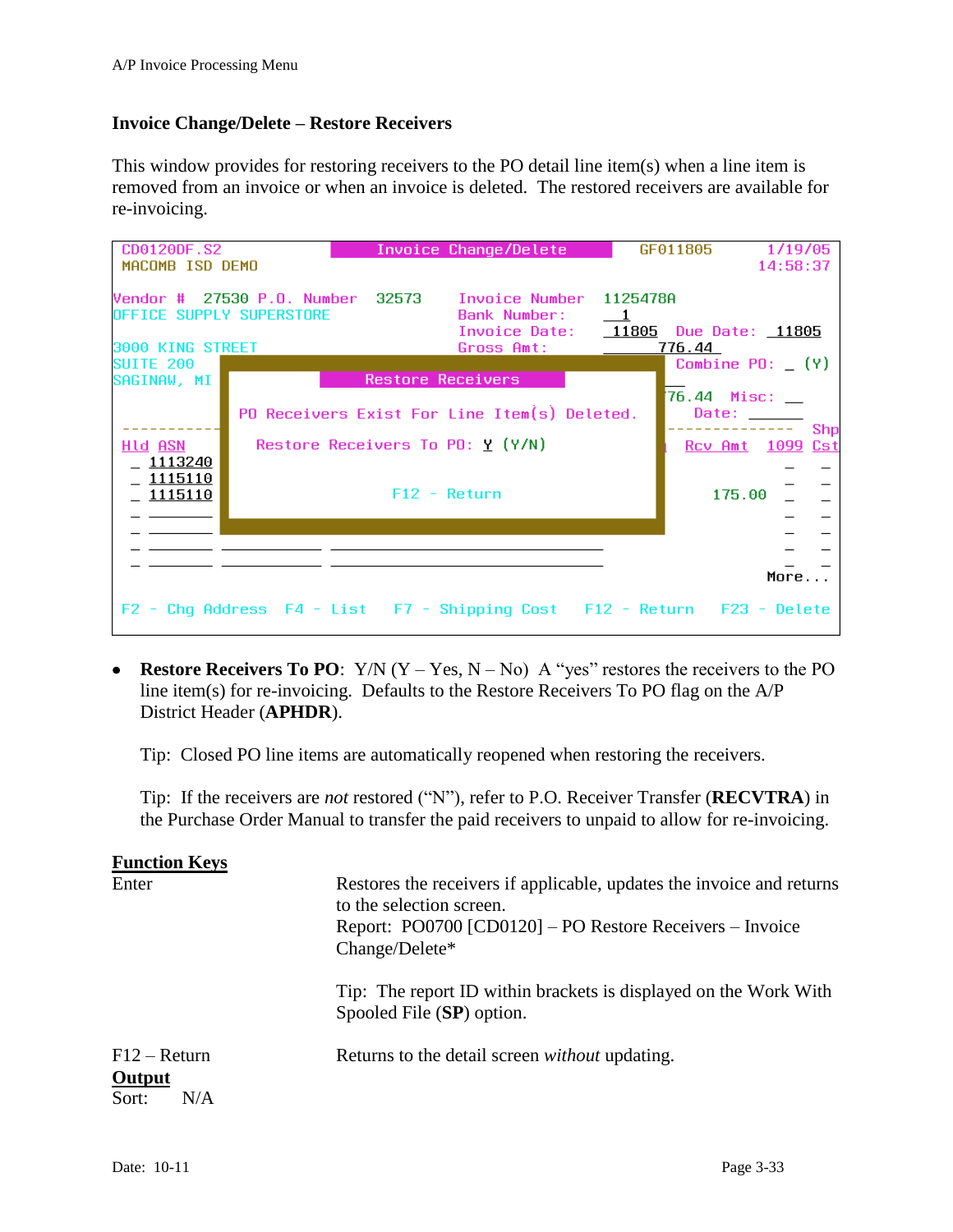Header: N/A

- Detail: PO Number, Vendor Number, Vendor Name, Invoice Number, PO Line #, Description, Quantity/Amount, Restored/Not Restored
- Totals: N/A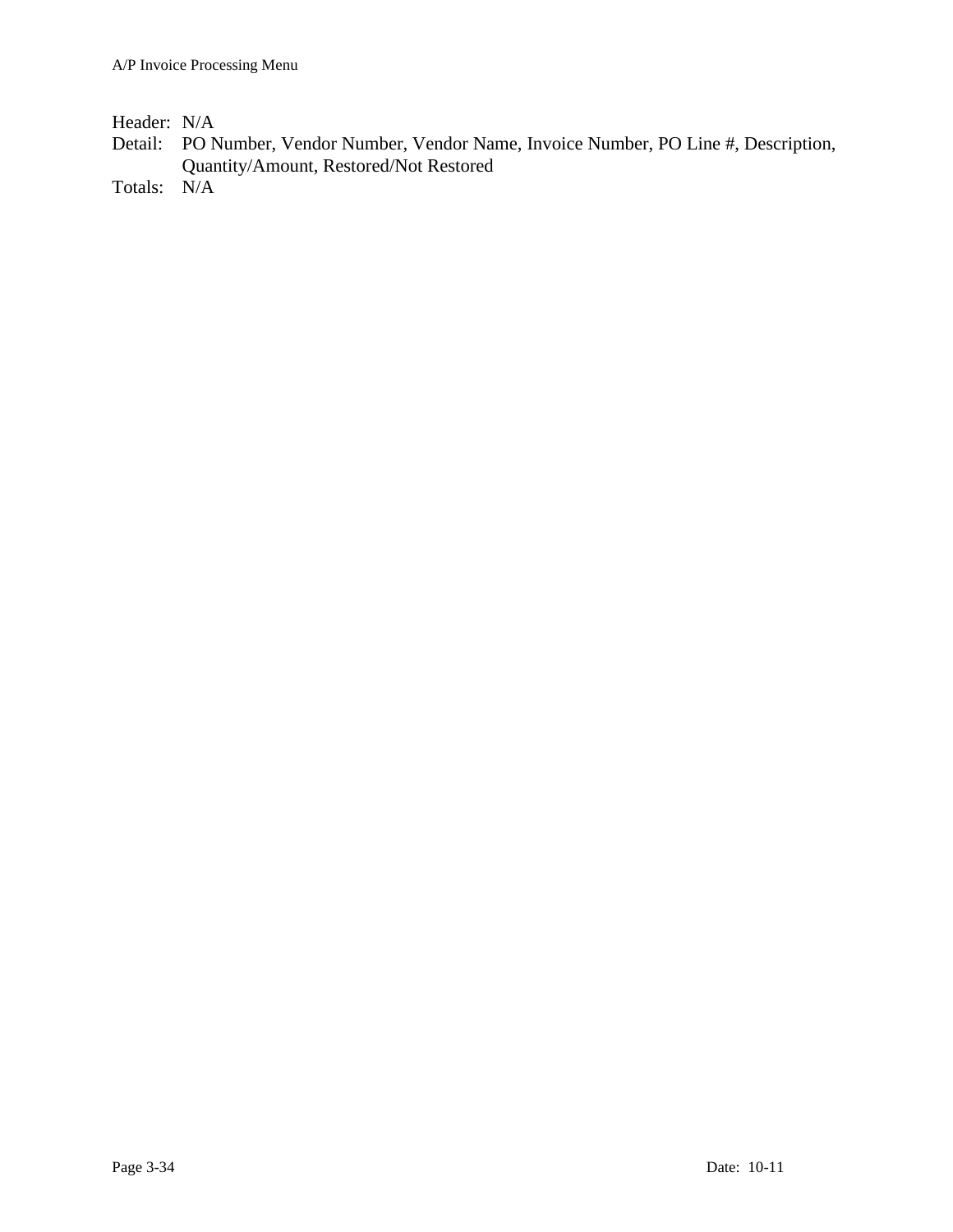## <span id="page-34-0"></span>**Invoice Change – Vendor #/Invoice # (INVCHG)**

This change option allows for the vendor and/or invoice number to be changed on an invoice before posting to Open Items.

Tip: Refer to Open Items Change Vendor #/Invoice # (**OPENCHG**) to change a vendor and/or invoice number on an invoice posted to Open Items.

| BATCHCTL.S1<br>MACOMB ISD DEMO | <b>Batch Control Processing</b> |          | 1/18/05<br>09:30:26 |
|--------------------------------|---------------------------------|----------|---------------------|
|                                | Invoice Change-Vendor #/Inv #   |          |                     |
|                                | Batch ID:                       | GF011805 |                     |
|                                |                                 |          |                     |
|                                |                                 |          |                     |
|                                |                                 |          |                     |
|                                |                                 |          |                     |
|                                |                                 |          |                     |
| $F3 - Cancel$                  | $F4 - List$                     |          |                     |

**Batch ID**: Batch ID or press **F4** to select from the alpha sorted Batch Header file. Defaults to the previous batch ID selected in this session. (A "session" is the time period between signing on and signing off the AS/400.)

| <b>Function Keys</b> |                                                                 |
|----------------------|-----------------------------------------------------------------|
| Enter                | Advances to the selection screen.                               |
| $F3 - C$ ancel       | Returns to the menu.                                            |
| $F4 - List$          | Displays a window listing valid entries for the field where the |
|                      | cursor is located.                                              |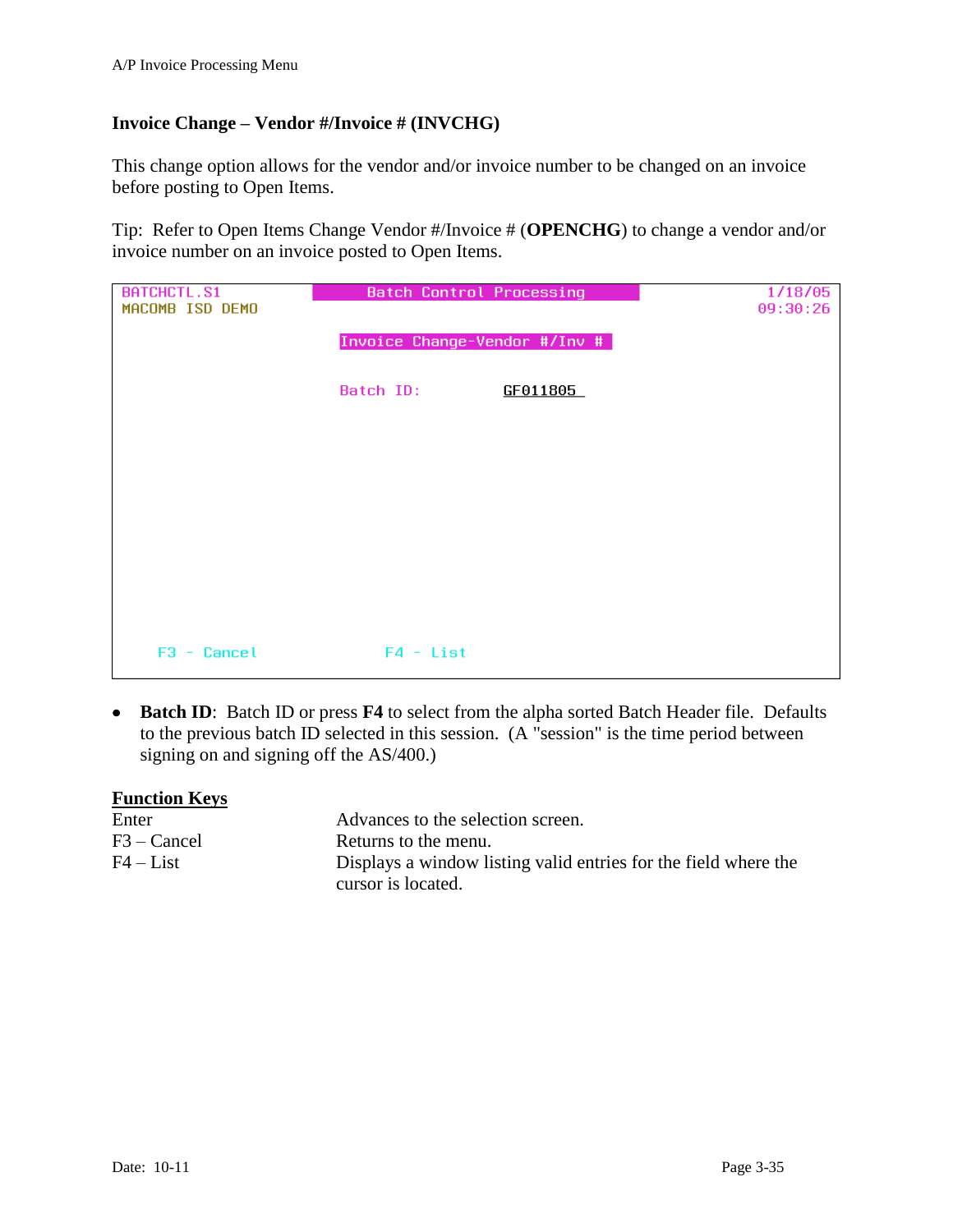## **Invoice Change – Vendor #/Invoice # – Selection**

| CD0121DF.S1<br>MACOMB ISD DEMO | Invoice Change - Vendor #/Invoice # | 1/31/05<br>08:17:34 |
|--------------------------------|-------------------------------------|---------------------|
|                                |                                     |                     |
|                                | Vendor Number: _____                |                     |
|                                |                                     |                     |
|                                |                                     |                     |
|                                |                                     |                     |
|                                |                                     |                     |
| $F3 - Cancel$                  |                                     | $F4 - List$         |

## **Vendor Number**: Vendor number or press **F4** to select from the alpha sorted Vendor file.

| <b>Function Keys</b> |                                                                 |
|----------------------|-----------------------------------------------------------------|
| Enter                | Advances to the Invoice Selection window.                       |
| $F3 - C$ ancel       | Returns to the menu.                                            |
| $F4 - List$          | Displays a window listing valid entries for the field where the |
|                      | cursor is located.                                              |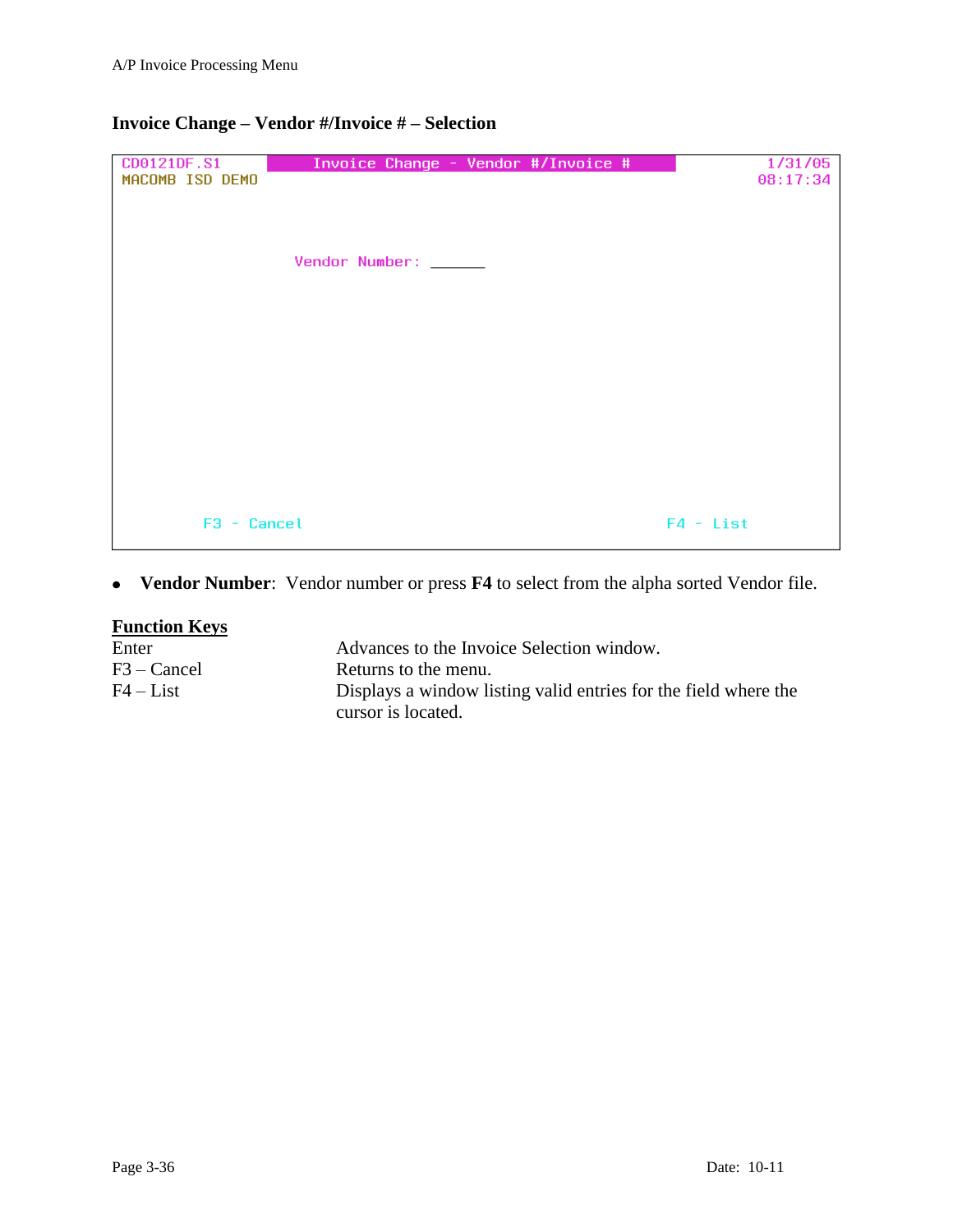## **Invoice Change – Vendor #/Invoice # – Invoice Selection**

The window displays all invoices for the vendor in the selected batch.

| CD0121DF.S1<br>MACOMB ISD DEMO | Invoice Change - Vendor #/Invoice # |                     |          | 1/31/05<br>08:17:34 |
|--------------------------------|-------------------------------------|---------------------|----------|---------------------|
|                                |                                     |                     |          |                     |
|                                |                                     |                     |          |                     |
|                                | Vendor Number: 27530                |                     |          |                     |
|                                |                                     |                     |          |                     |
|                                |                                     |                     |          |                     |
|                                |                                     |                     |          |                     |
| Invoice #<br>x                 | Inv Date                            | <u>Gross Amount</u> | Due Date |                     |
| 1125478A                       | 1/18/05                             | 776.44              | 1/18/05  |                     |
|                                |                                     |                     |          |                     |
|                                |                                     |                     |          |                     |
|                                |                                     |                     |          |                     |
|                                | $F12 - Return$                      |                     |          |                     |
|                                |                                     |                     |          |                     |

- **X**: Select invoice number.
- Invoice #: Invoice number being paid.
- Inv Date: Invoice date.
- Gross Amount: Gross amount of *all* invoice detail line items.
- Due Date: Invoice due date.

| Enter             | Advances to the detail screen for the selected invoice. |
|-------------------|---------------------------------------------------------|
| $F12 - Return$    | Returns to the selection screen.                        |
| Page Down/Page Up | Down one screen/Up one screen.                          |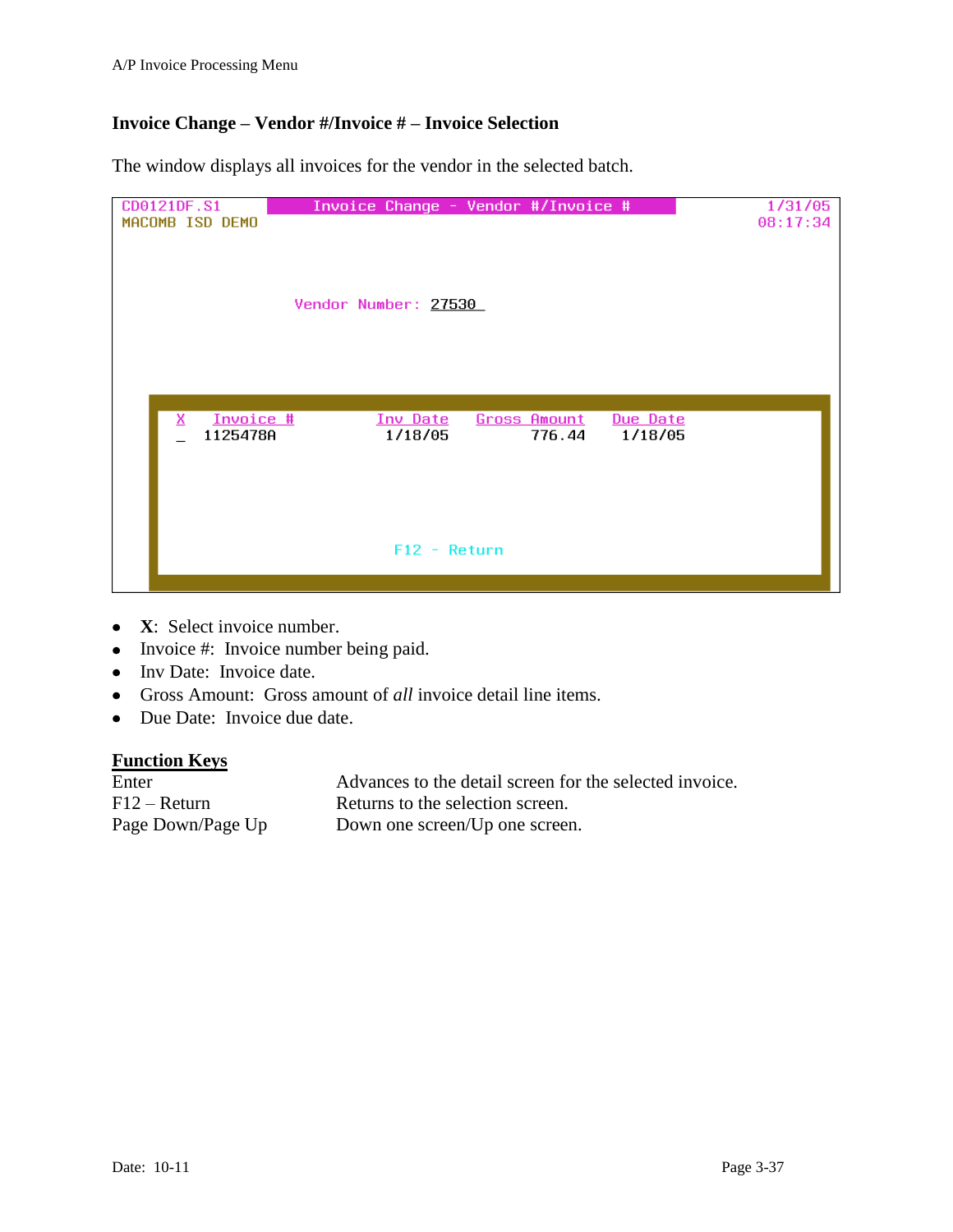| CD0121DF.S2<br>MACOMB ISD DEMO | Invoice Change - Vendor #/Invoice #                            | 1/31/05<br>08:25:13  |
|--------------------------------|----------------------------------------------------------------|----------------------|
|                                | Vendor Number 27530 OFFICE SUPPLY SUPERSTORE                   |                      |
|                                | 3000 KING STREET<br><b>SUITE 200</b><br>SAGINAW, MI 48605-1838 |                      |
|                                | Invoice Number 1125478A                                        |                      |
| New Vendor Number:             |                                                                |                      |
|                                |                                                                |                      |
|                                | New Invoice Number: (Optional)                                 |                      |
| $F4 - List$                    | $F12 - Return$                                                 | F15 - Process Change |

### **Invoice Change – Vendor #/Invoice # – Detail**

- Vendor Number: Vendor number, name and address *displayed*.
- Invoice Number: Invoice number being paid *displayed*.
- **New Vendor Number**: New vendor number or press **F4** to select from the alpha sorted Vendor file. Advances to the Address Selection window if the Multiple Vendor Addresses flag on the A/P District Header (**APHDR**) is "yes." The vendor name and address are *displayed*.

Tip: The new vendor number can be the same as the vendor number.

Tip: If the Multiple Vendor Addresses flag is "yes," press **F4** to advance to the Address Selection window to select a different address or remove the vendor number to select a different vendor.

• New Invoice Number: New invoice number.

| <b>Function Keys</b>   |                                                                                                                                                                                                                                                                              |  |
|------------------------|------------------------------------------------------------------------------------------------------------------------------------------------------------------------------------------------------------------------------------------------------------------------------|--|
| Enter                  | Redisplays the screen with the new vendor name and address.                                                                                                                                                                                                                  |  |
| $F4 - List$            | Displays a window listing valid entries for the field where the<br>cursor is located.                                                                                                                                                                                        |  |
| $F12 - Return$         | Returns to the selection screen <i>without</i> updating.                                                                                                                                                                                                                     |  |
| $F15 - Process Change$ | Redisplays the screen with the new vendor name and address if the<br>address has <i>not</i> yet been displayed. Processes the change and<br>returns to the selection screen. If the invoice number is already on<br>file for the vendor, press <b>F8</b> to add the invoice. |  |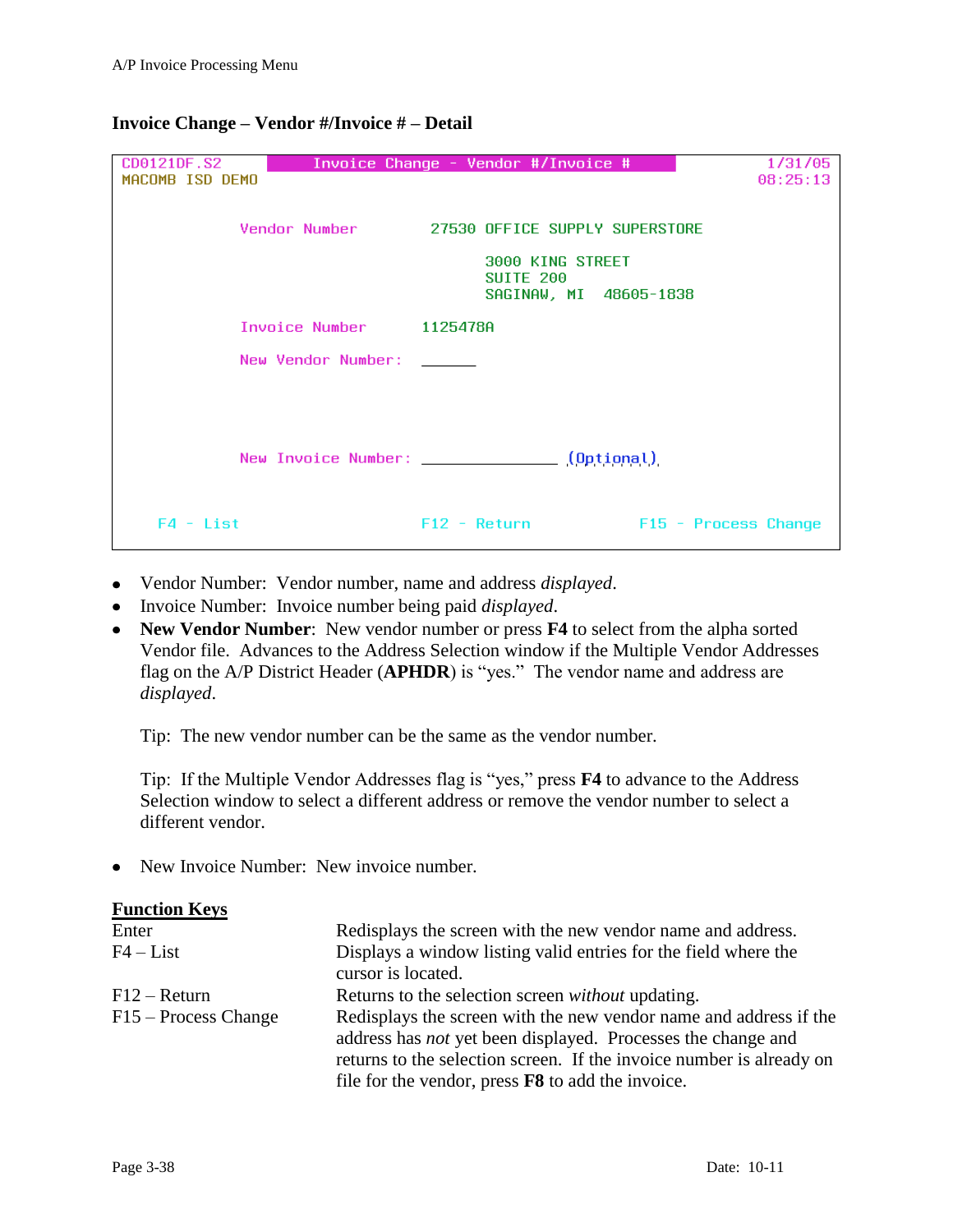## **Invoice Change – Vendor #/Invoice # – Address Selection**

This window allows for the selection of an accounts payable or purchase order address for the invoice.

Tip: This option is *only* available if the Multiple Vendor Addresses flag on the A/P District Header (**APHDR**) is "yes."

Tip: If the vendor has *only one* address on file, that address is automatically selected and this window is bypassed.



- Vendor: Vendor number and name *displayed*.
- **X**: Select address.
- AP (or PO) Address: Accounts Payable (or Purchasing) addresses.  $\bullet$
- City/State/Zip: City, state and  $ZIP + 4$  code.  $\bullet$

Tip: If no AP addresses are on file, the PO addresses are displayed.

| Enter                     | Returns the selected address to the detail screen.       |
|---------------------------|----------------------------------------------------------|
| $F7 - PO$ (or AP) Address | Displays the Purchasing (or Accounts Payable) addresses. |
| $F12 - Return$            | Returns to the detail screen <i>without</i> selecting.   |
| Page Down/Page Up         | Down one screen/Up one screen.                           |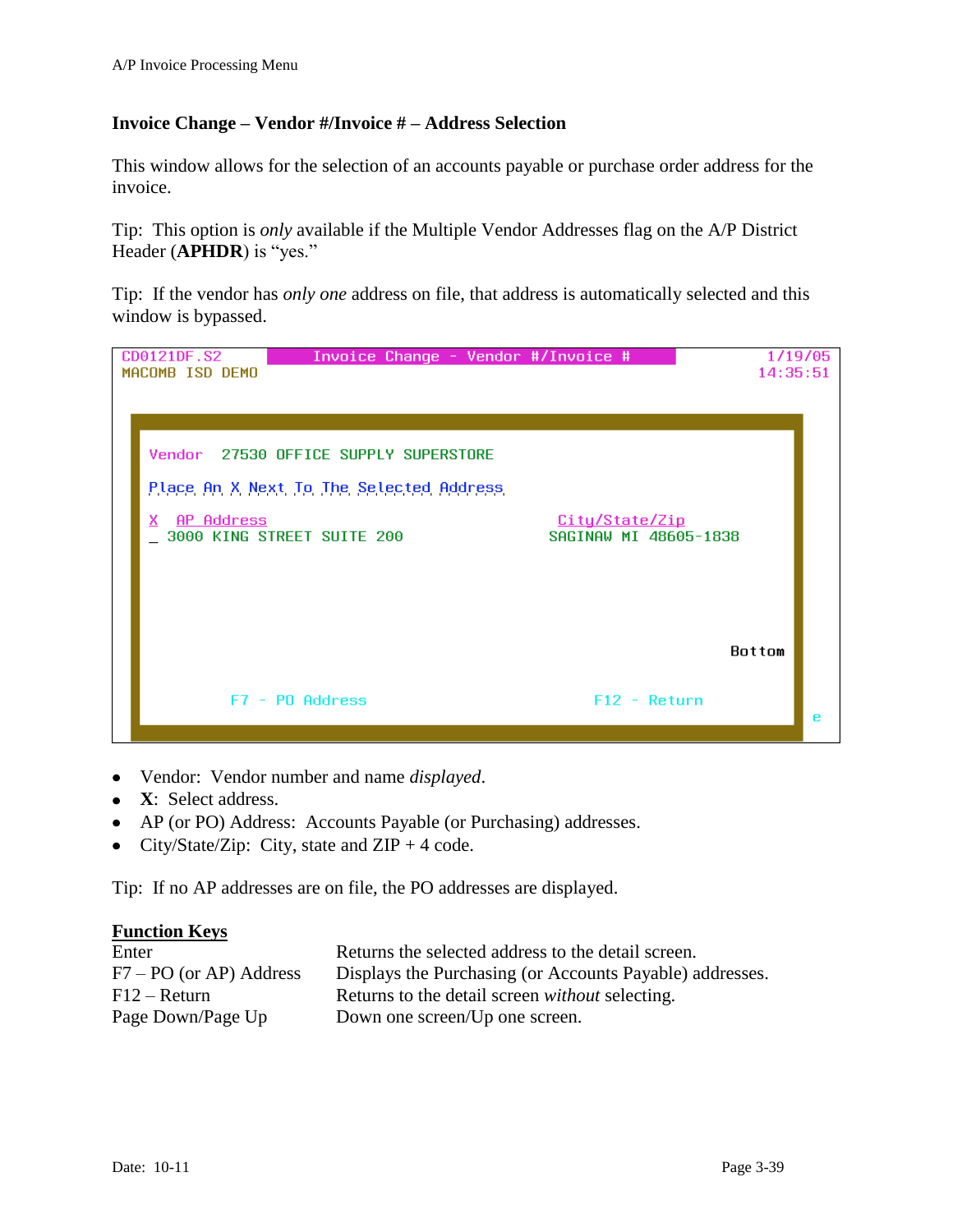## <span id="page-39-2"></span><span id="page-39-1"></span><span id="page-39-0"></span>**Invoice Edit List (CD0130) or Invoice Edit List By Vendor Name (CD0131) or Invoice Edit List By Check Number (CD0132) or Invoice Edit List By Vendor Name/PO Number (CD0133)**

<span id="page-39-3"></span>These options produce a detailed invoice edit listing for the selected batch ID.

| BATCHCTL.S1<br>MACOMB ISD DEMO | <b>Batch Control Processing</b> | 1/18/05<br>10:24:45 |
|--------------------------------|---------------------------------|---------------------|
|                                | <b>Invoice Edit List</b>        |                     |
|                                | Batch ID:<br>GF011805           |                     |
|                                |                                 |                     |
|                                |                                 |                     |
|                                |                                 |                     |
|                                |                                 |                     |
|                                |                                 |                     |
| F3 - Cancel                    | $F4 - List$                     |                     |

Tip: The selected option description is *displayed*.

**Batch ID**: Batch ID or press **F4** to select from the alpha sorted Batch Header file. Defaults to the previous batch ID selected in this session. (A "session" is the time period between signing on and signing off the AS/400.)

### **Function Keys**

| Enter          | Produces the selected invoice edit listing and returns to the menu. |
|----------------|---------------------------------------------------------------------|
| $F3 - C$ ancel | Returns to the menu <i>without</i> producing the edit listing.      |
| $F4 - List$    | Displays a window listing valid entries for the field where the     |
|                | cursor is located.                                                  |

### **Output**

Tip: The report ID within brackets is displayed on the Work With Spooled file (**SP**) option.

### **Invoice Edit List (CD0130)**

Sort: Entered order Header: N/A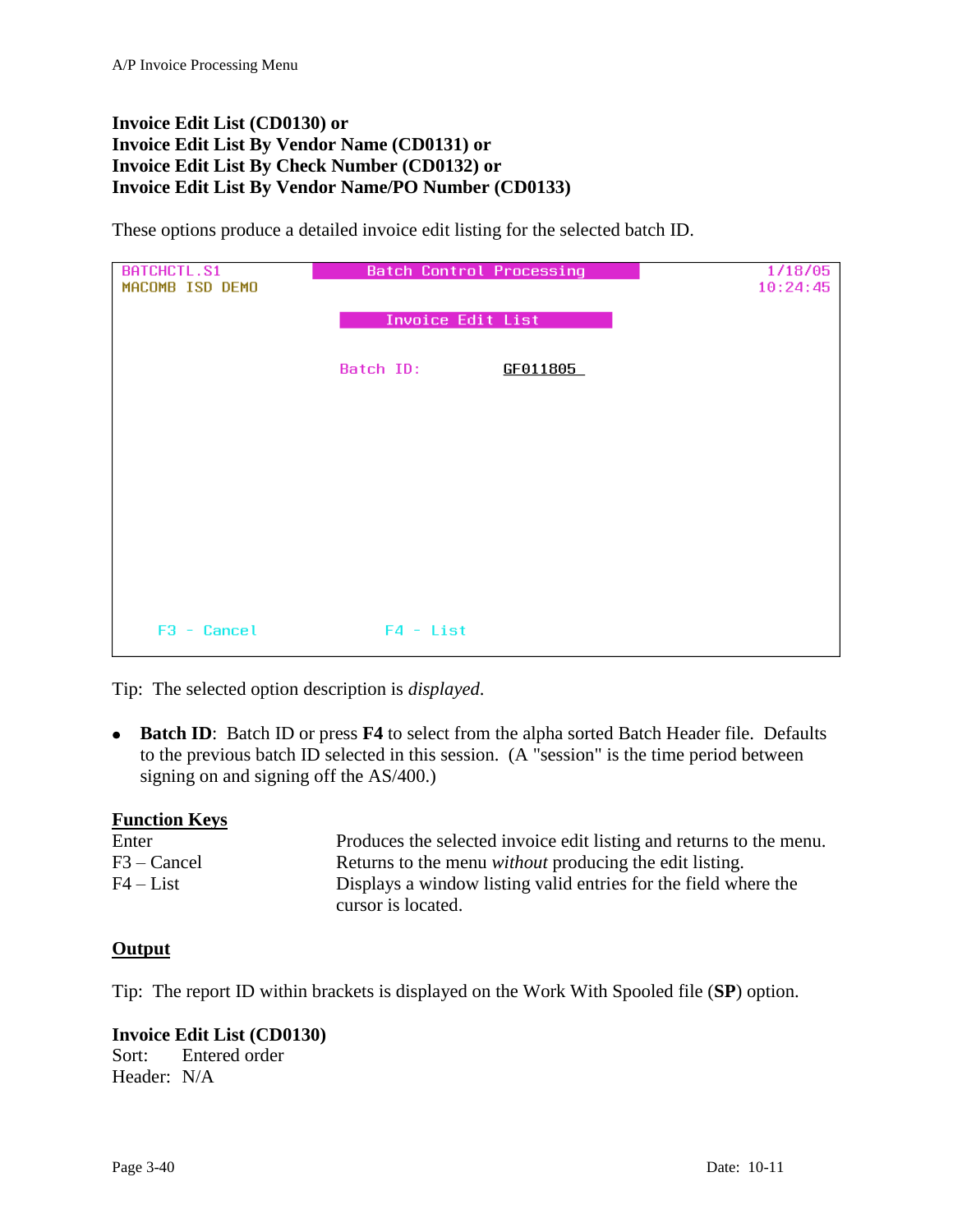- Detail 1: Check Number, Check Date, Vendor Number, Vendor Name, Invoice Number, Invoice Date, Gross Amount, Discount Amount, Net Amount, Separate Check, Due Date, Misc Code
- Detail 2: P.O. Number, Bank, ASN, Description, Amount, Hold, Warehouse, Warehouse Item, Shipping Cost
- Totals: Grand, Fund Summary

## **Invoice Edit List By Vendor Name (CD0131)**

Sort: Vendor Sort, Vendor Name

Tip: Refer to Invoice Edit List (CD0130) for the header, details and totals.

## **Invoice Edit List By Check Number (CD0132) [CD0130]**

Sort: Bank, Check Number

Tip: Refer to Invoice Edit List (CD0130) for the header, details and totals.

### **Invoice Edit List By Vendor Name/PO Number (CD0133) [CD0131]**

Sort: Vendor Sort, Vendor Name, PO Number

Tip: Refer to Invoice Edit List (CD0130) for the header, details and totals.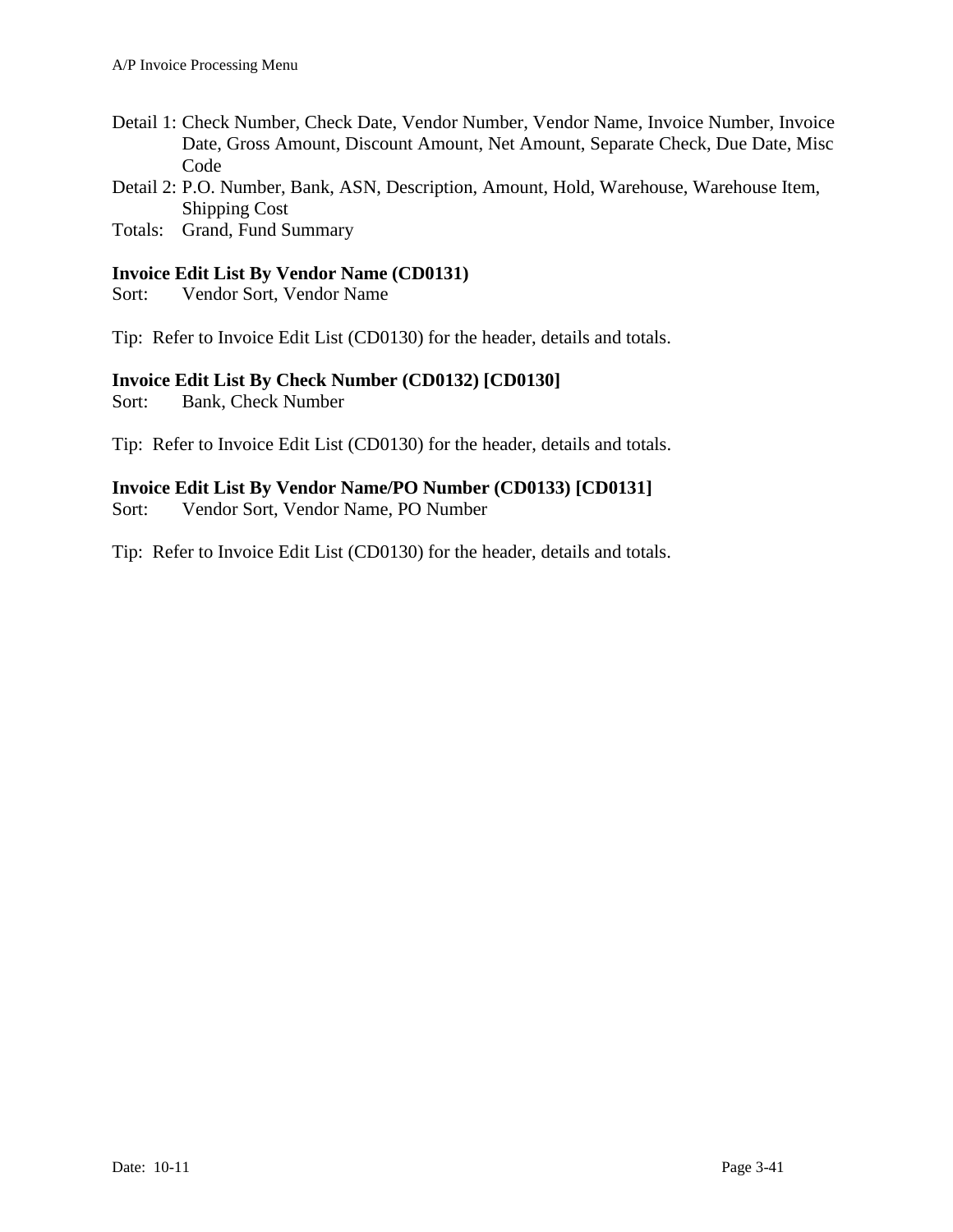### <span id="page-41-0"></span>**Invoice Post To Open Items (INVPOST)**

This option updates the selected invoice batch to the Open Items file for check processing and removes the batch from invoice processing. The posting journal entry for the batch is automatically posted to the Finance Monthly file debiting the line item ASN and crediting the A/P ASN for computer checks and the Cash ASN for manual checks. The journal number for the posting entry is the batch ID. The temporary invoice transaction journal entries for the batch are removed before the above posting.

Tip: If the AP/Cash ASN From Bank File flag on the A/P District Header (**APHDR**) is "yes," the A/P and Cash ASNs are pulled from the Bank file. If "no," the ASNs are pulled from the Fund file (refer to Fund Maintenance [**FUNDMAINT**] in the Budget/Finance Manual).

Tip: If the Use Alternate Cash ASN flag on the Batch Header is "yes," the alternate cash ASN is used for the journal entry.

Tip: Open Items Maintenance (**OPENMAINT**) allows for maintaining the invoices posted to Open Items.

Tip: For Warehouse POs, if the Costing Process on the Warehouse Code Maintenance (**WHCODE**) is "Invoice Price," the warehouse item unit cost is calculated at this time. The calculation of the unit cost is determined by the Price Method, Costing Method, and current onhand inventory quantities. Journal entries are created for requisition items that have already been shipped. (Refer to the Warehouse Manual for further information.)

| BATCHCTL.S1     | Batch Control Processing                                                                                                              | 5/06/11                        |
|-----------------|---------------------------------------------------------------------------------------------------------------------------------------|--------------------------------|
| MACOMB ISD DEMO |                                                                                                                                       | 08:52:30                       |
|                 |                                                                                                                                       |                                |
|                 | Post Invoices To Open Items                                                                                                           |                                |
|                 |                                                                                                                                       |                                |
|                 | Batch ID:<br>GF050611                                                                                                                 |                                |
|                 | Copy Journal Entries To 13th Month: N (Y/N)                                                                                           |                                |
|                 | Attach Misc Code To Entire Batch: __ (Optional)<br>(PR Can Be Used For Payroll Batches<br>To Exclude The Invoices From Web Reporting) |                                |
|                 |                                                                                                                                       |                                |
|                 |                                                                                                                                       |                                |
|                 |                                                                                                                                       |                                |
| $F3 - Cancel$   | $F4 - List$                                                                                                                           | F18 - Batch Header Maintenance |

Tip: Use **F18** to advance to the Batch Header Maintenance (**BATCHMAINT**) detail screen to maintain the batch total or post month.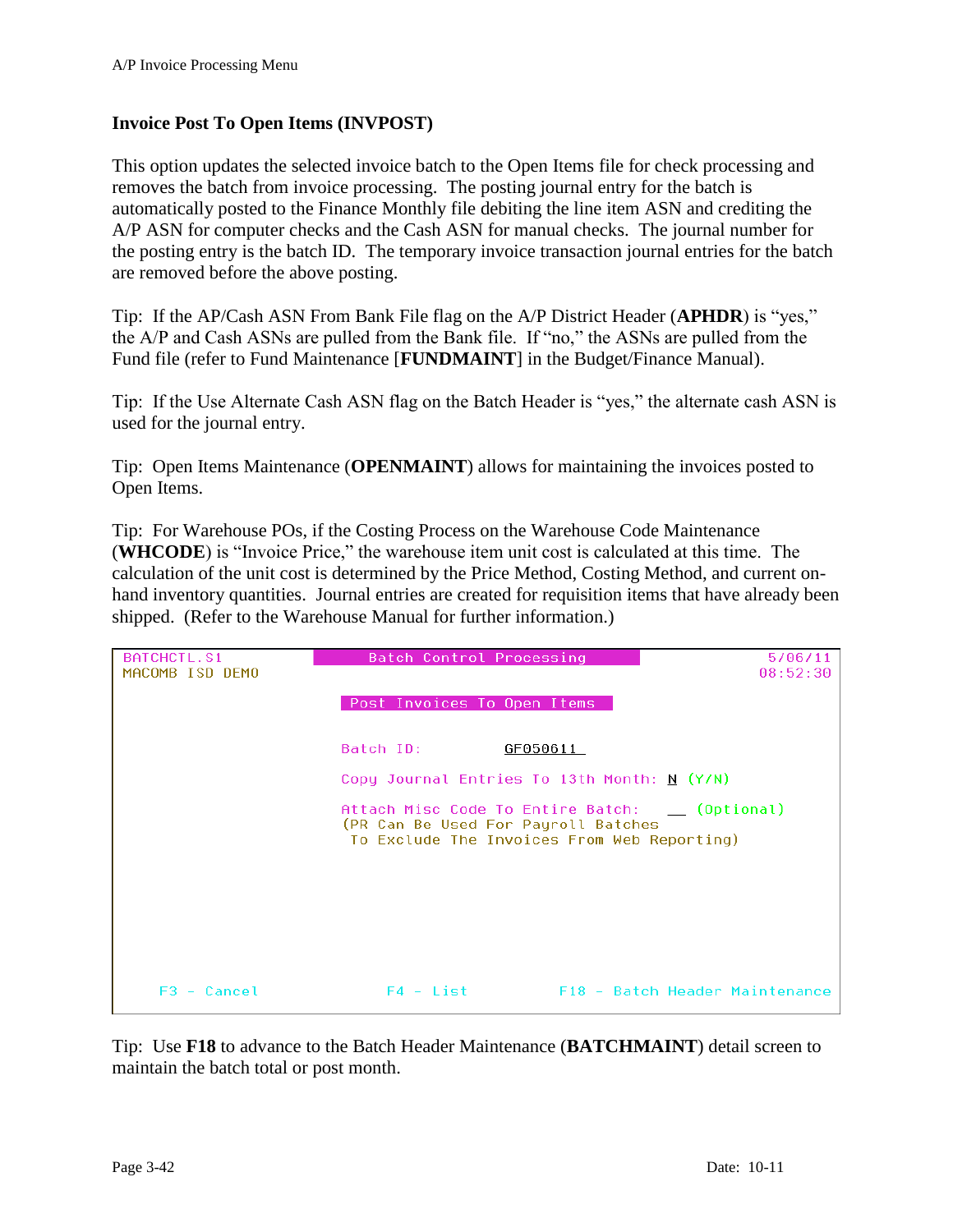- Batch ID: Batch ID or press **F4** to select from the alpha sorted Batch Header file. Defaults to the previous batch ID selected in this session. (A "session" is the time period between signing on and signing off the AS/400.)
- Post Month: Posting month *displayed* after **Enter** is pressed.  $\bullet$
- Copy Journal Entries To 13<sup>th</sup> Month: Y/N (Y Yes, N No) A "yes" creates a *copy* of the batch posting journal entry into the 13<sup>th</sup> Month Journal file. This option is *only* available if the Allow Journal Copy To 13th Month flag on the A/P District Header (**APHDR**) is "yes."

Tip: This option provides for the accounting of a year end A/P check run that is issued in the new fiscal year. The invoice batch posting journal is reversed in the new year to provide a audit trail. (Refer to Journal Reversal [**JOURREV**] in the Budget/Finance Manual.)

Tip: The journals for the  $13<sup>th</sup>$  month are processed on the Finance Year-End Menu (**FIYEAR**) (refer to the Budget/Finance Manual).

Attach Misc Code To Entire Batch: Miscellaneous code to apply to *all* invoices *without* a miscellaneous code in the batch or press **F4** to select from the code sorted Miscellaneous Code file.

Tip: The miscellaneous code can be used to *exclude* invoices from the Payments To Vendors (Web Reporting) (**CD0512**) check register.

| Enter               | Redisplays the screen and allows for posting the batch. Submits<br>the posting for batch processing after confirming by pressing<br><b>Enter</b> and returns to the menu.<br>Reports: WH0315 – Invoice Update To Warehouse – Errors*<br>WH0315 - Invoice Update To Warehouse - Journal<br>Entries*<br>WH0315 – PO/Invoice Price Discrepancy List*<br>WH0315 – Invoice Update Due To/Due From*<br>CD0140 – Cash Disbursements Journal<br><b>Computer Checks</b><br>CD0141 – Accounts Payable Due To/Due From*<br>CD0141 - Update Error Listing - Closed Post Month*<br>CD0141 – Computer Posting Error Report<br><b>Manual Checks</b><br>CD0141 – Accounts Payable Due To/Due From* |
|---------------------|------------------------------------------------------------------------------------------------------------------------------------------------------------------------------------------------------------------------------------------------------------------------------------------------------------------------------------------------------------------------------------------------------------------------------------------------------------------------------------------------------------------------------------------------------------------------------------------------------------------------------------------------------------------------------------|
|                     | $CD0141 - Update Error Listing - Closed Post Month*$<br>CD0141 – Manual Posting Error Report                                                                                                                                                                                                                                                                                                                                                                                                                                                                                                                                                                                       |
| $F3 - C$ ancel      | Returns to the menu <i>without</i> posting the batch.                                                                                                                                                                                                                                                                                                                                                                                                                                                                                                                                                                                                                              |
| $F4 - List$         | Displays a window listing valid entries for the field where the<br>cursor is located.                                                                                                                                                                                                                                                                                                                                                                                                                                                                                                                                                                                              |
| $F15 -$ Reset Check | Displayed after <b>Enter</b> is pressed if an invoice due date within the                                                                                                                                                                                                                                                                                                                                                                                                                                                                                                                                                                                                          |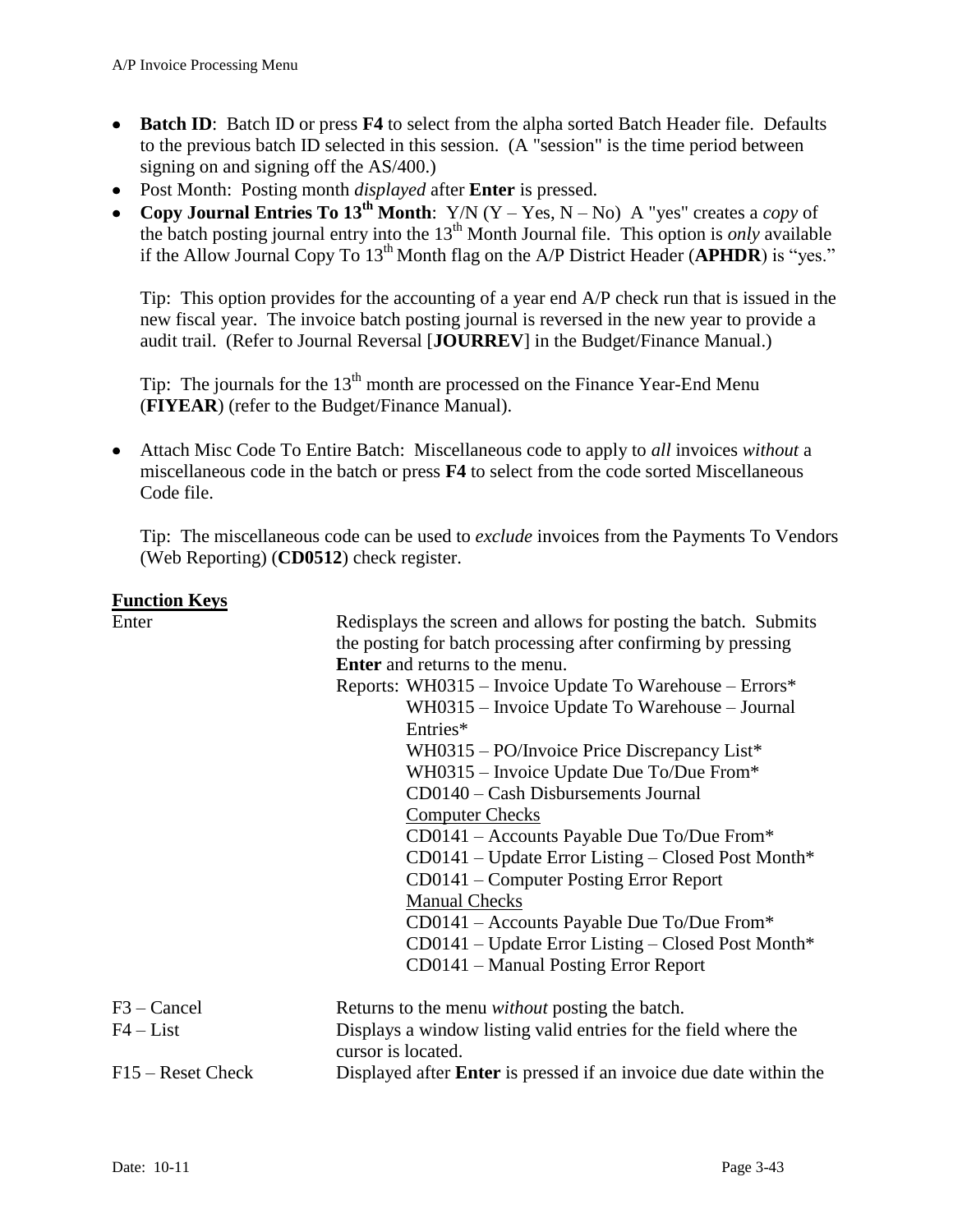| <b>Processing Status</b> | batch fits within the last invoice selection due date option and the<br>check run has <i>not</i> been updated. Resets the check processing<br>status to "X" requiring the Select Invoices For Payment (SELINV)<br>option to be processed next and redisplays the screen allowing the<br>batch to be posted. |
|--------------------------|-------------------------------------------------------------------------------------------------------------------------------------------------------------------------------------------------------------------------------------------------------------------------------------------------------------|
| F18 – Batch Header       | Advances to the Batch Header Maintenance (BATCHMAINT)                                                                                                                                                                                                                                                       |
| Maintenance              | detail screen.                                                                                                                                                                                                                                                                                              |

## **Output**

Tip: CD0141 is replaced with CD0141B and the Fund sort is replaced with Bank if the AP/Cash ASN From Bank File flag on the A/P District Header (**APHDR**) is "yes."

## **Invoice Update To Warehouse – Errors (WH0315)**

Sort: N/A

- Header: N/A and the Fund sort is replaced with Bank
- Detail: PO Number, Warehouse, Warehouse Item Number, Amount, Quantity Invoiced, Error Message
- Totals: N/A

## **Invoice Update To Warehouse – Journal Entries (WH0315)**

Sort: N/A

- Header: N/A
- Detail: Warehouse, Warehouse Description, ASN, Amount

Totals: Grand

## **PO/Invoice Price Discrepancy List (WH0315)**

Sort: N/A

- Header: N/A
- Detail: PO Number, Warehouse, Warehouse Item Number, PO Unit Cost, Quantity Ordered, Quantity Received Unpaid, Quantity Received Paid, Invoice Unit Cost, Quantity Invoiced, Shipping Cost

Totals: N/A

### **Invoice Update Due To/Due From (WH0315)**

- Sort: Journal Number
- Header: N/A
- Detail: Journal Type, Journal Number, Description, Entry Date, Due To/Due From ASN, Amount
- Totals: N/A

### **Cash Disbursements Journal (CD0140)**

Sort: Fund, ASN

Header: Fund

- Detail: ASN, Check Date, Check Number, Vendor Number, Vendor Name, Invoice Number, Invoice Date, Disbursement Amount
- Totals: ASN, Fund, Grand, Fund Summary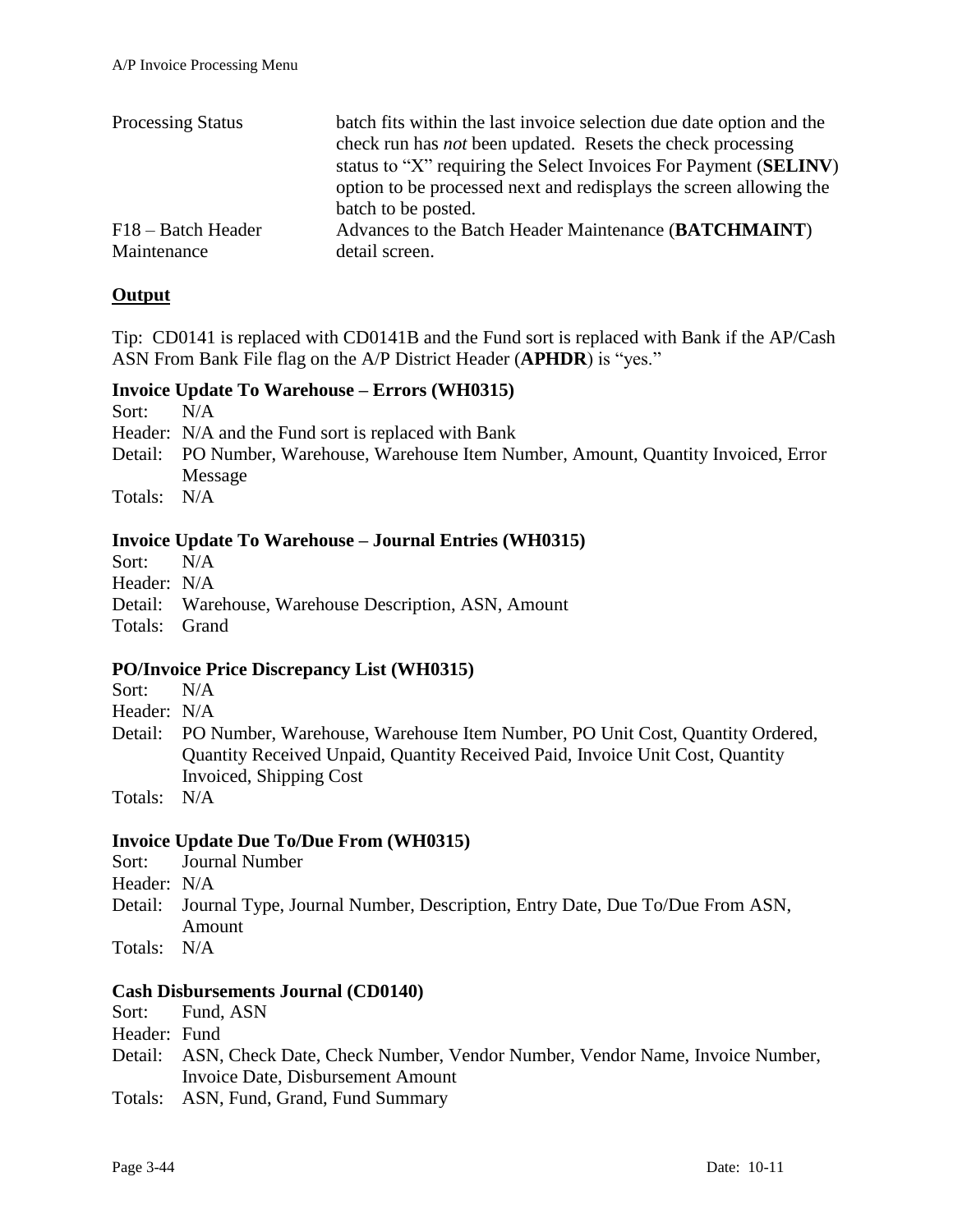## **Accounts Payable Due To/Due From (CD0141)**

Sort: Journal Number

Header: N/A

Detail: Journal Type, Journal Number, Description, Entry Date, Due To/Due From ASN, Amount

Totals: N/A

## **Update Error Listing – Closed Post Month (CD0141)**

Sort: N/A

Header: N/A

Detail: Fund, ASN, Description, Amount, Post Month Entered, Post Month Changed To Totals: N/A

## **Computer Posting Error Report (CD0141) or Manual Posting Error Report (CD0141)**

Sort: Fund, ASN Header: N/A Detail: ASN, Amount Totals: N/A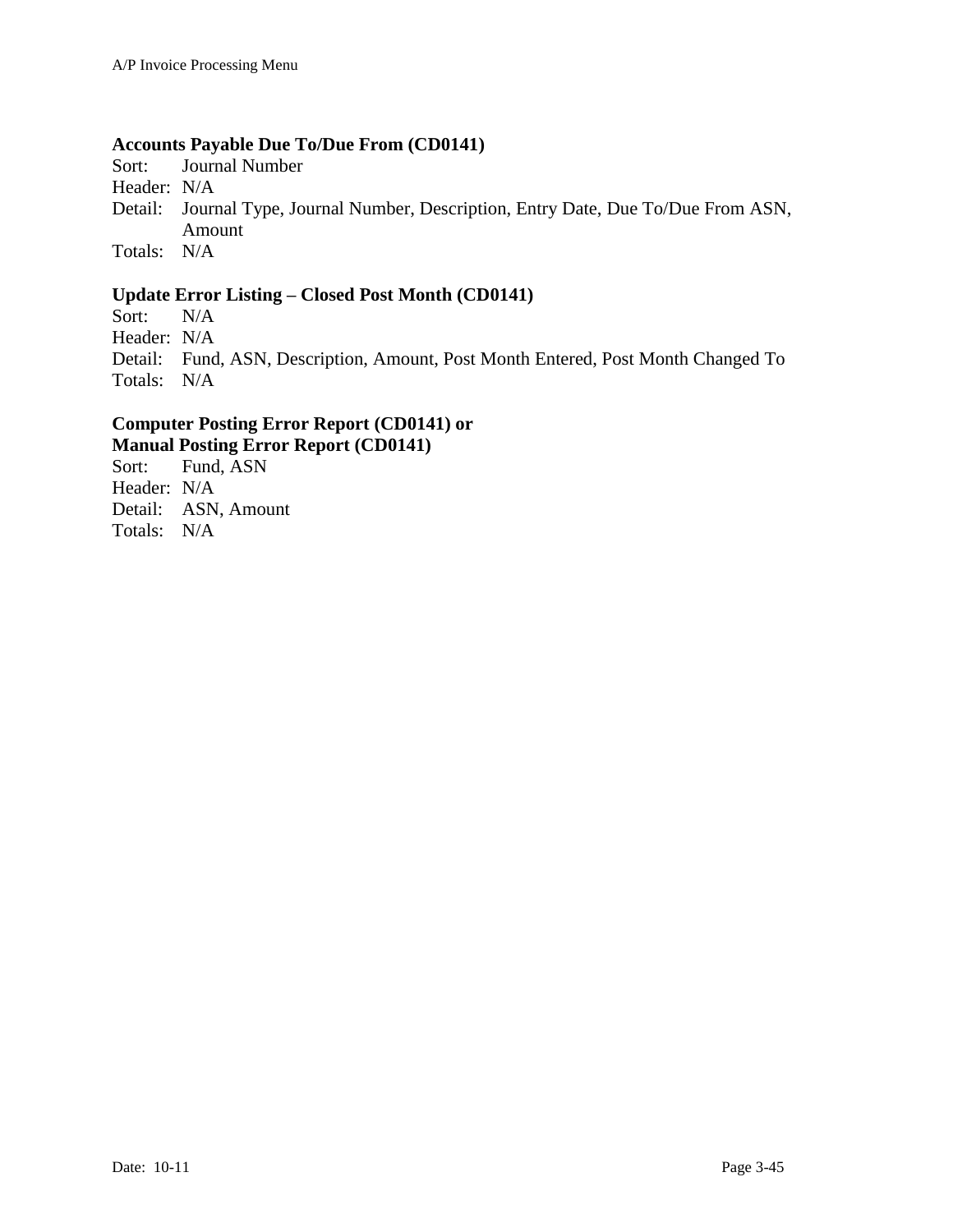## <span id="page-45-0"></span>**Load Recurring Invoice (INVRECUR)**

This recurring option loads selected invoices from an existing batch, or loads the entire batch, to another batch ID for processing.

Tip: This option can be used to load the recurring payroll related A/P check batch to the current pay run batch.

| CD0115DF.S1     | Load Recurring Invoice                                                   | 1/19/05                                             |
|-----------------|--------------------------------------------------------------------------|-----------------------------------------------------|
| MACOMB ISD DEMO |                                                                          | 08:44:02                                            |
|                 |                                                                          |                                                     |
|                 | Vendor Number: ______ (Blank for Entire Batch)                           |                                                     |
|                 | Invoice Number: _______________ (Blank for Entire Batch)                 |                                                     |
|                 | Copy From Batch: ________                                                |                                                     |
|                 | Load To Batch:<br>(Batch Must NOT Exist If Entire Batch Is To Be Loaded) |                                                     |
|                 | New Batch -<br>Invoice Number:                                           | <b>Example 2018</b> War* Keep Same Invoice #: _ (Y) |
|                 | Invoice Date:<br>11905_                                                  |                                                     |
|                 | Due Date:<br>11905                                                       |                                                     |
| $F3 - Cancel$   |                                                                          | F4 - List F15 - Load Entire Batch                   |

- Vendor Number: Vendor number to load or press **F4** to select from the alpha sort Vendor file.
- Invoice Number: Vendor invoice number to load.
- **Copy From Batch**: Batch ID to load from.
- **Load To Batch**: Batch ID to load into.

Tip: The load to batch must *not* exist if loading an entire batch.

### New Batch

Tip: Select either a new invoice number or select to keep the same invoice number for the loaded invoices.

- Invoice Number: Invoice number to apply to the invoices loaded.
- Exercise Keep Same Invoice #:  $(Y Yes, Blank No)$  A "yes" keeps the same invoice number when the invoices are loaded. A "no" loads the above invoice number to the invoices loaded.
- **Invoice Date**: Invoice date; defaults to the current date.
- **Due Date**: Invoice due date; defaults to the current date.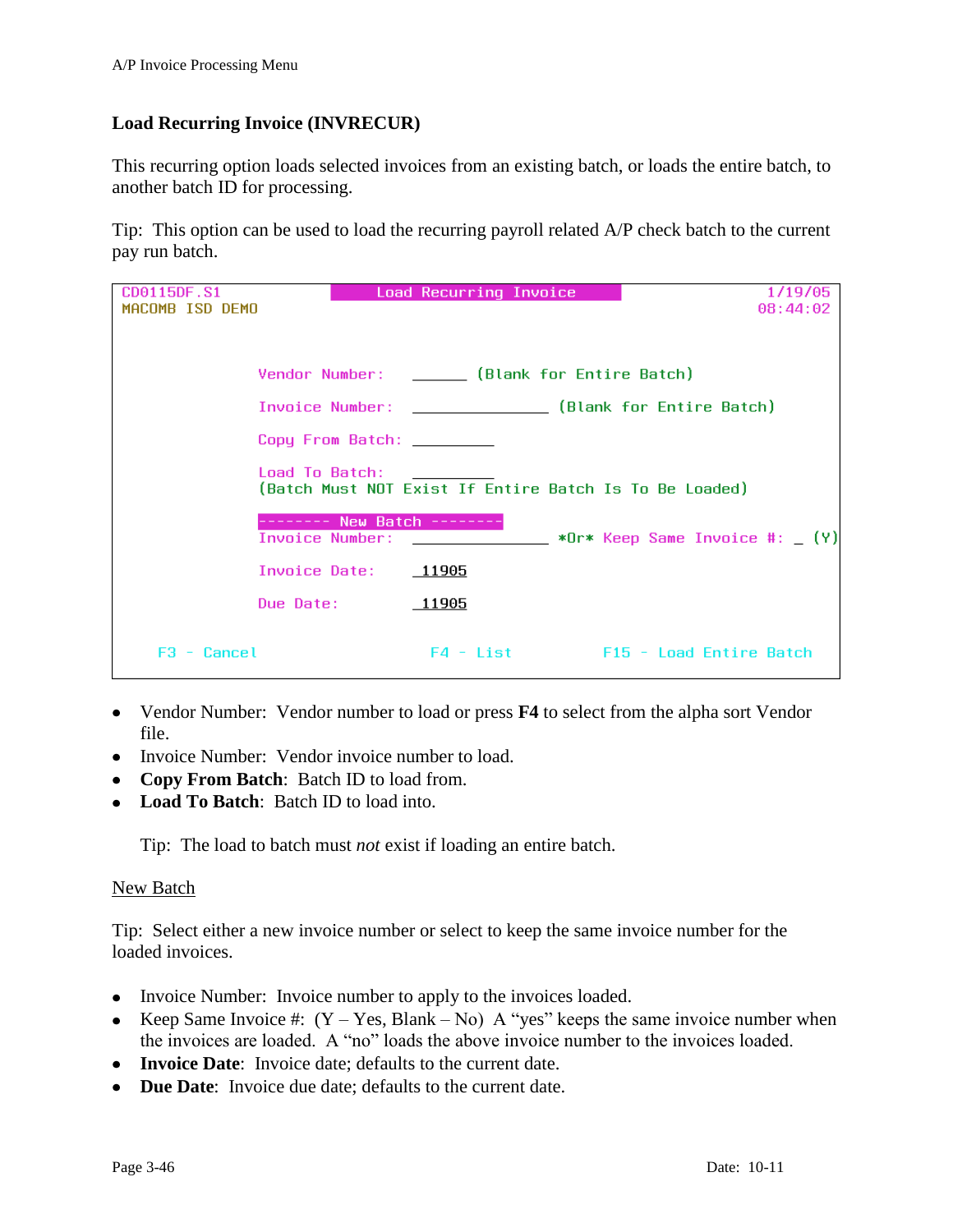Tip: The due date is used for selecting invoices for payment.

| <b>Function Keys</b>    |                                                                                                                                         |
|-------------------------|-----------------------------------------------------------------------------------------------------------------------------------------|
| Enter                   | Loads the selected vendor and invoice to the specified batch ID,                                                                        |
|                         | clears and redisplays the screen.                                                                                                       |
| $F3 - C$ ancel          | Returns to the menu <i>without</i> loading.                                                                                             |
| $F4 - List$             | Displays a window listing valid entries for the field where the<br>cursor is located.                                                   |
| F15 – Load Entire Batch | Advances to the Invoice Batch Header Maintenance                                                                                        |
|                         | <b>(BATCHMAINT)</b> detail screen to create the batch, loads the<br>selected batch to the specified batch ID, clears and redisplays the |
|                         | screen.                                                                                                                                 |
|                         |                                                                                                                                         |